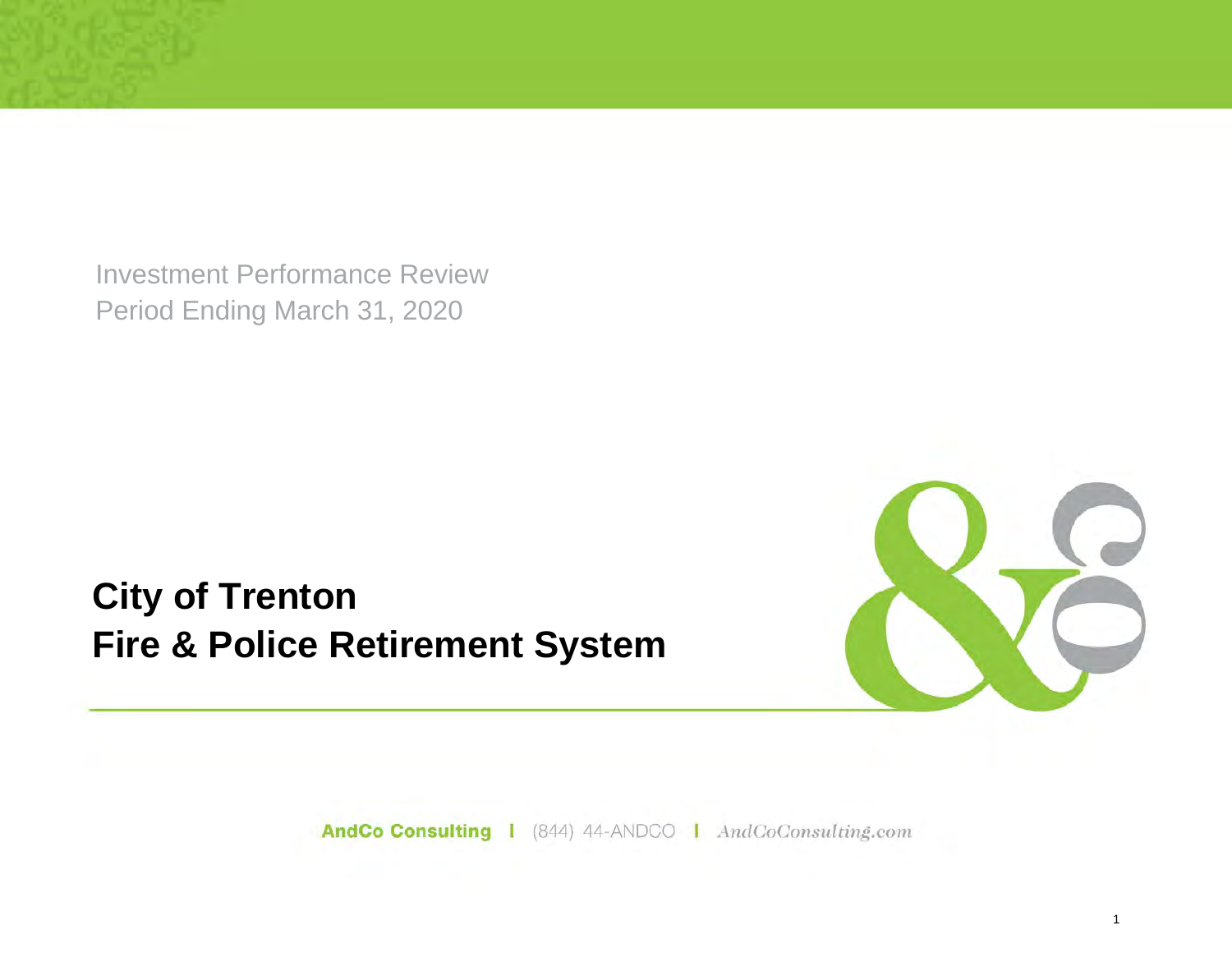|                           |              | Index Returns (%) |            |         |                           |                           |    | <b>Russell Indices Style Returns</b> |            |         |   |      |      |     |
|---------------------------|--------------|-------------------|------------|---------|---------------------------|---------------------------|----|--------------------------------------|------------|---------|---|------|------|-----|
| <b>Equities</b>           | <b>Month</b> | <u>3 M</u>        | <b>YTD</b> | 1 Year  | <u>3 Yr</u><br><u>Ann</u> | <u>5 Yr</u><br><u>Ann</u> |    |                                      | в          | G       |   |      | в    |     |
| S&P 500 Total Return      | (12.35)      | (19.60)           | (19.60)    | (6.98)  | 5.10                      | 6.73                      |    | $-26.7$                              | $-20.2$    | $-14.1$ |   | 26.5 | 31.4 | 36. |
| Russell Midcap Index      | (19.49)      | (27.07)           | (27.07)    | (18.31) | (0.81)                    | 1.85                      |    |                                      |            |         |   |      |      |     |
| Russell 2000 Index        | (21.73)      | (30.61)           | (30.61)    | (23.99) | (4.64)                    | (0.25)                    | M  | $-31.7$                              | $-27.1$    | $-20.0$ | M | 27.0 | 30.5 | 35. |
| Russell 1000 Growth Index | (9.84)       | (14.10)           | (14.10)    | 0.91    | 11.32                     | 10.36                     |    |                                      |            |         |   |      |      |     |
| Russell 1000 Value Index  | (17.09)      | (26.73)           | (26.73)    | (17.17) | (2.18)                    | 1.90                      | s. | $-35.7$                              | $-30.6$    | $-25.8$ | S | 22.4 | 25.5 | 28  |
| Russell 3000 Index        | (13.75)      | (20.90)           | (20.90)    | (9.13)  | 4.00                      | 5.77                      |    |                                      |            |         |   |      |      |     |
| <b>MSCI EAFE NR</b>       | (13.35)      | (22.83)           | (22.83)    | (14.38) | (1.82)                    | (0.62)                    |    |                                      | <b>YTD</b> |         |   |      | 2019 |     |
| <b>MSCI EM NR</b>         | (15.40)      | (23.60)           | (23.60)    | (17.69) | (1.62)                    | (0.37)                    |    |                                      |            |         |   |      |      |     |
|                           |              |                   |            |         |                           |                           |    |                                      |            |         |   |      |      |     |

|   |         | <b>Russell Indices Style Returns</b> |         |   |      |      |
|---|---------|--------------------------------------|---------|---|------|------|
|   | ٧       | в                                    | G       |   | v    | в    |
| L | $-26.7$ | $-20.2$                              | $-14.1$ | L | 26.5 | 31.4 |
| M | $-31.7$ | $-27.1$                              | $-20.0$ | M | 27.0 | 30.5 |
| S | $-35.7$ | $-30.6$                              | $-25.8$ | s | 22.4 | 25.5 |
|   |         | <b>YTD</b>                           |         |   |      | 2019 |

|   | v    | в    | G    |
|---|------|------|------|
| L | 26.5 | 31.4 | 36.4 |
| М | 27.0 | 30.5 | 35.5 |
| s | 22.4 | 25.5 | 28.4 |
|   |      | 2019 |      |

2

| Index Returns (%) | .evels |  |
|-------------------|--------|--|
|                   |        |  |

| 1.15             |
|------------------|
| 1.28<br>. 33     |
| 109.69<br>108.61 |
| 0.98<br>0.97     |
|                  |

|                                |          |          | Levels (%) |          |          |
|--------------------------------|----------|----------|------------|----------|----------|
| <b>Key Rates</b>               | 03/31/20 | 12/31/19 | 12/31/18   | 12/31/17 | 12/31/16 |
| US Generic Govt 3 Mth          | 0.06     | 1.54     | 2.35       | 1.38     | 0.50     |
| US Generic Govt 2 Yr           | 0.25     | 1.57     | 2.49       | 1.88     | 1.19     |
| US Generic Govt 10 Yr          | 0.67     | 1.92     | 2.68       | 2.41     | 2.44     |
| US Generic Govt 30 Yr          | 1.32     | 2.39     | 3.01       | 2.74     | 3.07     |
| <b>ICE LIBOR USD 3M</b>        | 1.45     | 1.91     | 2.81       | 1.69     | 1.00     |
| Euribor 3 Month ACT/360        | (0.36)   | (0.38)   | (0.31)     | (0.33)   | (0.32)   |
| Bankrate 30Y Mortgage Rates Na | 3.86     | 3.86     | 4.51       | 3.85     | 4.06     |
| Prime                          | 3.25     | 4.75     | 5.50       | 4.50     | 3.75     |



**Yield to Worst Currencies 03/31/20 12/31/19 12/31/18**

| Levels (%) |          |          |                             | Levels   |          |  |
|------------|----------|----------|-----------------------------|----------|----------|--|
| 12/31/18   | 12/31/17 | 12/31/16 | <b>Commodities</b>          | 03/31/20 | 12/31/19 |  |
| 2.35       | .38      | 0.50     | Oil                         | 20.48    | 59.97    |  |
| 2.49       | 1.88     | 1.19     | Gasoline                    | 1.98     | 2.59     |  |
| 2.68       | 2.41     | 2.44     | <b>Natural Gas</b>          | 1.64     | 2.19     |  |
| 3.01       | 2.74     | 3.07     | Gold                        | 1,596.60 | 1,535.10 |  |
| 2.81       | 1.69     | 1.00     | Silver                      | 14.16    | 18.01    |  |
| (0.31)     | (0.33)   | (0.32)   | Copper                      | 222.80   | 280.75   |  |
| 4.51       | 3.85     | 4.06     | Corn                        | 340.75   | 394.75   |  |
| 5.50       | 4.50     | 3.75     | <b>BBG Commodity TR Idx</b> | 131.94   | 172.00   |  |
|            |          |          |                             |          |          |  |



Source: Bloomberg & Investment Metrics. For informational purposes only and should not be regarded as investment advice. Information is based on sources and data believed to be reliable, but AndCo Consulting cannot guarantee the accuracy, adequacy or completeness of the information. The material provided herein is valid only as of the date of distribution and not as of any future date.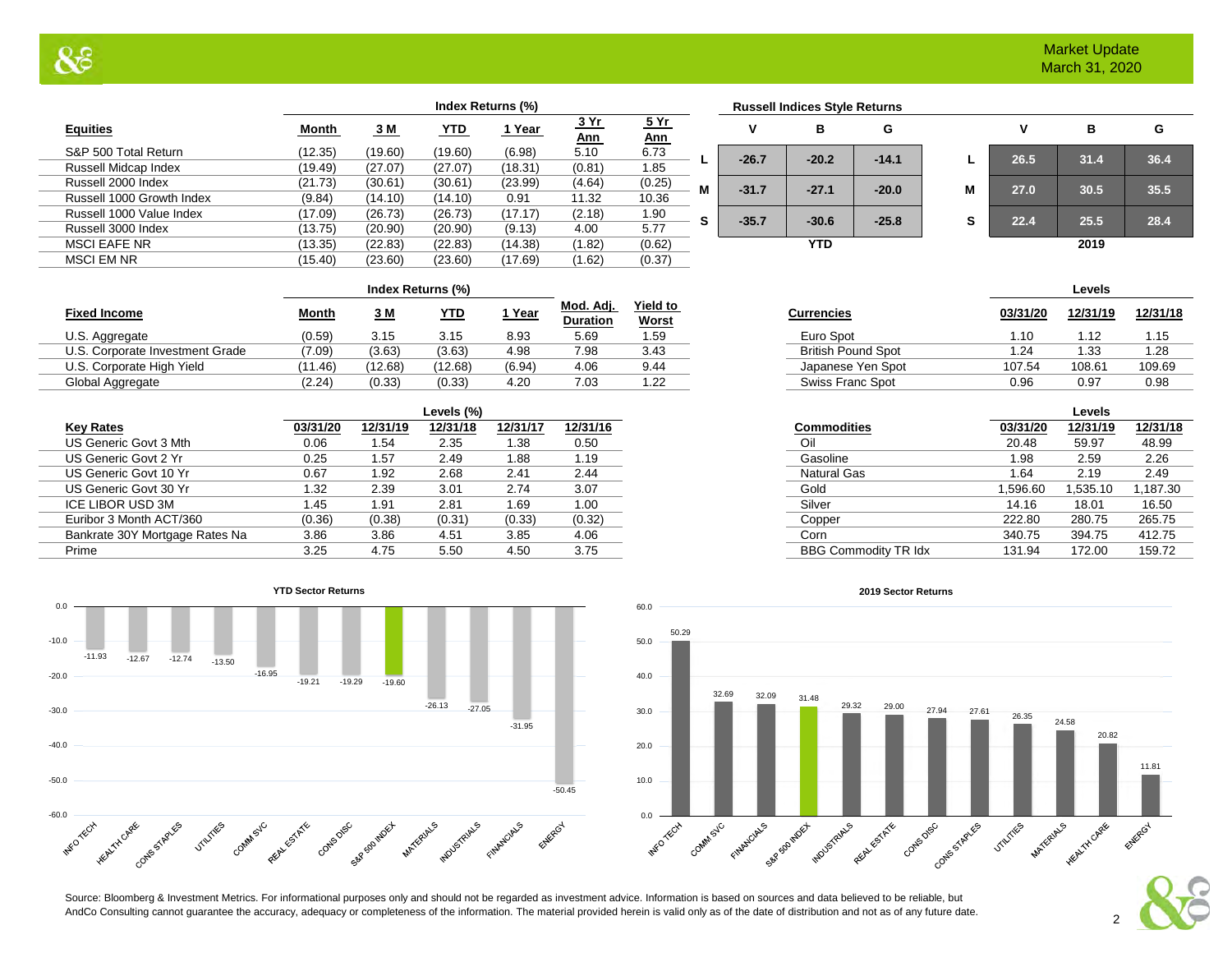**Post World War II Bull & Bear Markets S&P 500 Daily Price Index (SPX) Data - No Dividends Frequency, Length and Magnitude**



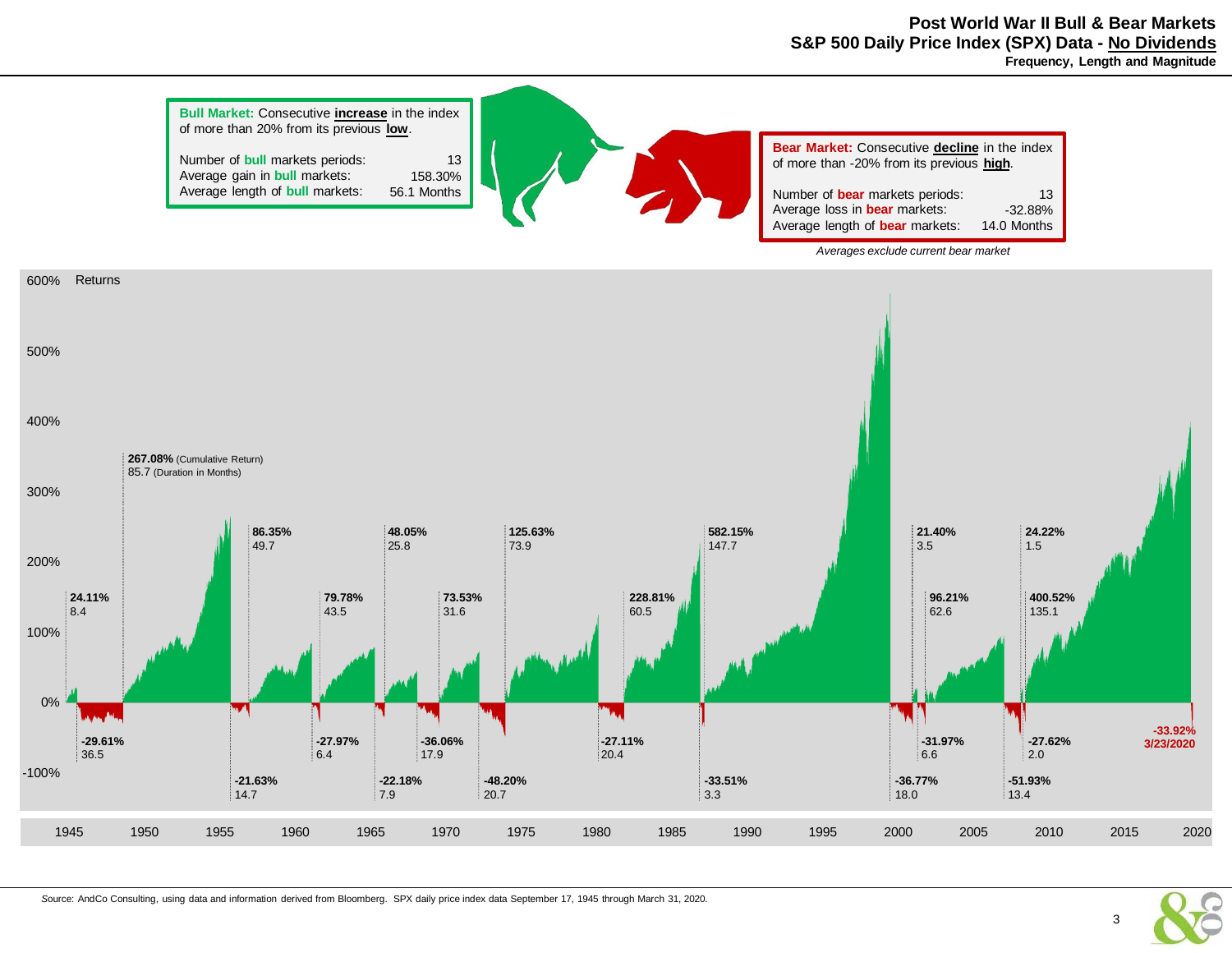

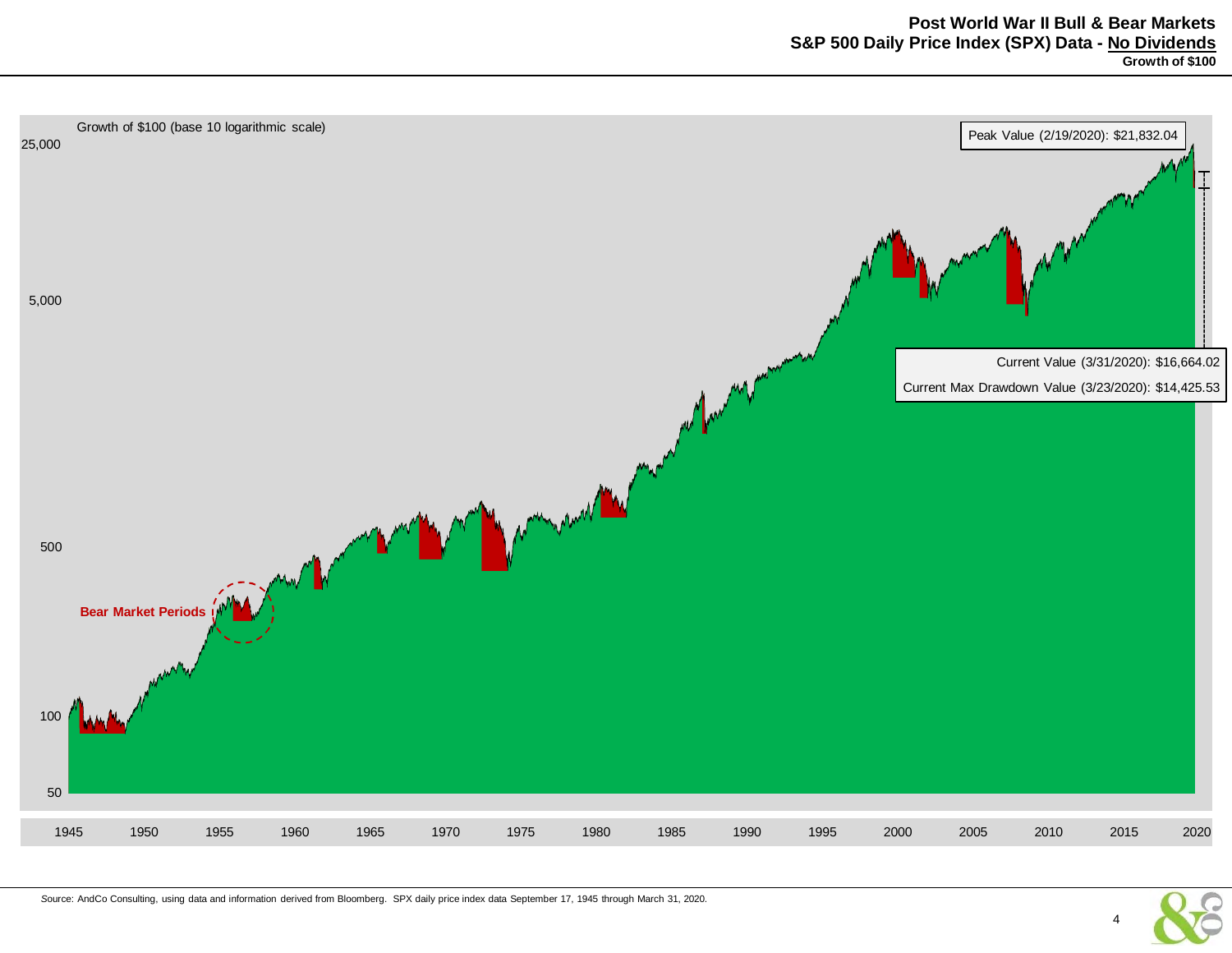

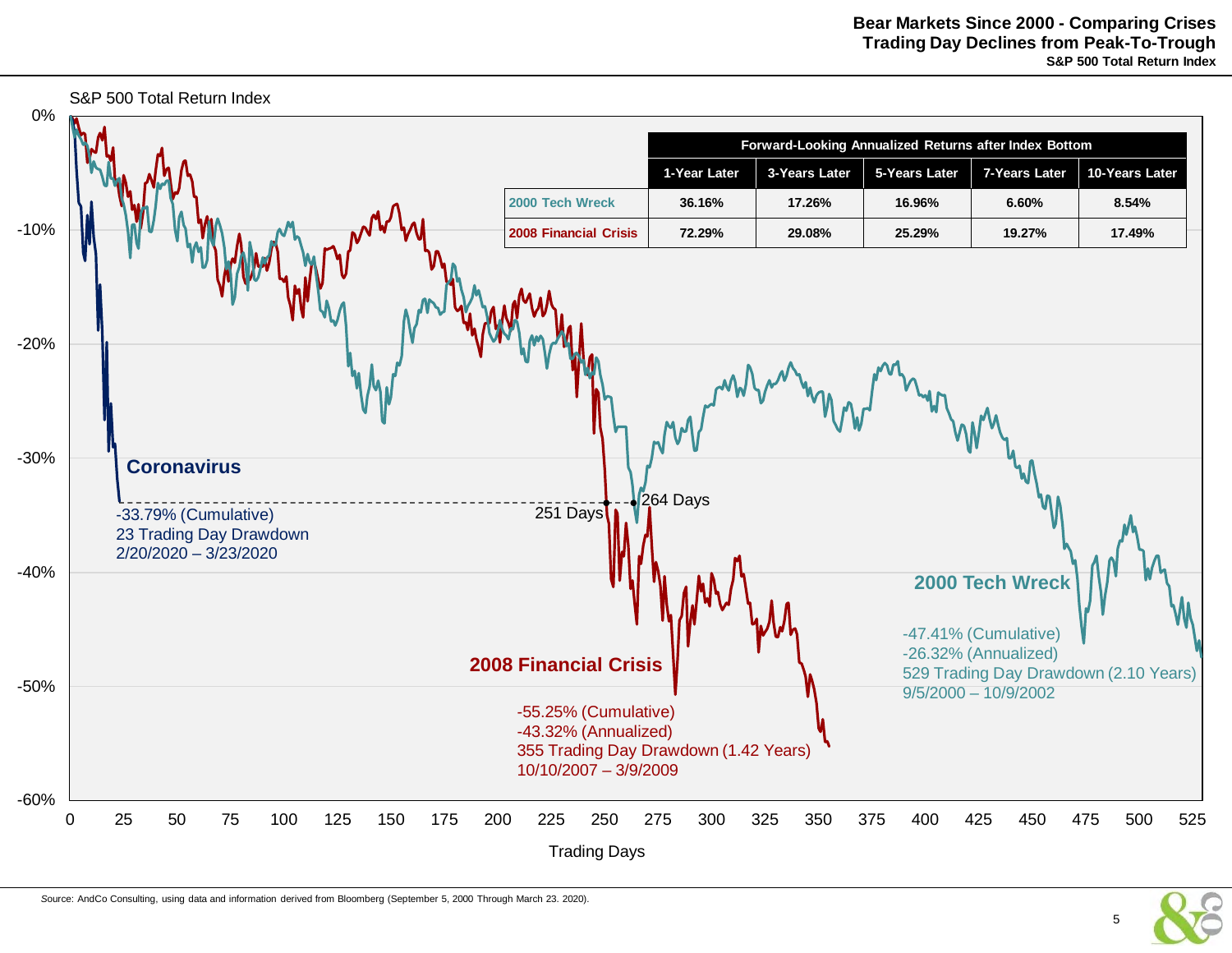

**■ Percentage of Positive Observations ■ Percentage of Negative Observations** 

*S*ource: AndCo Consulting, using data and information derived from Morningstar (January 1926 Through March 2020).

\* Observation count represents the number of rolling period return calculations for each time frame using the dataset of 1,131 monthly return observations. For example, using monthly data there are 892 20-year annualized rolling return calculations (observations) between January 1926 and March 2020.

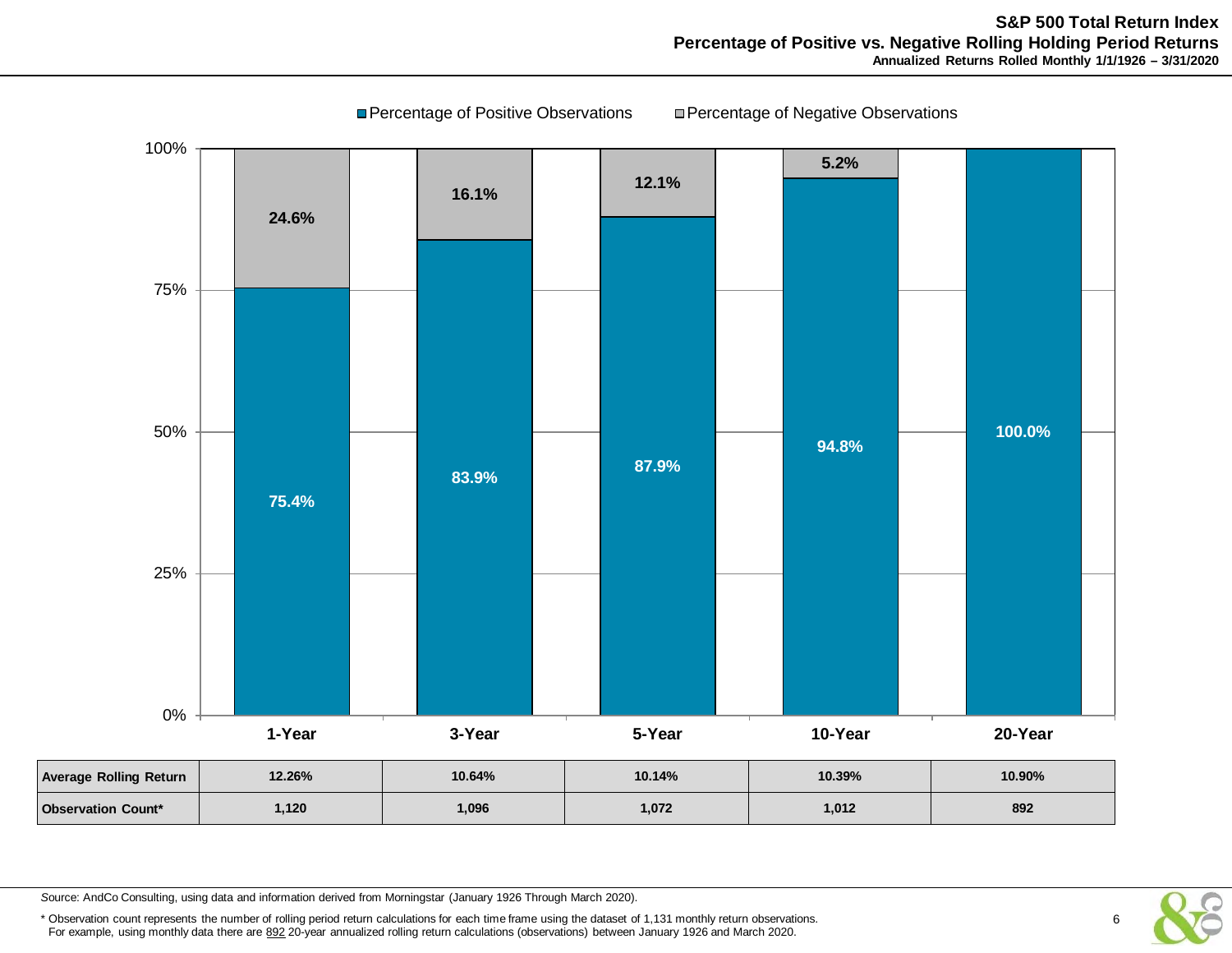# **Annual Asset Class Performance Market Indexes As of March 31, 2020**

|             |                                                                   | <b>Annual Asset Class Performance</b>                                             |                                                                           |                                                                    |                                                                          |                                                                            |                                                                  |                                                                              |                                                              |                                                                      |                                                                   |                                                                            |                                                                              |                                                                  |                                                                      |
|-------------|-------------------------------------------------------------------|-----------------------------------------------------------------------------------|---------------------------------------------------------------------------|--------------------------------------------------------------------|--------------------------------------------------------------------------|----------------------------------------------------------------------------|------------------------------------------------------------------|------------------------------------------------------------------------------|--------------------------------------------------------------|----------------------------------------------------------------------|-------------------------------------------------------------------|----------------------------------------------------------------------------|------------------------------------------------------------------------------|------------------------------------------------------------------|----------------------------------------------------------------------|
|             | 2006                                                              | 2007                                                                              | 2008                                                                      | 2009                                                               | 2010                                                                     | 2011                                                                       | 2012                                                             | 2013                                                                         | 2014                                                         | 2015                                                                 | 2016                                                              | 2017                                                                       | 2018                                                                         | 2019                                                             | <b>YTD</b>                                                           |
| <b>Best</b> | <b>MSCI Emerging</b><br>Markets (Net)<br>Index<br>32.2%           | <b>MSCI</b> Emerging<br>Markets (Net)<br>Index<br>39.4 %                          | Blmbg. Barc.<br>U.S. Aggregate<br>Index<br>5.2%                           | <b>MSCI Emerging</b><br>Markets (Net)<br>Index<br>78.5%            | Russell 2000<br><b>Growth Index</b><br>29.1 %                            | <b>NCREIF Fund</b><br>Index-ODCE<br>(EW) (Net)<br>15.0%                    | <b>MSCI Emerging</b><br>Markets (Net)<br>Index<br>18.2%          | Russell 2000<br><b>Growth Index</b><br>43.3%                                 | <b>S&amp;P 500 Index</b><br>13.7%                            | <b>NCREIF Fund</b><br>Index-ODCE<br>(EW) (Net)<br>14.2%              | Russell 2000<br><b>Value Index</b><br>31.7%                       | <b>MSCI Emeraina</b><br>Markets (Net)<br>Index<br>37.3%                    | <b>NCREIF Fund</b><br>Index-ODCE<br>(EW) (Net)<br>7.3%                       | Russell 1000<br>Growth Inde:<br>36.4 %                           | Blmbg. Barc.<br>J.S. Aggregate<br>Index<br>3.1%                      |
|             | <b>MSCI EAFE</b><br>(Net) Index<br>26.3%                          | <b>NCREIF Fund</b><br>Index-ODCE<br>(EW) (Net)<br>15.0%                           | Bloomberg<br><b>Barclays Globa</b><br>Aggregate Ex<br><b>USD</b><br>4.4 % | Ilmba. Bar<br>.S. Corp Hic<br>Yield<br>58.2%                       | Russell 2000<br>Index<br>26.9%                                           | Blmba, Barc.<br>J.S. Aggregate<br>Index<br>7.8%                            | Russell 2000<br><b>Value Index</b><br>18.1%                      | Russell 2000<br>Index<br>38.8%                                               | Russell 1000<br>Value Index<br>13.5 %                        | Russell 1000<br>Growth Index<br>5.7%                                 | Russell 2000<br>Index<br>21.3%                                    | Russell 1000<br>Growth Index<br>30.2%                                      | Blmbg. Barc.<br>U.S. Aggregate<br>Index<br>0.0%                              | <b>S&amp;P 500 Index</b><br>31.5%                                | <b>NCREIF Fund</b><br>Index-ODCE<br>(EW) (Net)<br>0.7%               |
|             | Russell 2000<br>Value Index<br>23.5 %                             | Russell 1000<br>Growth Index<br>11.8 %                                            | <b>NCREIF Fund</b><br>Index-ODCE<br>(EW) (Net)<br>$-11.1%$                | Russell 1000<br>Growth Index<br>37.2 %                             | Russell 2000<br>Value Index<br>24.5 %                                    | Blmbg. Bard<br>J.S. Corp Hig<br>Yield<br>50%                               | Russell 1000<br>Value Index<br>17.5%                             | Russell 2000<br>Value Index<br>34.5 %                                        | Russell 1000<br>Growth Index<br>13.1 %                       | <b>S&amp;P 500 Index</b><br>$1.4 \%$                                 | Russell 1000<br><b>Value Index</b><br>17.3%                       | <b>MSCI EAFE</b><br>(Net) Index<br>25.0%                                   | Russell 1000<br>Growth Index<br>$-1.5%$                                      | Russell 2000<br><b>Growth Index</b><br>28.5%                     | Bloomberg<br><b>Barclays Globa</b><br>Aggregate Ex<br>USD<br>$-2.7%$ |
|             | Russell 1000<br>Value Index<br>22.2 %                             | <b>MSCI EAFE</b><br>(Net) Index<br>11.2%                                          | Blmbg. Bar<br>J.S. Corp Hio<br>Yield<br>$-26.2%$                          | Russell 2000<br><b>Growth Index</b><br>34.5 %                      | <b>MSCI Emerging</b><br>Markets (Net)<br><b>Index</b><br>18.9%           | Bloomberg<br><b>Barclays Global</b><br>Aggregate Ex<br><b>USD</b><br>4.4 % | <b>MSCI EAFE</b><br>(Net) Index<br>17.3%                         | Russell 1000<br><b>Growth Index</b><br>33.5 %                                | <b>NCREIF Fund</b><br>Index-ODCE<br>(EW) (Net)<br>11.4 %     | Blmbg. Barc.<br>U.S. Aggregate<br>Index<br>0.5%                      | <b>Blmbg. Bard</b><br>J.S. Corp Hiq<br>Yield<br>17.1 %            | Russell 2000<br><b>Growth Index</b><br>22.2 %                              | Blmbg. Bar<br>U.S. Corp Hig<br>Yield<br>$-2.1%$                              | Russell 1000<br>Value Index<br>26.5%                             | mbg. Barc<br>S. Corp High<br>Yield<br>12.7%                          |
|             | Russell 2000<br>Index<br>18.4 %                                   | <b>Bloomberg</b><br><b>Barclays Global</b><br>Aggregate Ex<br><b>USD</b><br>11.0% | Russell 2000<br>Value Index<br>$-28.9%$                                   | <b>MSCI EAFE</b><br>(Net) Index<br>31.8%                           | Russell 1000<br>Growth Index<br>16.7%                                    | Russell 1000<br>Growth Index<br>$2.6\%$                                    | Russell 2000<br>Index<br>16.3%                                   | Russell 1000<br>Value Index<br>32.5 %                                        | Blmbg. Barc.<br>J.S. Aggregate<br>Index<br>6.0%              | <b>MSCI EAFE</b><br>(Net) Index<br>$-0.8%$                           | <b>S&amp;P 500 Index</b><br>12.0 %                                | <b>S&amp;P 500 Index</b><br>21.8%                                          | Bloomberg<br><b>Barclays Global</b><br>Aggregate Ex<br><b>USD</b><br>$-2.1%$ | Russell 2000<br>Index<br>25.5 %                                  | Russell 1000<br>Growth Index<br>$-14.1%$                             |
|             | <b>S&amp;P 500 Index</b><br>15.8%                                 | Russell 2000<br>Growth Index<br>7.0 %                                             | Russell 2000<br>Index<br>$-33.8%$                                         | Russell 2000<br>Index<br>27.2 %                                    | Russell 1000<br>Value Index<br>15.5 %                                    | <b>S&amp;P 500 Index</b><br>2.1%                                           | <b>S&amp;P 500 Index</b><br>16.0%                                | S&P 500 Index<br>32.4 %                                                      | Russell 2000<br><b>Growth Index</b><br>5.6%                  | Russell 2000<br>Growth Index<br>$-1.4%$                              | Russell 2000<br>Growth Index<br>11.3%                             | Russell 2000<br>Index<br>14.6%                                             | <b>S&amp;P 500 Index</b><br>$-4.4%$                                          | Russell 2000<br><b>Value Index</b><br>22.4 %                     | <b>S&amp;P 500 Index</b><br>$-19.6%$                                 |
|             | <b>NCREIF Fund</b><br>Index-ODCE<br>$(EW)$ (Net)<br>15.1 %        | <b>Blmbg. Barc</b><br>U.S. Aggregate<br>Index<br>7.0 %                            | Russell 1000<br>Value Index<br>$-36.8%$                                   | <b>S&amp;P 500 Index</b><br>26.5%                                  | Blmbg. Bar<br>J.S. Corp Hig<br>Yield<br>15.1%                            | Russell 1000<br>Value Index<br>$0.4 \%$                                    | Blmbg. Bar<br>S. Corp High<br>Yield<br>15.8%                     | <b>MSCI EAFE</b><br>(Net) Index<br>22.8%                                     | Russell 2000<br>Index<br>4.9%                                | Russell 1000<br>Value Index<br>$-3.8%$                               | <b>MSCI Emerging</b><br>Markets (Net)<br>Index<br>11.2%           | Russell 1000<br>Value Index<br>13.7 %                                      | Russell 1000<br>Value Index<br>$-8.3%$                                       | <b>MSCI EAFE</b><br>(Net) Index<br>22.0%                         | <b>MSCI EAFE</b><br>(Net) Index<br>$-22.8%$                          |
|             | Russell 2000<br><b>Growth Index</b><br>13.3 %                     | <b>S&amp;P 500 Index</b><br>5.5 %                                                 | <b>S&amp;P 500 Index</b><br>$-37.0%$                                      | Russell 2000<br><b>Value Index</b><br>20.6 %                       | <b>NCREIF Fund</b><br>Index-ODCE<br>(EW) (Net)<br>15.1 %                 | Russell 2000<br>Growth Index<br>$-2.9%$                                    | Russell 1000<br>Growth Index<br>15.3 %                           | <b>NCREIF Fund</b><br>Index-ODCE<br>(EW) (Net)<br>12.4 %                     | Russell 2000<br><b>Value Index</b><br>4.2%                   | Russell 2000<br>Index<br>$-4.4%$                                     | <b>NCREIF Fund</b><br>Index-ODCE<br>(EW) (Net)<br>8.4 %           | Bloomberg<br><b>Barclays Global</b><br>Aggregate Ex<br><b>USD</b><br>10.5% | Russell 2000<br><b>Growth Index</b><br>$-9.3%$                               | <b>MSCI Emerging</b><br>Markets (Net)<br>Index<br>18.4%          | <b>MSCI Emerging</b><br>Markets (Net)<br>Index<br>$-23.6%$           |
|             | <b>Blmbg. Bard</b><br>U.S. Corp Hig<br>Yield<br>11.9%             | Blmba, Ba<br>U.S. Corp H<br>Yield<br>1.9%                                         | Russell 1000<br>Growth Index<br>-38.4 %                                   | Russell 1000<br>Value Index<br>19.7%                               | <b>S&amp;P 500 Index</b><br>15.1 %                                       | Russell 2000<br>Index<br>$-4.2%$                                           | Russell 2000<br><b>Growth Index</b><br>14.6 %                    | Blmbg. Bar<br>J.S. Corp Hi<br>Yield<br>7.4 %                                 | <b>Blmho Bard</b><br>J.S. Corp Hig<br>Yield<br>2.5%          | Blmbq. Bar<br>J.S. Corp Hig<br>Yield<br>$-4.5%$                      | Russell 1000<br>Growth Index<br>7.1%                              | Russell 2000<br><b>Value Index</b><br>7.8%                                 | Russell 2000<br>Index<br>$-11.0%$                                            | Blmbg. Bar<br>J.S. Corp Hi<br>Yield<br>14.3%                     | Russell 2000<br><b>Growth Index</b><br>$-25.8%$                      |
|             | Russell 1000<br>Growth Inde:<br>9.1%                              | Russell 1000<br>Value Index<br>$-0.2%$                                            | Russell 2000<br><b>Growth Index</b><br>$-38.5%$                           | Bloomberg<br><b>Barclays Globa</b><br>Aggregate Ex<br>USD<br>7.5 % | <b>MSCI EAFE</b><br>(Net) Index<br>7.8%                                  | Russell 2000<br><b>Value Index</b><br>$-5.5%$                              | <b>NCREIF Fund</b><br>Index-ODCE<br>(EW) (Net)<br>9.9%           | Blmbg. Barc<br>U.S. Aggregate<br>Index<br>$-2.0%$                            | <b>MSCI Emerging</b><br>Markets (Net)<br>Index<br>$-2.2%$    | Bloomberg<br><b>Barclays Globa</b><br>Aggregate Ex<br>USD<br>$-6.0%$ | Blmbg. Barc.<br>J.S. Aggregate<br>Index<br>2.6%                   | Blmbg, Bard<br>U.S. Corp Higl<br>Yield<br>7.5%                             | Russell 2000<br>Value Index<br>$-12.9%$                                      | Blmbg. Barc.<br>U.S. Aggregate<br>Index<br>8.7%                  | Russell 1000<br>Value Index<br>$-26.7%$                              |
|             | Bloomberg<br><b>Barclays Globa</b><br>Aggregate Ex<br>USD<br>8.2% | Russell 2000<br>Index<br>$-1.6%$                                                  | <b>MSCI EAFE</b><br>(Net) Index<br>$-43.4%$                               | Blmbg. Barc<br>J.S. Aggregati<br>Index<br>5.9%                     | <b>Blmbg. Barc</b><br>U.S. Aggregat<br>Index<br>6.5%                     | <b>MSCI EAFE</b><br>(Net) Index<br>$-12.1%$                                | Blmbg. Barc.<br>U.S. Aggregate<br>Index<br>4.2%                  | <b>MSCI Emerging</b><br>Markets (Net)<br>Index<br>$-2.6%$                    | Bloomberg<br>arclays Globa<br>Aggregate Ex<br>USD<br>$-3.1%$ | Russell 2000<br>Value Index<br>$-7.5%$                               | Bloomberg<br><b>Barclays Globa</b><br>Aggregate Ex<br>USD<br>1.5% | <b>NCREIF Fund</b><br>Index-ODCE<br>(EW) (Net)<br>6.9%                     | <b>MSCI EAFE</b><br>(Net) Index<br>$-13.8%$                                  | <b>NCREIF Fund</b><br>Index-ODCE<br>(EW) (Net)<br>5.2%           | Russell 2000<br>Index<br>$-30.6%$                                    |
| Worst       | Blmbg. Barc.<br>U.S. Aggregate<br>4.3%                            | Russell 2000<br>Value Index<br>$-9.8%$                                            | <b>MSCI Emerging</b><br>Markets (Net)<br>Index<br>$-53.3%$                | <b>NCREIF Fund</b><br>Index-ODCE<br>(EW) (Net)<br>$-31.3%$         | Bloomberg<br><b>Barclays Globa</b><br>Aggregate Ex<br><b>USD</b><br>4.9% | <b>MSCI</b> Emerging<br>Markets (Net)<br>Index<br>$-18.4%$                 | Bloomberg<br>arclays Globa<br>Aggregate Ex<br><b>USD</b><br>4.1% | Bloomberg<br><b>Barclays Global</b><br>Aggregate Ex<br><b>USD</b><br>$-3.1%$ | <b>MSCI EAFE</b><br>(Net) Index<br>$-4.9%$                   | <b>MSCI</b> Emerging<br>Markets (Net)<br>Index<br>$-14.9%$           | <b>MSCI EAFE</b><br>(Net) Index<br>1.0%                           | Blmbg. Barc.<br>U.S. Aggregate<br>3.5%                                     | <b>MSCI Emerging</b><br>Markets (Net)<br>Index<br>$-14.6%$                   | Bloomberg<br>arclays Globa<br>Aggregate Ex<br><b>USD</b><br>5.1% | Russell 2000<br>Value Index<br>$-35.7%$                              |

#### Source: Investment Metrics

Past performance is no guarantee of future results. This document is provided for informational purposes only and should not be regarded as investment advice or as a recommendation regarding any particular course of action sources and data believed to be reliable, but AndCo cannot guarantee the accuracy, adequacy or completeness of the information. AndCo Consulting is an investment adviser registered with the U.S. Securities and Exchange Com investment adviser does not constitute an endorsement of the firm by securities regulators nor does it indicate that the adviser has attained a particular level of skill or ability.

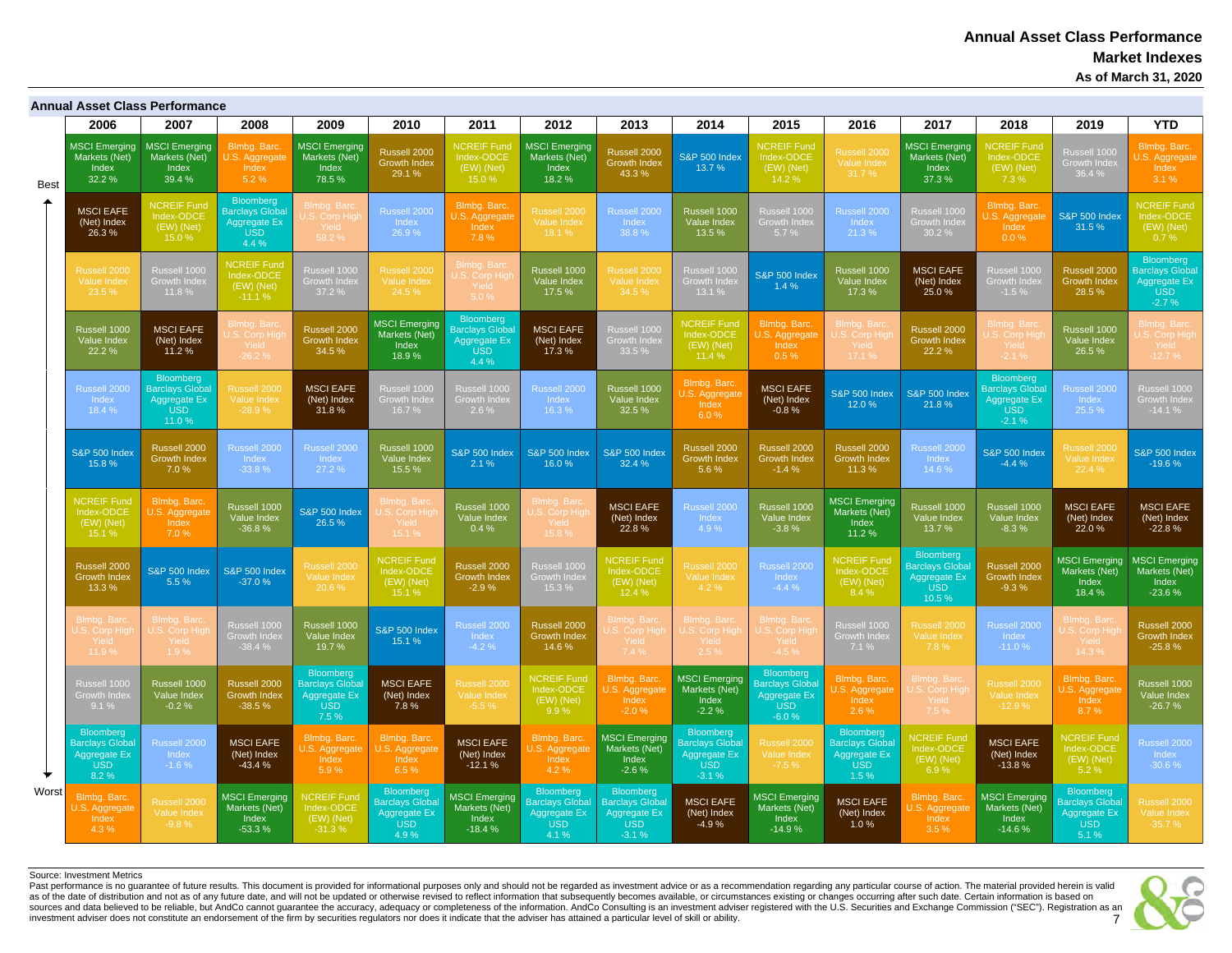# Trenton Fire & Police Total Fund As of March 31, 2020

| Gain/Loss Summary             |              |              |              |               |               |             |
|-------------------------------|--------------|--------------|--------------|---------------|---------------|-------------|
|                               | QTD          | YTD          | 1 YR         | 3 YR          | 5 YR          | 7 YR        |
| <b>Total Retirement Plan</b>  |              |              |              |               |               |             |
| <b>Beginning Market Value</b> | 51,849,168   | 51,849,168   | 49,890,115   | 51,228,624    | 53,987,977    | 52,625,887  |
| <b>Net Contributions</b>      | $-727.511$   | $-727.511$   | $-3.523.619$ | $-10,413,152$ | $-16.821.774$ | -23.413.271 |
| Gain/Loss                     | $-8.753.607$ | $-8,753,607$ | $-3.998,445$ | 1,552,578     | 5.201.847     | 13,155,434  |
| <b>Ending Market Value</b>    | 42,368,050   | 42,368,050   | 42,368,050   | 42,368,050    | 42,368,050    | 42,368,050  |
|                               |              |              |              |               |               |             |

# Comparative Performance



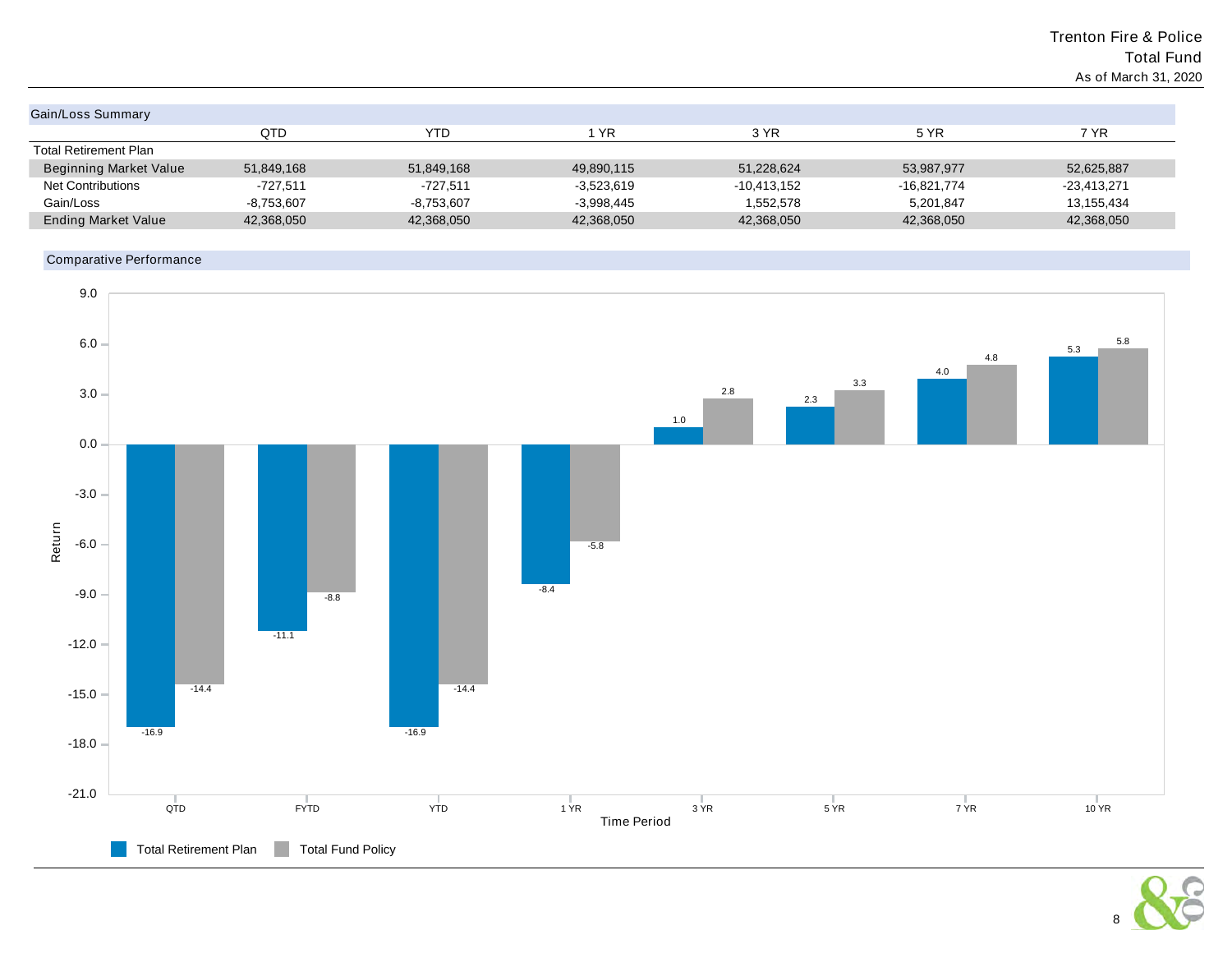December 31, 2019 : \$51,849,168 March 31, 2020 : \$42,368,050





| Allocation                          |              |            | Allocation                          |              |            |  |  |  |  |
|-------------------------------------|--------------|------------|-------------------------------------|--------------|------------|--|--|--|--|
|                                     | Market Value | Allocation |                                     | Market Value | Allocation |  |  |  |  |
| $\blacksquare$ US Equity            | 24,901,544   | 48.0       | $\blacksquare$ US Equity            | 19,039,780   | 44.9       |  |  |  |  |
| $\blacksquare$ International Equity | 10,544,432   | 20.3       | $\blacksquare$ International Equity | 7,971,535    | 18.8       |  |  |  |  |
| ■ US Fixed Income                   | 11, 147, 217 | 21.5       | <b>US Fixed Income</b>              | 9,956,347    | 23.5       |  |  |  |  |
| Global Fixed Income                 | 1,939,154    | 3.7        | Global Fixed Income                 | 1,819,786    | 4.3        |  |  |  |  |
| ■ US Private Real Estate            | 2,694,980    | 5.2        | <b>US Private Real Estate</b>       | 2,716,742    | 6.4        |  |  |  |  |
| <b>■ Cash</b>                       | 621,841      | 1.2        | $\blacksquare$ Cash                 | 863,860      | 2.0        |  |  |  |  |

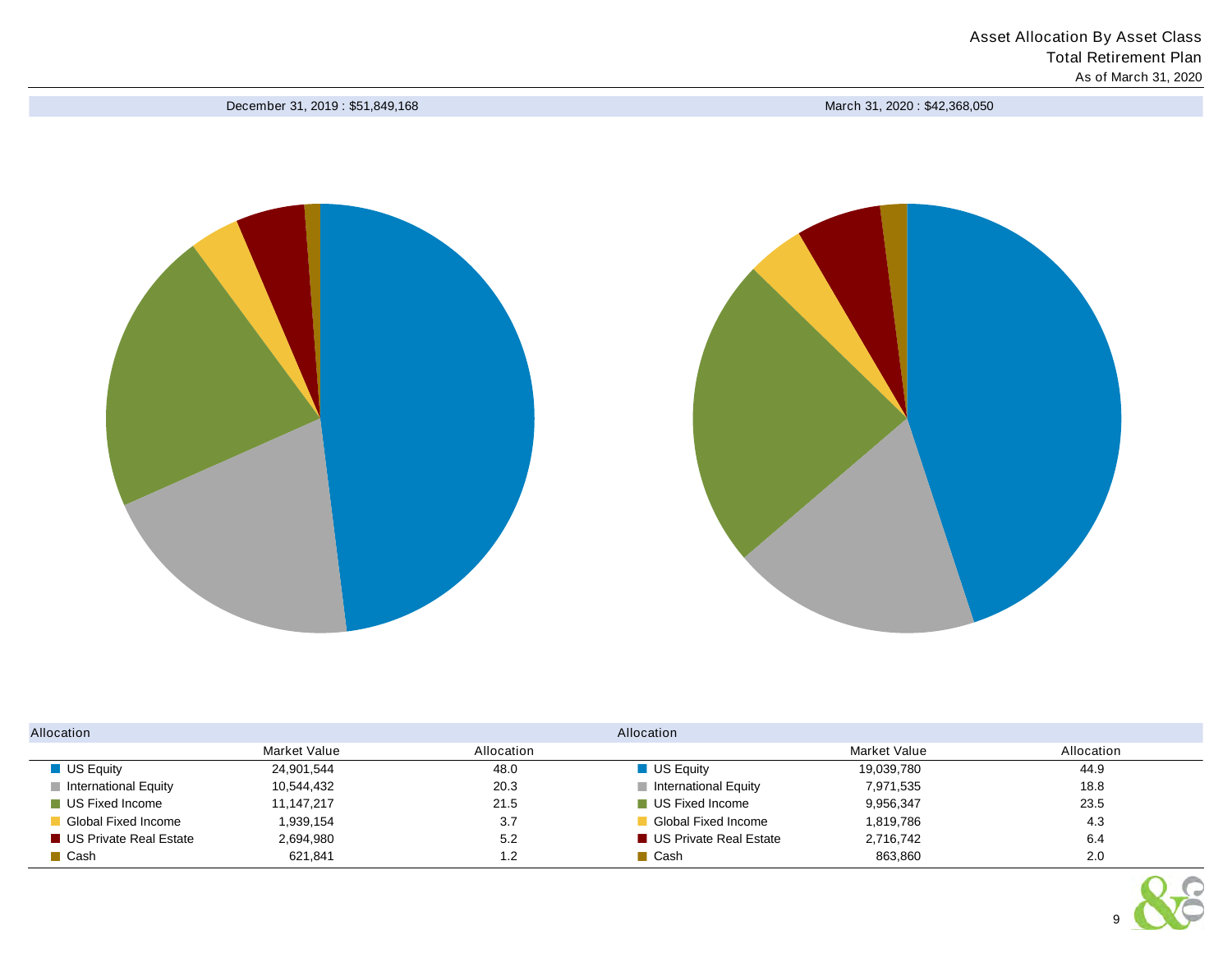December 31, 2019 : \$51,849,168 March 31, 2020 : \$42,368,050





| Allocation                                   |              |            | Allocation                                |              |            |  |  |  |  |  |
|----------------------------------------------|--------------|------------|-------------------------------------------|--------------|------------|--|--|--|--|--|
|                                              | Market Value | Allocation |                                           | Market Value | Allocation |  |  |  |  |  |
| $\blacksquare$ Vanguard 500 Index (VFIAX)    | 16.495.923   | 31.8       | $\blacksquare$ Vanguard 500 Index (VFIAX) | 13.260.879   | 31.3       |  |  |  |  |  |
| Seizert Capital                              | 5.628.241    | 10.9       | Seizert Capital                           | 3,921,741    | 9.3        |  |  |  |  |  |
| Ancora Small Cap Core                        | 2.777.379    | 5.4        | Ancora Small Cap Core                     | 1.857.160    | 4.4        |  |  |  |  |  |
| Vanguard FTSE Developed Markets (VEA)        | 7.266.904    | 14.0       | Vanguard FTSE Developed Markets (VEA)     | 5.498.833    | 13.0       |  |  |  |  |  |
| ■ Vanguard FTSE Emerging Markets (VWO)       | 3.277.528    | 6.3        | ■ Vanguard FTSE Emerging Markets (VWO)    | 2.472.702    | 5.8        |  |  |  |  |  |
| Loomis Sayles Core Plus                      | 11.147.217   | 21.5       | Loomis Sayles Core Plus                   | 9.956.347    | 23.5       |  |  |  |  |  |
| <b>Templeton Global Total Return (FTTRX)</b> | 1.939.154    | 3.7        | Templeton Global Total Return (FTTRX)     | 1.819.786    | 4.3        |  |  |  |  |  |
| <b>PRISA II</b>                              | 1.374.796    | 2.7        | <b>PRISA II</b>                           | 1.387.655    | 3.3        |  |  |  |  |  |
| Principal Enhanced Property Fund L.P.[CE]    | 1.320.184    | 2.5        | Principal Enhanced Property Fund L.P.[CE] | 1,329,087    | 3.1        |  |  |  |  |  |
| Cash Account                                 | 621.841      | 1.2        | Cash Account                              | 863,860      | 2.0        |  |  |  |  |  |

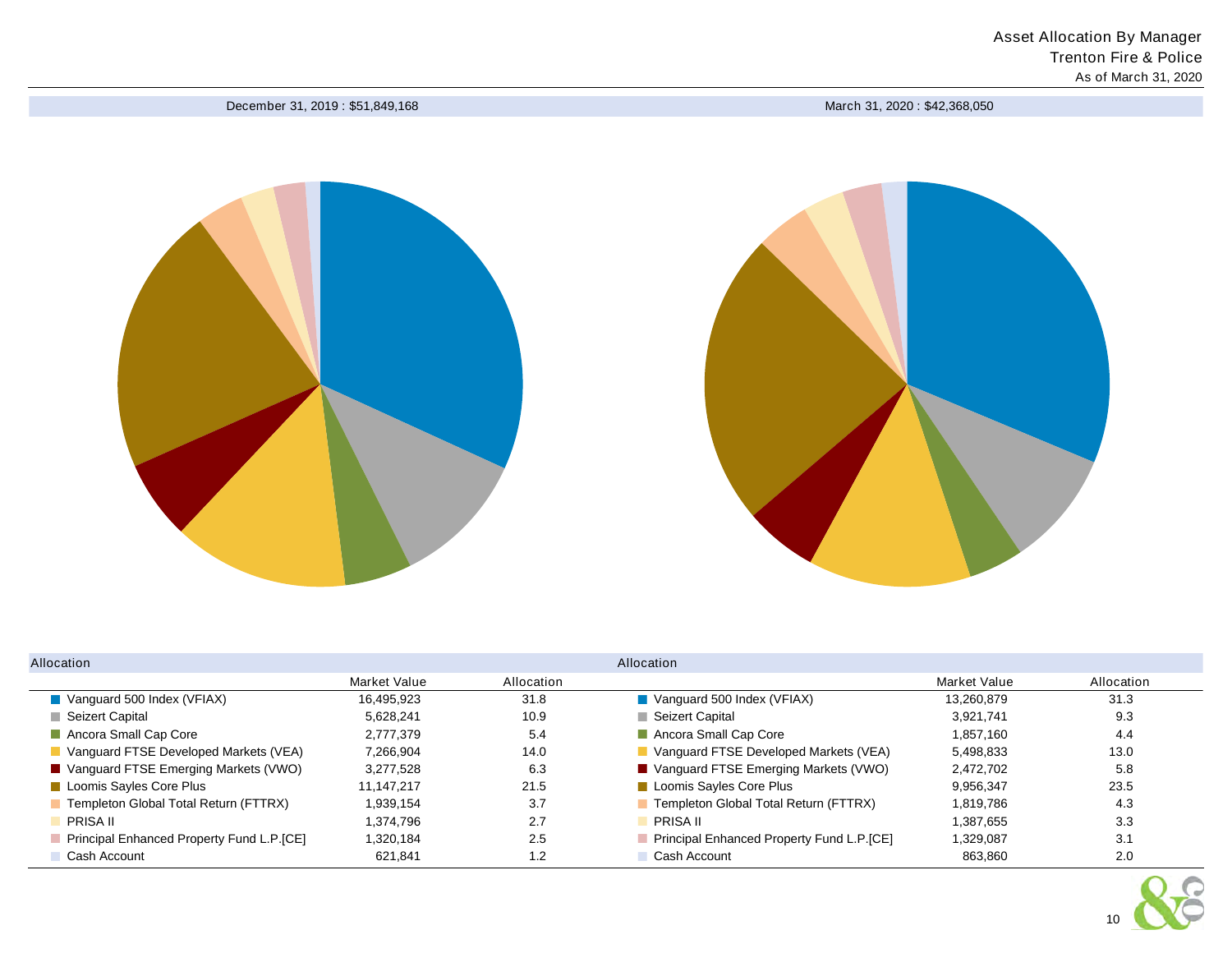

## Asset Allocation Compliance

|                                   | Asset<br>Allocation | Current<br>Allocation (%) | Minimum<br>Allocation (%) | Target<br>Allocation (%) | Maximum<br>Allocation (%) | Min. Rebal.<br>(0,00)    | Target Rebal.<br>(\$000) | Max. Rebal.<br>(0,00) |
|-----------------------------------|---------------------|---------------------------|---------------------------|--------------------------|---------------------------|--------------------------|--------------------------|-----------------------|
| <b>Total Retirement Plan</b>      | 42.368.050          | 100.0                     | N/A                       | 100.0                    | N/A                       | $\overline{\phantom{0}}$ |                          |                       |
| <b>Total Domestic Equity</b>      | 19,039,780          | 44.9                      | 40.0                      | 45.0                     | 50.0                      | $-2.092.560$             | 25.843                   | 2,144,245             |
| <b>Total International Equity</b> | 7,971,535           | 18.8                      | 15.0                      | 20.0                     | 20.0                      | $-1.616.327$             | 502.075                  | 502,075               |
| <b>Total Fixed Income</b>         | 11,776,133          | 27.8                      | 25.0                      | 30.0                     | 35.0                      | $-1.184.121$             | 934.282                  | 3,052,684             |
| <b>Total Real Estate</b>          | 2,716,742           | 6.4                       | 0.0                       | 5.0                      | 10.0                      | $-2,716,742$             | $-598.339$               | 1,520,063             |
| <b>Total Cash</b>                 | 863.860             | 2.0                       | 0.0                       | 0.0                      | 10.0                      | $-863,860$               | $-863,860$               | 3,372,945             |

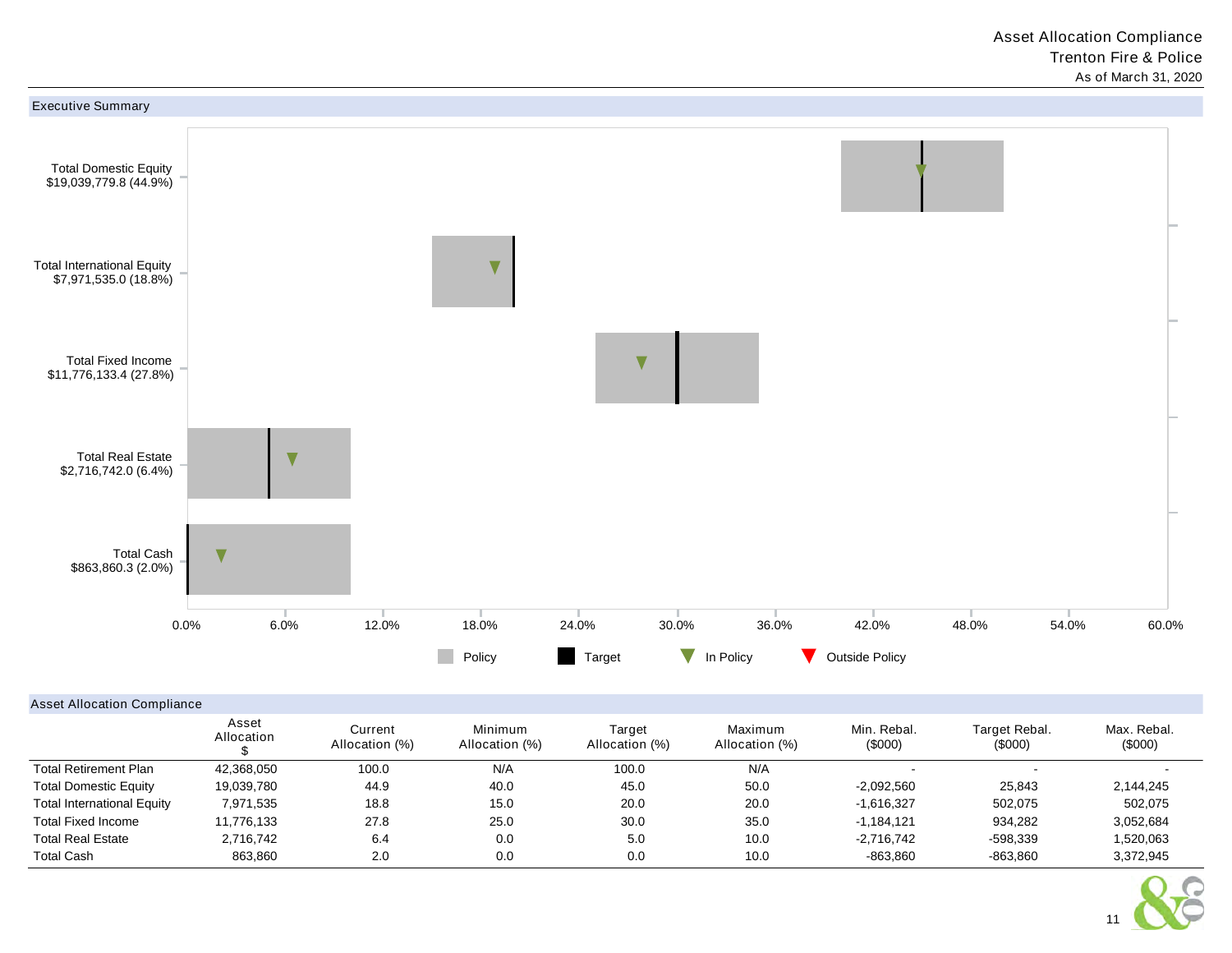Comparative Performance Trailing Returns Trenton Fire & Police As of March 31, 2020

| <b>Comparative Performance</b>                                                   |                      |              |                      |      |                      |              |                    |              |                    |      |                    |      |              |      |                         |       |                   |
|----------------------------------------------------------------------------------|----------------------|--------------|----------------------|------|----------------------|--------------|--------------------|--------------|--------------------|------|--------------------|------|--------------|------|-------------------------|-------|-------------------|
|                                                                                  | QTR                  |              | <b>FYTD</b>          |      | 1 YR                 |              | 3 YR               |              | 5 YR               |      | 7 YR               |      | <b>10 YR</b> |      | Inception               |       | Inception<br>Date |
| <b>Total Retirement Plan</b>                                                     | $-16.93$             | (97)         | $-11.13$             | (95) | $-8.38$              |              | 1.04               |              | 2.33               | (91) | 3.98               | (87) | 5.33         | (85) | 6.68                    | (100) | 03/01/1988        |
| <b>Total Fund Policy</b>                                                         | $-14.37$             | (72)         | $-8.83$              | (68) | $-5.80$              | (94)<br>(68) | 2.81               | (94)<br>(52) | 3.29               | (62) | 4.79               | (67) | 5.82         | (73) | 7.48(81)                |       |                   |
| All Public Plans-Total Fund Median                                               | $-13.10$             |              | $-7.76$              |      | $-4.73$              |              | 2.85               |              | 3.54               |      | 5.19               |      | 6.34         |      | 7.89                    |       |                   |
|                                                                                  |                      |              |                      |      |                      |              |                    |              |                    |      |                    |      |              |      |                         |       |                   |
| <b>Total Domestic Equity</b>                                                     |                      |              |                      |      |                      |              |                    |              |                    |      |                    |      |              |      |                         |       |                   |
| Vanguard 500 Index (VFIAX)                                                       | $-19.61$             | (45)         | $-10.84$             | (34) | $-7.01$              | (36)         | N/A                |              | N/A                |      | N/A                |      | N/A          |      | 4.48                    | (28)  | 06/01/2017        |
| <b>S&amp;P 500 Index</b>                                                         | $-19.60$             | (44)         | $-10.82$             | (34) | $-6.98$              | (36)         | 5.10               | (29)         | 6.73               | (14) | 9.62               | (14) | 10.53        | (12) | 4.52 (28)               |       |                   |
| IM U.S. Large Cap Core Equity (MF) Median                                        | $-19.85$             |              | $-11.89$             |      | $-8.37$              |              | 3.80               |              | 5.23               |      | 8.30               |      | 9.19         |      | 3.08                    |       |                   |
| Seizert Capital                                                                  | $-30.32$             | (75)         | $-24.81$             | (73) | $-21.74$             | (68)         | N/A                |              | N/A                |      | N/A                |      | N/A          |      | $-7.69$                 | (88)  | 06/01/2017        |
| <b>Russell Midcap Index</b>                                                      | $-27.07$             | (55)         | $-21.54$             | (57) | $-18.31$             | (53)         | $-0.81$            | (51)         | 1.85               | (54) | 6.35               | (55) | 8.77         | (57) | $-1.44(52)$             |       |                   |
| IM U.S. Mid Cap Equity (SA+CF) Median                                            | $-26.11$             |              | $-19.99$             |      | $-16.86$             |              | $-0.63$            |              | 2.54               |      | 6.86               |      | 9.12         |      | $-1.09$                 |       |                   |
| Ancora Small Cap Core                                                            | $-33.13$             | (72)         | $-26.80$             | (50) | $-25.52$             | (58)         | N/A                |              | N/A                |      | N/A                |      | N/A          |      | $-18.69$                | (62)  | 11/01/2018        |
| Russell 2000 Index                                                               | $-30.61$             | (40)         | $-25.55$             | (40) | $-23.99$             | (42)         | $-4.64$            | (51)         | $-0.25$            | (65) | 4.21               | (74) | 6.90         | (82) | $-16.11(41)$            |       |                   |
| IM U.S. Small Cap Core Equity (SA+CF) Median                                     | $-31.69$             |              | $-26.81$             |      | $-24.60$             |              | $-4.58$            |              | 0.75               |      | 5.29               |      | 8.28         |      | $-16.67$                |       |                   |
| <b>Total Developed Equity</b>                                                    |                      |              |                      |      |                      |              |                    |              |                    |      |                    |      |              |      |                         |       |                   |
| Vanguard FTSE Developed Markets (VEA)                                            | $-24.06$             | (54)         | $-18.43$             | (53) | $-15.84$             | (50)         | $-2.43$            | (49)         | $-0.57$            | (44) | N/A                |      | N/A          |      | $-1.24(43)$             |       | 07/01/2014        |
| <b>MSCI EAFE (Net) Index</b>                                                     | $-22.83$             | (42)         | $-17.42$             | (44) | $-14.38$             | (40)         | $-1.82$            | (41)         | $-0.62$            | (45) | 1.75               | (36) | 2.72         | (42) | $-1.39(46)$             |       |                   |
| IM International Equity (MF) Median                                              | $-23.74$             |              | $-18.17$             |      | $-15.96$             |              | $-2.51$            |              | $-0.95$            |      | 1.05               |      | 2.34         |      | $-1.62$                 |       |                   |
| <b>Total Emerging Equity</b>                                                     |                      |              |                      |      |                      |              |                    |              |                    |      |                    |      |              |      |                         |       |                   |
|                                                                                  |                      |              |                      |      |                      |              |                    |              | N/A                |      |                    |      |              |      |                         |       |                   |
| Vanguard FTSE Emerging Markets (VWO)<br><b>MSCI Emerging Markets (Net) Index</b> | $-24.43$             | (47)<br>(35) | $-18.96$             | (47) | $-18.36$             | (51)         | $-2.76$            | (46)         |                    |      | N/A                |      | N/A          |      | $-1.62$ (55)            |       | 07/01/2015        |
| <b>IM Emerging Markets Equity (MF) Median</b>                                    | $-23.60$<br>$-24.82$ |              | $-18.18$<br>$-19.22$ | (41) | $-17.69$<br>$-18.26$ | (46)         | $-1.62$<br>$-3.02$ | (32)         | $-0.37$<br>$-1.13$ | (36) | $-0.40$<br>$-0.93$ | (39) | 0.69<br>0.37 | (45) | $-0.53$ (37)<br>$-1.40$ |       |                   |
|                                                                                  |                      |              |                      |      |                      |              |                    |              |                    |      |                    |      |              |      |                         |       |                   |

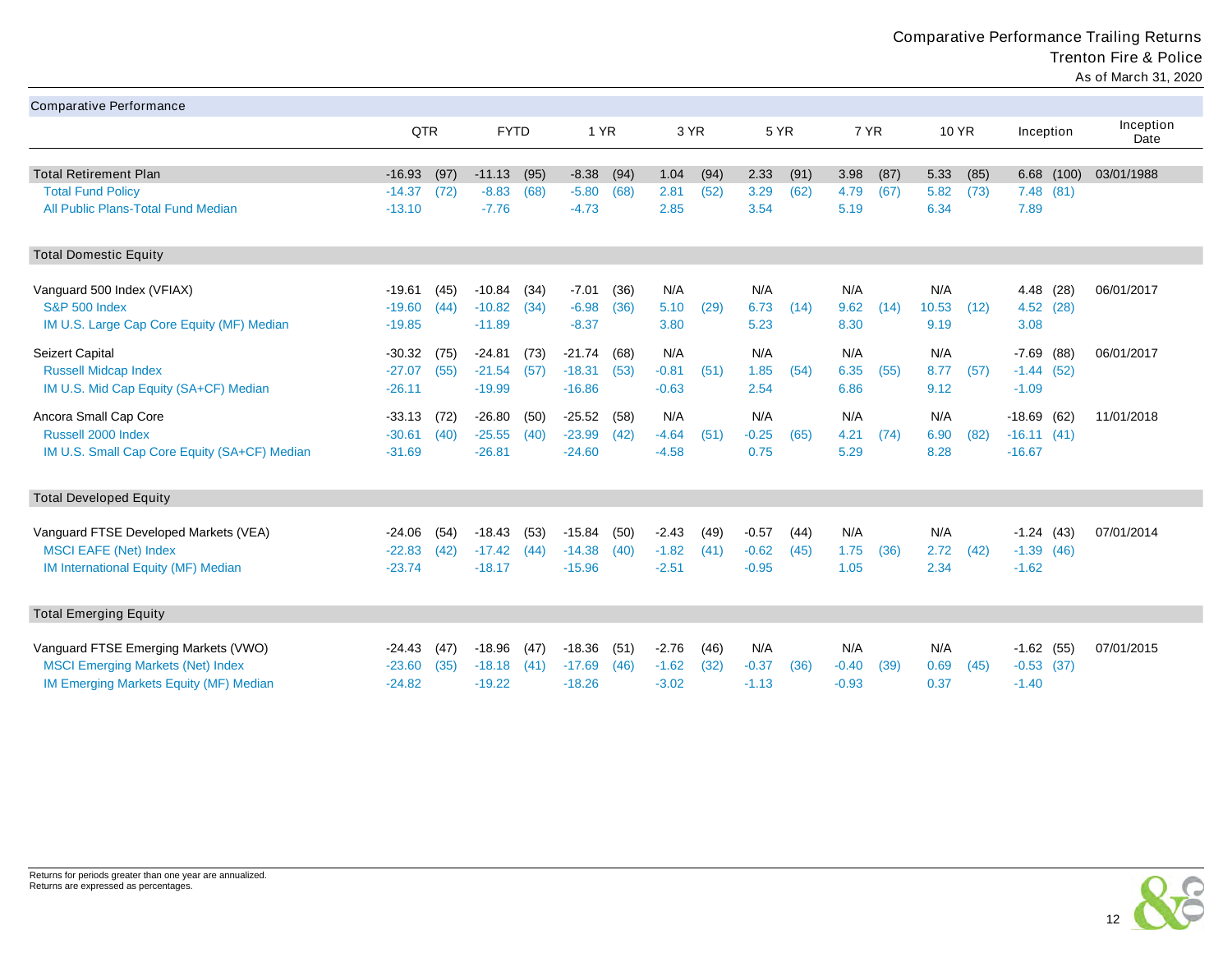Comparative Performance Trailing Returns

Trenton Fire & Police

As of March 31, 2020

|                                                       |         |      |             |      |         |      |         |      |      |      |       |      |       |      |               |      | AS UI MAIGH JI, ZUZU |
|-------------------------------------------------------|---------|------|-------------|------|---------|------|---------|------|------|------|-------|------|-------|------|---------------|------|----------------------|
|                                                       | QTR     |      | <b>FYTD</b> |      | 1 YR    |      | 3 YR    |      | 5 YR |      | 7 YR  |      | 10 YR |      | Inception     |      | Inception<br>Date    |
| <b>Total Domestic Fixed Income</b>                    |         |      |             |      |         |      |         |      |      |      |       |      |       |      |               |      |                      |
|                                                       |         |      |             |      |         |      |         |      |      |      |       |      |       |      |               |      |                      |
| Loomis Sayles Core Plus                               | $-2.13$ | (93) | 0.33        | (93) | 3.22    | (95) | 3.71    | (94) | 3.56 | (42) | N/A   |      | N/A   |      | 3.40(34)      |      | 05/01/2013           |
| Blmbg. Barc. U.S. Aggregate Index                     | 3.15    | (25) | 5.68        | (25) | 8.93    | (27) | 4.82    | (47) | 3.36 | (72) | 3.19  | (83) | 3.88  | (91) | $3.08$ $(83)$ |      |                      |
| IM U.S. Broad Market Core Fixed Income (SA+CF) Median | 1.73    |      | 4.48        |      | 7.83    |      | 4.77    |      | 3.47 |      | 3.38  |      | 4.26  |      | 3.26          |      |                      |
| <b>Total Global Fixed Income</b>                      |         |      |             |      |         |      |         |      |      |      |       |      |       |      |               |      |                      |
|                                                       |         |      |             |      |         |      |         |      |      |      |       |      |       |      |               |      |                      |
| Templeton Global Total Return (FTTRX)                 | -6.16   | (70) | $-7.35$     | (95) | $-6.00$ | (96) | $-1.16$ | (98) | 1.20 | (79) | N/A   |      | N/A   |      | 0.92(59)      |      | 05/01/2013           |
| <b>Bloomberg Barclays Global Aggregate</b>            | $-0.33$ | (9)  | 0.87        | (13) | 4.20    | (14) | 3.55    | (6)  | 2.64 | (8)  | 1.61  | (39) | 2.47  | (52) | 1.42(39)      |      |                      |
| IM Global Fixed Income (MF) Median                    | $-3.20$ |      | $-2.02$     |      | 0.97    |      | 2.28    |      | 1.79 |      | 1.29  |      | 2.50  |      | 1.09          |      |                      |
| <b>Total Real Estate</b>                              |         |      |             |      |         |      |         |      |      |      |       |      |       |      |               |      |                      |
| PRISA II                                              | 1.24    | (50) | 5.14        | (31) | 6.71    | (24) | N/A     |      | N/A  |      | N/A   |      | N/A   |      | 7.41          | (31) | 07/01/2018           |
| NCREIF Fund Index-ODCE (VW)                           | 0.98    | (61) | 3.84        | (65) | 4.88    | (70) | 6.81    | (62) | 8.46 | (61) | 9.90  | (60) | 11.45 | (64) | 5.87(71)      |      |                      |
| IM U.S. Open End Private Real Estate (SA+CF) Median   | 1.23    |      | 4.44        |      | 5.88    |      | 7.56    |      | 9.10 |      | 10.75 |      | 12.31 |      | 6.96          |      |                      |
| Principal Enhanced Property Fund L.P.[CE]             | 1.03    | (60) | 6.20        | (11) | 7.20    | (18) | N/A     |      | N/A  |      | N/A   |      | N/A   |      | 7.31          | (20) | 01/01/2019           |
| NCREIF Fund Index-ODCE (VW)                           | 0.98    | (61) | 3.84        | (65) | 4.88    | (70) | 6.81    | (62) | 8.46 | (61) | 9.90  | (60) | 11.45 | (64) | 5.06 (68)     |      |                      |
| IM U.S. Open End Private Real Estate (SA+CF) Median   | 1.23    |      | 4.44        |      | 5.88    |      | 7.56    |      | 9.10 |      | 10.75 |      | 12.31 |      | 6.20          |      |                      |

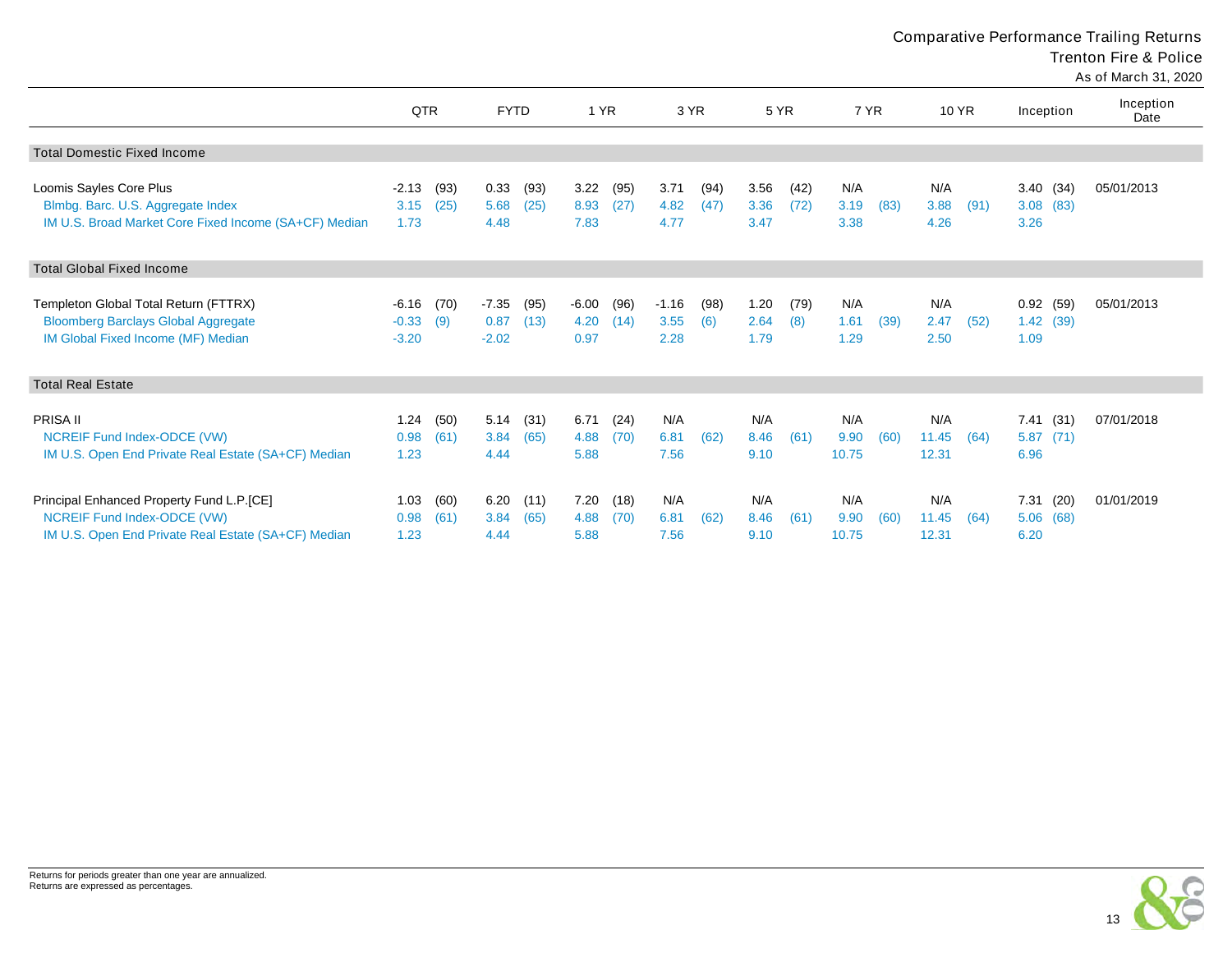| <b>Comparative Performance</b>                    |                                  |                              |                            |                               |                            |                              |                                |                               |                             |                                |
|---------------------------------------------------|----------------------------------|------------------------------|----------------------------|-------------------------------|----------------------------|------------------------------|--------------------------------|-------------------------------|-----------------------------|--------------------------------|
|                                                   | <b>FYTD</b>                      | Jul-2018<br>To<br>Jun-2019   | Jul-2017<br>To<br>Jun-2018 | Jul-2016<br>To<br>Jun-2017    | Jul-2015<br>To<br>Jun-2016 | Jul-2014<br>To<br>Jun-2015   | Jul-2013<br>To<br>Jun-2014     | Jul-2012<br>To<br>Jun-2013    | Jul-2011<br>To<br>Jun-2012  | Jul-2010<br>To<br>Jun-2011     |
|                                                   |                                  |                              |                            |                               |                            |                              |                                |                               |                             |                                |
| Total Retirement Plan<br><b>Total Fund Policy</b> | $-11.13$ (95)<br>$-8.83$<br>(68) | 5.31<br>(80)<br>6.87<br>(33) | 6.62(74)<br>8.23(44)       | 14.60<br>(9)<br>11.72<br>(55) | $-1.39(90)$<br>$-0.03(69)$ | 1.20<br>(84)<br>2.09<br>(71) | 16.06<br>(60)<br>15.63<br>(67) | 11.01<br>(62)<br>9.15<br>(81) | $-1.10$<br>(92)<br>2.18(36) | 21.72<br>(37)<br>18.91<br>(71) |
| All Public Plans-Total Fund Median                | $-7.76$                          | 6.37                         | 7.93                       | 11.90                         | 0.86                       | 3.08                         | 16.61                          | 11.84                         | 1.35                        | 20.75                          |
| <b>Total Domestic Equity</b>                      |                                  |                              |                            |                               |                            |                              |                                |                               |                             |                                |
| Vanguard 500 Index (VFIAX)                        | -10.84<br>(34)                   | 10.38<br>(33)                | 14.36 (33)                 | N/A                           | N/A                        | N/A                          | N/A                            | N/A                           | N/A                         | N/A                            |
| <b>S&amp;P 500 Index</b>                          | $-10.82$<br>(34)                 | 10.42<br>(33)                | 14.37 (33)                 | 17.90<br>(44)                 | 3.99(25)                   | 7.42<br>(30)                 | 24.61<br>(42)                  | 20.60<br>(50)                 | 5.45(17)                    | 30.69<br>(33)                  |
| IM U.S. Large Cap Core Equity (MF) Median         | $-11.89$                         | 9.18                         | 13.17                      | 17.48                         | 1.24                       | 6.47                         | 23.73                          | 20.59                         | 1.98                        | 29.23                          |
| Seizert Capital                                   | $-24.81(73)$                     | 1.46<br>(72)                 | 2.38(100)                  | N/A                           | N/A                        | N/A                          | N/A                            | N/A                           | N/A                         | N/A                            |
| <b>Russell Midcap Index</b>                       | $-21.54$ (57)                    | (48)<br>7.83                 | 12.33(63)                  | 16.48<br>(73)                 | 0.56(32)                   | 6.63<br>(63)                 | 26.85<br>(50)                  | 25.41<br>(38)                 | $-1.65$<br>(48)             | 38.47<br>(57)                  |
| IM U.S. Mid Cap Equity (SA+CF) Median             | $-19.99$                         | 6.91                         | 13.69                      | 18.63                         | $-2.19$                    | 8.23                         | 26.84                          | 23.89                         | $-1.93$                     | 39.16                          |
| Ancora Small Cap Core                             | $-26.80$<br>(50)                 | N/A                          | N/A                        | N/A                           | N/A                        | N/A                          | N/A                            | N/A                           | N/A                         | N/A                            |
| Russell 2000 Index                                | $-25.55$ (40)                    | $-3.31$<br>(57)              | 17.57 (45)                 | 24.60<br>(39)                 | $-6.73(73)$                | 6.49<br>(66)                 | 23.64<br>(73)                  | 24.21<br>(73)                 | $-2.08$<br>(55)             | 37.41<br>(79)                  |
| IM U.S. Small Cap Core Equity (SA+CF) Median      | $-26.81$                         | $-2.54$                      | 17.03                      | 23.10                         | $-4.37$                    | 8.16                         | 25.43                          | 26.28                         | $-1.86$                     | 41.04                          |
| Loomis Sayles SMID Core                           | N/A                              | N/A                          | 11.11(97)                  | 20.13<br>(50)                 | $-7.19(92)$                | 6.85<br>(60)                 | (51)<br>26.35                  | N/A                           | N/A                         | N/A                            |
| Russell 2500 Index                                | $-24.70(67)$                     | (65)<br>1.77                 | 16.24(54)                  | 19.84<br>(56)                 | $-3.67(57)$                | 5.92<br>(76)                 | (66)<br>25.58                  | 25.61<br>(45)                 | $-2.29$<br>(54)             | 39.28<br>(62)                  |
| IM U.S. SMID Cap Core Equity (SA+CF) Median       | $-22.69$                         | 2.58                         | 16.37                      | 20.04                         | $-3.39$                    | 8.35                         | 26.51                          | 25.45                         | $-2.10$                     | 40.22                          |
| <b>Total Developed Equity</b>                     |                                  |                              |                            |                               |                            |                              |                                |                               |                             |                                |
| Vanguard FTSE Developed Markets (VEA)             | -18.43<br>(53)                   | 0.10<br>(46)                 | 6.96(49)                   | 20.13<br>(47)                 | $-8.43(40)$                | $-3.12(44)$                  | N/A                            | N/A                           | N/A                         | N/A                            |
| <b>MSCI EAFE (Net) Index</b>                      | $-17.42(44)$                     | 1.08<br>(37)                 | 6.84(50)                   | 20.27<br>(45)                 | $-10.16(56)$               | $-4.22$<br>(55)              | 23.57<br>(23)                  | 18.62<br>(26)                 | $-13.83$<br>(42)            | 30.36<br>(53)                  |
| IM International Equity (MF) Median               | $-18.17$                         | $-0.27$                      | 6.79                       | 19.79                         | $-9.60$                    | $-3.86$                      | 19.74                          | 14.96                         | $-14.53$                    | 30.63                          |
| <b>Total Emerging Equity</b>                      |                                  |                              |                            |                               |                            |                              |                                |                               |                             |                                |
| Vanguard FTSE Emerging Markets (VWO)              | $-18.96$ (47)                    | 3.53<br>(29)                 | 5.94 (58)                  | 18.68<br>(66)                 | $-12.28(74)$               | N/A                          | N/A                            | N/A                           | N/A                         | N/A                            |
| <b>MSCI Emerging Markets (Net) Index</b>          | $-18.18(41)$                     | 1.21<br>(49)                 | 8.20 (35)                  | 23.75<br>(30)                 | $-12.05(71)$               | $-5.12$<br>(37)              | 14.31<br>(49)                  | 2.87<br>(54)                  | $-15.94(49)$                | 27.80<br>(43)                  |
| IM Emerging Markets Equity (MF) Median            | $-19.22$                         | 0.97                         | 6.78                       | 21.26                         | $-9.98$                    | $-6.75$                      | 14.12                          | 3.34                          | $-16.05$                    | 27.14                          |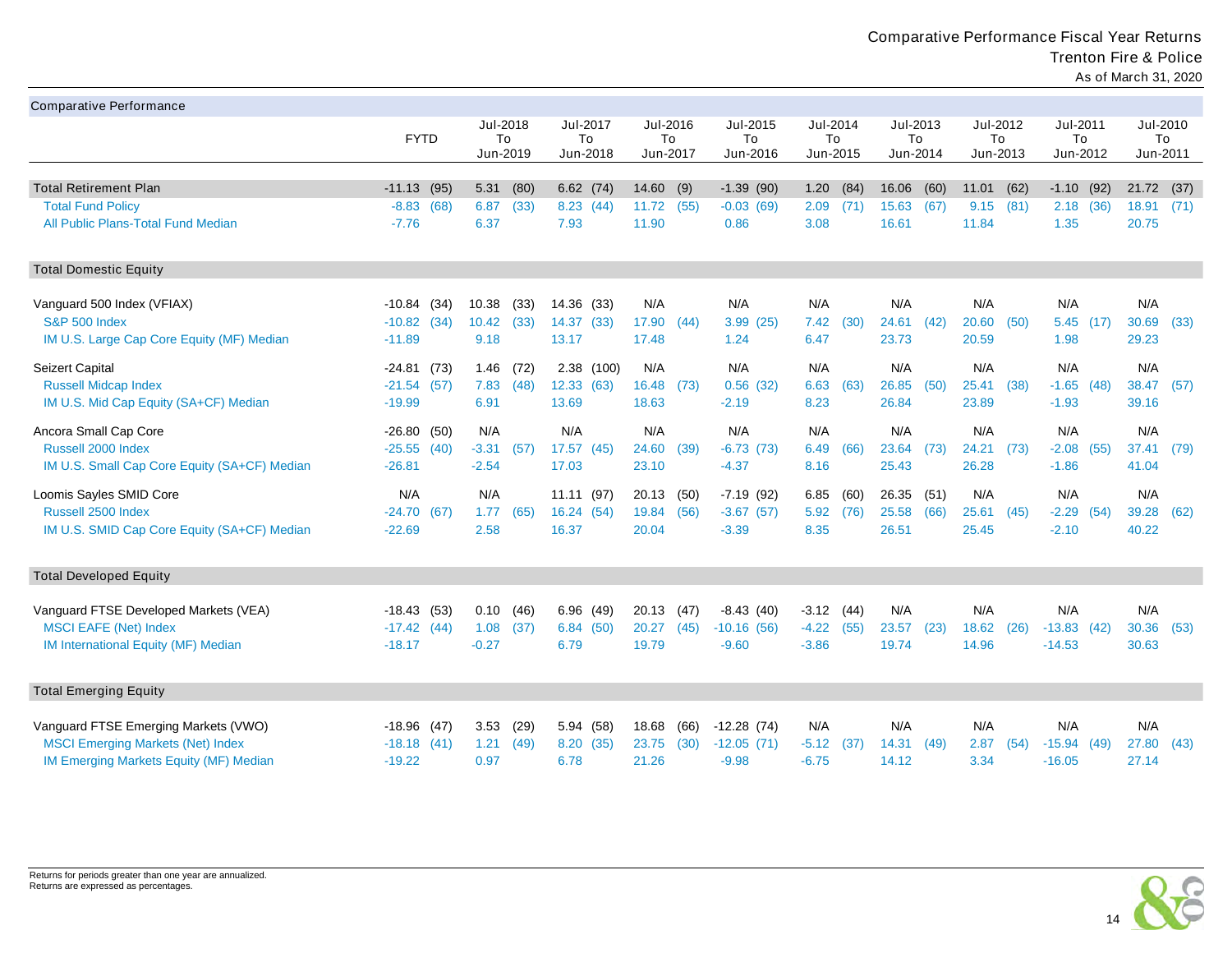Comparative Performance Fiscal Year Returns

Trenton Fire & Police

As of March 31, 2020

|                                                       | <b>FYTD</b> |      | Jul-2018<br>To<br>Jun-2019 |      | Jun-2018    | Jul-2017<br>To | Jul-2016<br>Jun-2017 | To   | Jul-2015<br>To<br>Jun-2016 | Jul-2014<br>To<br>Jun-2015 |      | Jul-2013<br>To<br>Jun-2014 |      | To<br>Jun-2013 | Jul-2012 | Jul-2011<br>To<br>Jun-2012 |      | Jul-2010<br>To<br>Jun-2011 |      |
|-------------------------------------------------------|-------------|------|----------------------------|------|-------------|----------------|----------------------|------|----------------------------|----------------------------|------|----------------------------|------|----------------|----------|----------------------------|------|----------------------------|------|
| <b>Total Domestic Fixed Income</b>                    |             |      |                            |      |             |                |                      |      |                            |                            |      |                            |      |                |          |                            |      |                            |      |
| Loomis Sayles Core Plus                               | 0.33        | (93) | 7.84                       | (80) | 1.40(6)     |                | 5.43                 | (3)  | 4.03 (98)                  | 0.55                       | (99) | 9.68                       | (2)  | N/A            |          | N/A                        |      | N/A                        |      |
| Blmbg. Barc. U.S. Aggregate Index                     | 5.68        | (25) | 7.87                       | (78) | $-0.40(82)$ |                | $-0.31$              | (83) | 6.00(63)                   | 1.86                       | (76) | 4.37                       | (78) | $-0.69$        | (86)     | 7.47(72)                   |      | 3.90                       | (82) |
| IM U.S. Broad Market Core Fixed Income (SA+CF) Median | 4.48        |      | 8.10                       |      | 0.00        |                | 0.34                 |      | 6.13                       | 2.06                       |      | 4.96                       |      | 0.16           |          | 7.88                       |      | 4.65                       |      |
| <b>Total Global Fixed Income</b>                      |             |      |                            |      |             |                |                      |      |                            |                            |      |                            |      |                |          |                            |      |                            |      |
| Templeton Global Total Return (FTTRX)                 | $-7.35$     | (95) | 7.25                       | (29) | $-1.84(99)$ |                | 13.75                | (1)  | $-4.09(100)$               | $-2.30$                    | (31) | 7.74                       | (32) | N/A            |          | N/A                        |      | N/A                        |      |
| <b>Bloomberg Barclays Global Aggregate</b>            | 0.87        | (13) | 5.85                       | (63) | 1.36(25)    |                | $-2.18$              | (92) | 8.87(11)                   | $-7.09$                    | (72) | 7.39                       | (40) | $-2.18$        | (75)     | 2.73                       | (45) | 10.51                      | (49) |
| IM Global Fixed Income (MF) Median                    | $-2.02$     |      | 6.42                       |      | 0.44        |                | 1.00                 |      | 5.32                       | $-5.21$                    |      | 6.85                       |      | 0.44           |          | 2.43                       |      | 10.18                      |      |
| <b>Total Real Estate</b>                              |             |      |                            |      |             |                |                      |      |                            |                            |      |                            |      |                |          |                            |      |                            |      |
| <b>PRISA II</b>                                       | 5.14(31)    |      | 7.79                       | (29) | N/A         |                | N/A                  |      | N/A                        | N/A                        |      | N/A                        |      | N/A            |          | N/A                        |      | N/A                        |      |
| NCREIF Fund Index-ODCE (VW)                           | 3.84        | (65) | 6.41                       | (82) | 8.44 (54)   |                | 7.87                 | (61) | 11.82 (69)                 | 14.43                      | (57) | 12.75                      | (61) | 12.17          | (52)     | 12.42                      | (57) | 20.48                      | (53) |
| IM U.S. Open End Private Real Estate (SA+CF) Median   | 4.44        |      | 7.45                       |      | 8.61        |                | 8.31                 |      | 12.62                      | 14.95                      |      | 13.51                      |      | 12.72          |          | 13.04                      |      | 21.60                      |      |
| Principal Enhanced Property Fund L.P.[CE]             | 6.20(11)    |      | N/A                        |      | N/A         |                | N/A                  |      | N/A                        | N/A                        |      | N/A                        |      | N/A            |          | N/A                        |      | N/A                        |      |
| NCREIF Fund Index-ODCE (VW)                           | 3.84        | (65) | 6.41                       | (82) | 8.44 (54)   |                | 7.87                 | (61) | 11.82 (69)                 | 14.43                      | (57) | 12.75                      | (61) | 12.17          | (52)     | 12.42 (57)                 |      | 20.48                      | (53) |
| IM U.S. Open End Private Real Estate (SA+CF) Median   | 4.44        |      | 7.45                       |      | 8.61        |                | 8.31                 |      | 12.62                      | 14.95                      |      | 13.51                      |      | 12.72          |          | 13.04                      |      | 21.60                      |      |
| Vanguard REIT (VNQ)                                   | N/A         |      | N/A                        |      | 1.97(77)    |                | $-1.92$              | (50) | 24.24 (9)                  | 2.84                       | (80) | N/A                        |      | N/A            |          | N/A                        |      | N/A                        |      |
| <b>MSCI U.S. REIT Index</b>                           | $-22.00$    | (78) | 11.06                      | (46) | 3.57(46)    |                | $-1.82$              | (49) | 24.10(9)                   | 3.93                       | (51) | 13.38                      | (38) | 9.04           | (20)     | 13.18 (17)                 |      | 34.09                      | (40) |
| IM Real Estate Sector (MF) Median                     | $-17.72$    |      | 10.66                      |      | 3.36        |                | $-1.93$              |      | 21.30                      | 3.94                       |      | 12.92                      |      | 7.28           |          | 11.57                      |      | 33.49                      |      |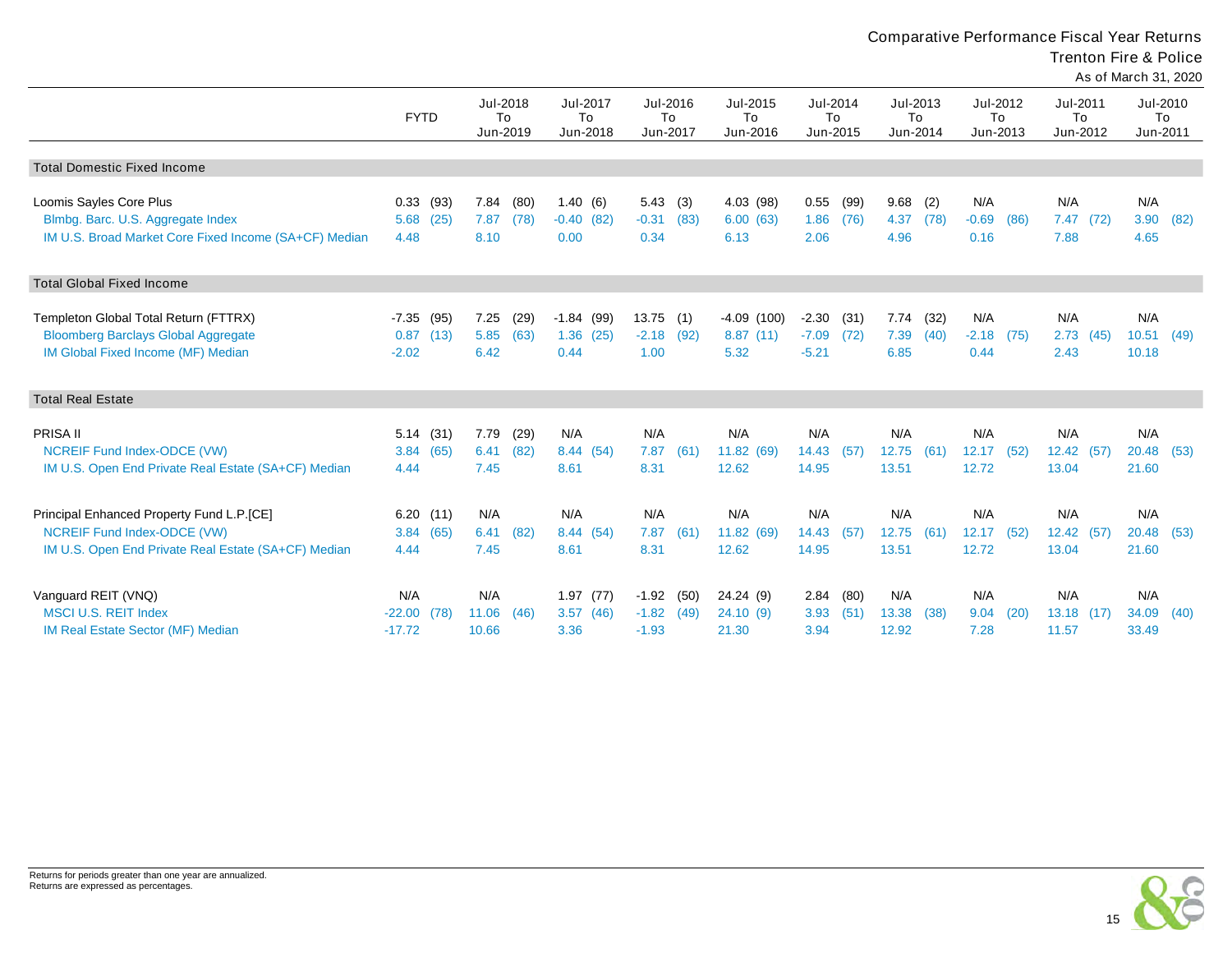| <b>Financial Reconciliation</b>           |                                   |                  |               |                          |                    |         |                     |                                   |
|-------------------------------------------|-----------------------------------|------------------|---------------|--------------------------|--------------------|---------|---------------------|-----------------------------------|
|                                           | <b>Market Value</b><br>01/01/2020 | Net<br>Transfers | Contributions | <b>Distributions</b>     | Management<br>Fees | Income  | Apprec./<br>Deprec. | <b>Market Value</b><br>03/31/2020 |
|                                           |                                   |                  |               |                          |                    |         |                     |                                   |
| <b>Total Retirement Plan</b>              | 51,849,168                        |                  | 521,088       | $-1,248,599$             | $-36,268$          | 169,436 | $-8,856,069$        | 42,368,050                        |
| <b>Total Equity</b>                       | 35,445,976                        | $-11,072$        | $\sim$        | $\blacksquare$           | $-14,850$          | 119,429 | $-8,528,169$        | 27,011,315                        |
|                                           |                                   |                  |               |                          |                    |         |                     |                                   |
| <b>Total Domestic Equity</b>              | 24,901,544                        | 14,850           |               | $\overline{\phantom{a}}$ | $-14,850$          | 93,508  | $-5,955,272$        | 19,039,780                        |
| Vanguard 500 Index (VFIAX)                | 16,495,923                        |                  |               | $\blacksquare$           |                    | 65,256  | $-3,300,299$        | 13,260,879                        |
| Seizert Capital                           | 5,628,241                         | 9,144            |               |                          | $-9,144$           | 17,998  | $-1,724,499$        | 3,921,741                         |
| Ancora Small Cap Core                     | 2,777,379                         | 5,706            |               |                          | $-5,706$           | 10,254  | $-930,474$          | 1,857,160                         |
| <b>Total International Equity</b>         | 10,544,432                        | $-25,921$        | $\sim$        | $\blacksquare$           | $\sim$             | 25,921  | $-2,572,897$        | 7,971,535                         |
| <b>Total Developed Equity</b>             | 7,266,904                         | $-21,639$        | $\sim$        | $\sim$                   | $\sim$             | 21,639  | $-1,768,071$        | 5,498,833                         |
| Vanguard FTSE Developed Markets (VEA)     | 7,266,904                         | $-21,639$        |               |                          |                    | 21,639  | $-1,768,071$        | 5,498,833                         |
| <b>Total Emerging Equity</b>              | 3,277,528                         | $-4,282$         |               | $\blacksquare$           | $\blacksquare$     | 4,282   | $-804,826$          | 2,472,702                         |
| Vanguard FTSE Emerging Markets (VWO)      | 3,277,528                         | $-4,282$         |               | $\blacksquare$           |                    | 4,282   | $-804,826$          | 2,472,702                         |
| <b>Total Fixed Income</b>                 | 13,086,371                        | $-987,369$       |               | $\blacksquare$           | $-12,631$          | 19,525  | $-329,762$          | 11,776,133                        |
| <b>Total Domestic Fixed Income</b>        | 11, 147, 217                      | $-987,369$       | $\sim$        | $\blacksquare$           | $-12,631$          | ۰.      | $-190,870$          | 9,956,347                         |
| Loomis Sayles Core Plus                   | 11, 147, 217                      | $-987,369$       |               | L,                       | $-12,631$          |         | $-190,870$          | 9,956,347                         |
| <b>Total International Fixed Income</b>   | 1,939,154                         | $\sim$           |               | $\blacksquare$           | $\blacksquare$     | 19,525  | $-138,892$          | 1,819,786                         |
| Templeton Global Total Return (FTTRX)     | 1,939,154                         |                  |               | $\blacksquare$           |                    | 19,525  | $-138,892$          | 1,819,786                         |
| <b>Total Real Estate</b>                  | 2,694,980                         | $\sim$           | $\sim$        | $\blacksquare$           | $-8,787$           | 28,687  | 1,862               | 2,716,742                         |
| PRISA II                                  | 1,374,796                         |                  |               |                          | $-4,124$           | 11,625  | 5,358               | 1,387,655                         |
| Principal Enhanced Property Fund L.P.[CE] | 1,320,184                         |                  |               |                          | $-4,663$           | 17,061  | $-3,496$            | 1,329,087                         |
| <b>Total Cash</b>                         | 621,841                           | 998,440          | 521,088       | $-1,248,599$             | $\blacksquare$     | 1,796   | $\sim$              | 863,860                           |
| Cash Account                              | 621,841                           | 998,440          | 521,088       | $-1,248,599$             |                    | 1,796   |                     | 863,860                           |

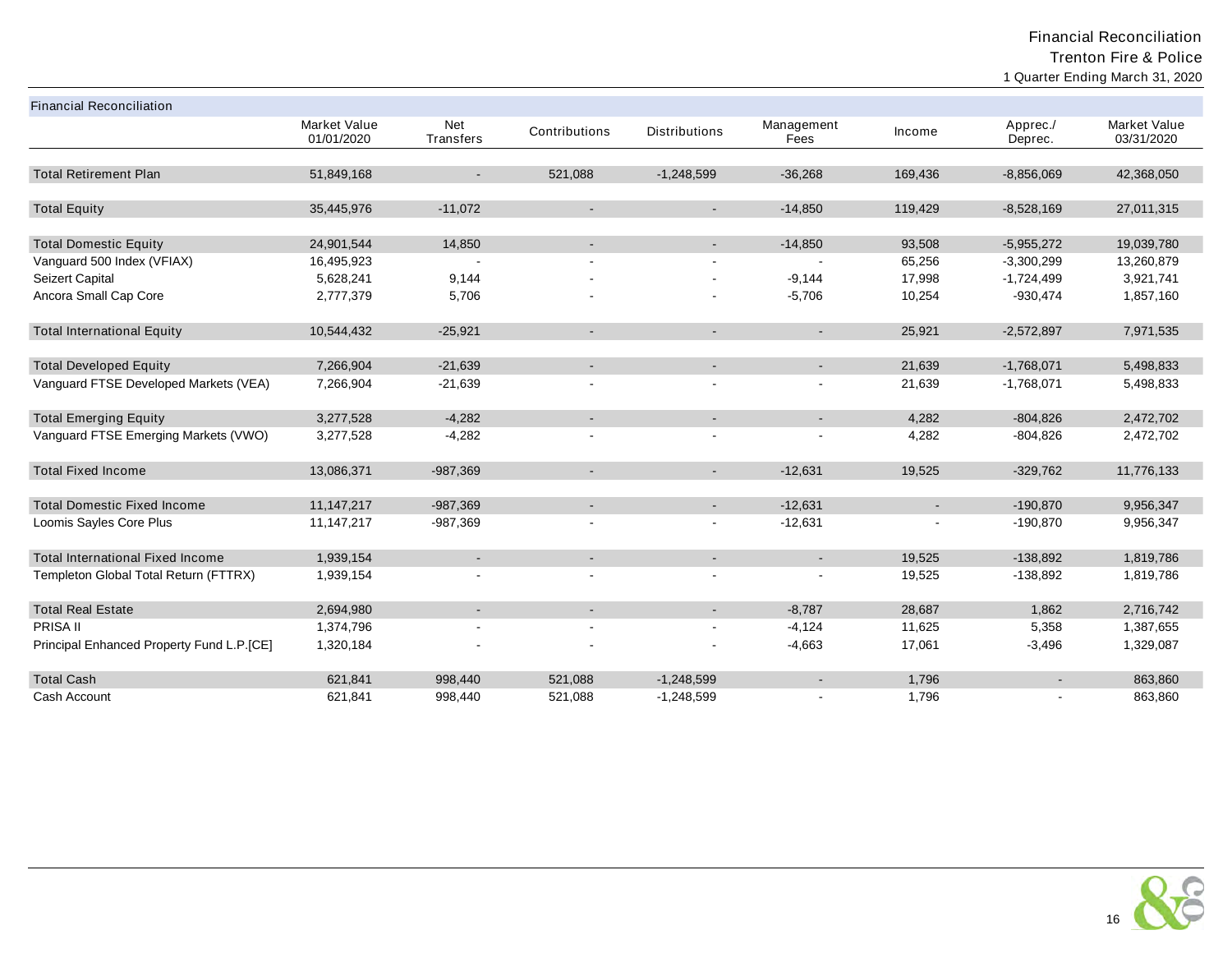

#### Peer Group Analysis - All Public Plans-Total Fund

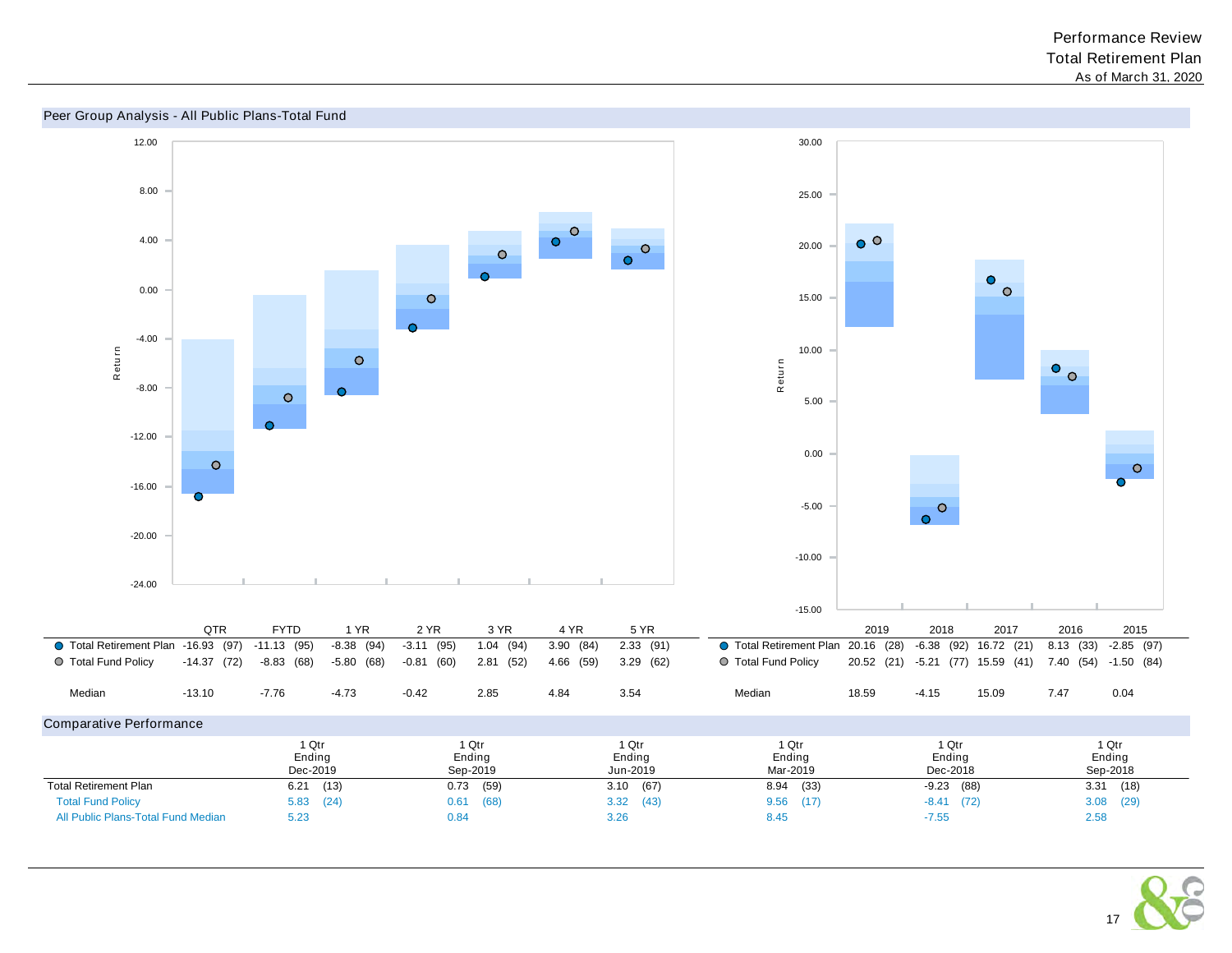

## 3 Yr Rolling Percentile Ranking - 5 Years



## Peer Group Scattergram - 3 Years



## Peer Group Scattergram - 5 Years



|                         | Return | Standard<br>Deviation |                         | Return | Standard<br>Deviation |
|-------------------------|--------|-----------------------|-------------------------|--------|-----------------------|
| ● Total Retirement Plan | .04    | 13.45                 | Ⅰ Total Retirement Plan | 2.33   | 11.39                 |
| ○ Total Fund Policy     | 2.81   | 12.30                 | ◯ Total Fund Policy     | 3.29   | 10.29                 |
| Median                  | 2.85   | 11.19                 | _ Median                | 3.54   | 9.39                  |

#### Historical Statistics - 3 Years

|                                        | Tracking<br>Error | Up<br>Market<br>Capture | Down<br>Market<br>Capture | Alpha   | Information<br>Ratio | Sharpe<br>Ratio | Beta | Downside<br><b>Risk</b> |
|----------------------------------------|-------------------|-------------------------|---------------------------|---------|----------------------|-----------------|------|-------------------------|
| <b>Total Retirement Plan</b>           | 1.53              | 95.67                   | 113.96                    | $-1.89$ | $-1.03$              | 0.01            | 1.09 | 11.14                   |
| <b>Total Fund Policy</b>               | 0.00              | 100.00                  | 100.00                    | 0.00    | N/A                  | 0.14            | 1.00 | 9.62                    |
| <b>Historical Statistics - 5 Years</b> |                   |                         |                           |         |                      |                 |      |                         |
|                                        | Tracking<br>Error | Up<br>Market<br>Capture | Down<br>Market<br>Capture | Alpha   | Information<br>Ratio | Sharpe<br>Ratio | Beta | Downside<br><b>Risk</b> |
| <b>Total Retirement Plan</b>           | 1.59              | 101.23                  | 115.72                    | $-1.19$ | $-0.51$              | 0.16            | 1.10 | 9.21                    |
| <b>Total Fund Policy</b>               | 0.00              | 100.00                  | 100.00                    | 0.00    | N/A                  | 0.26            | 1.00 | 7.95                    |

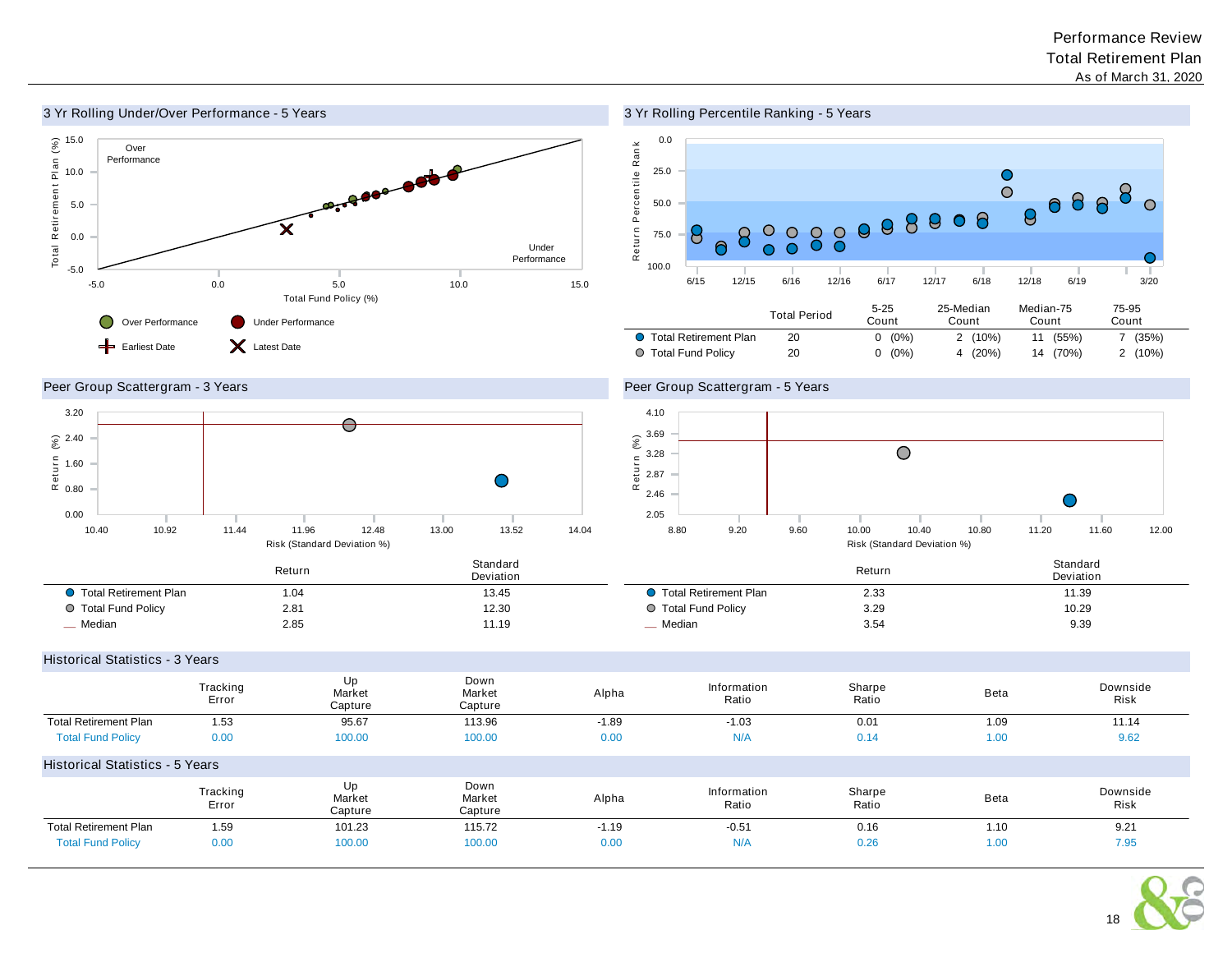



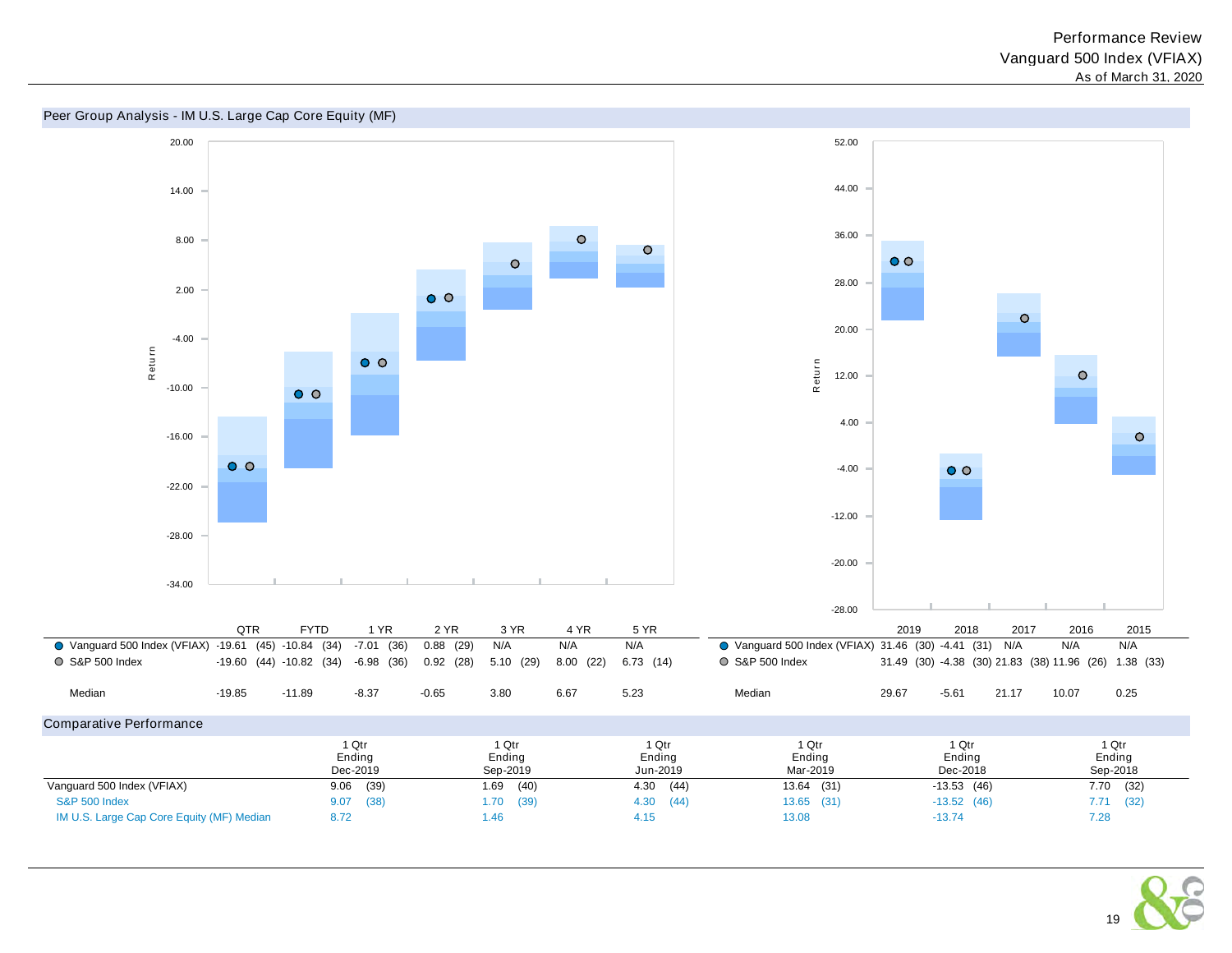

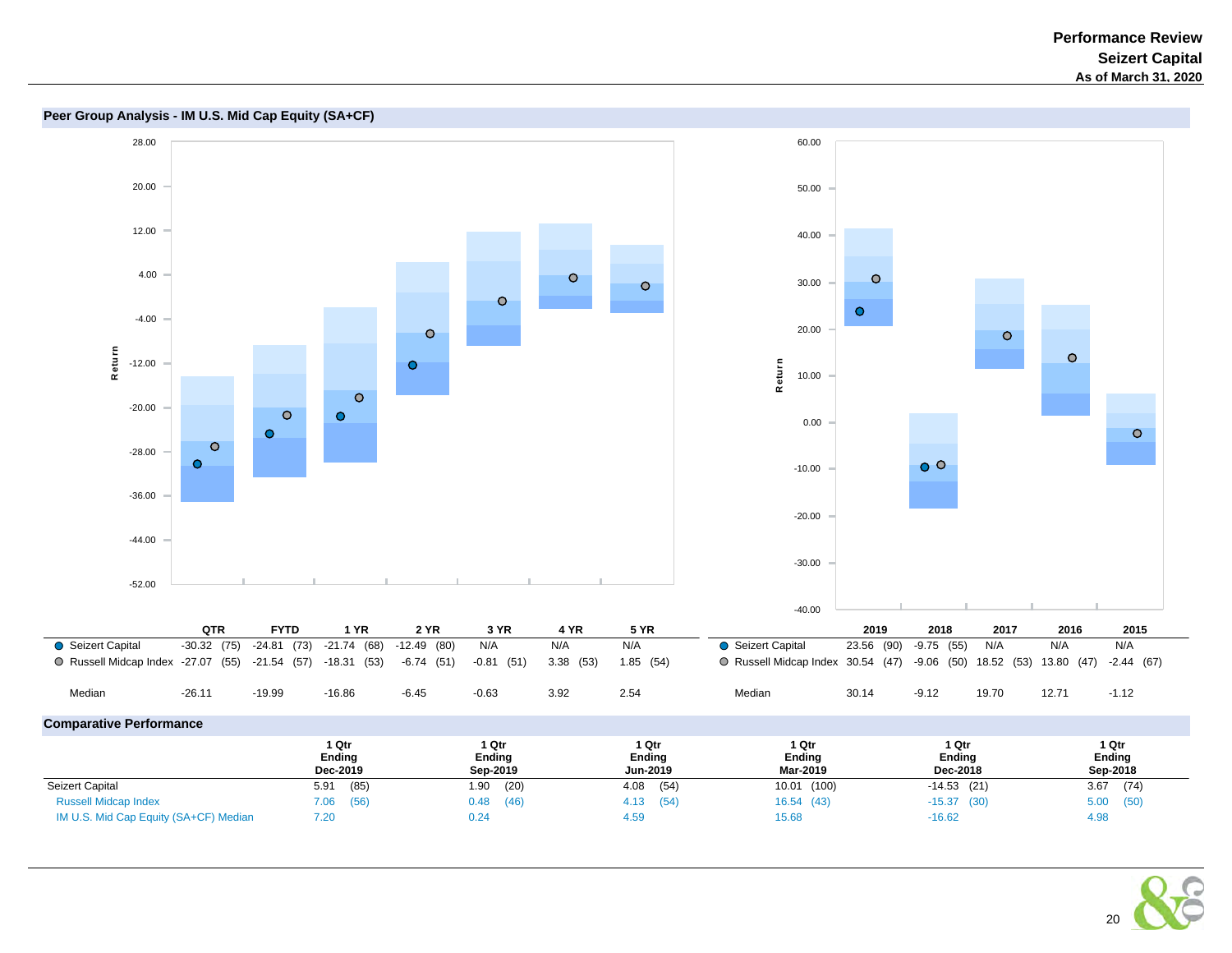

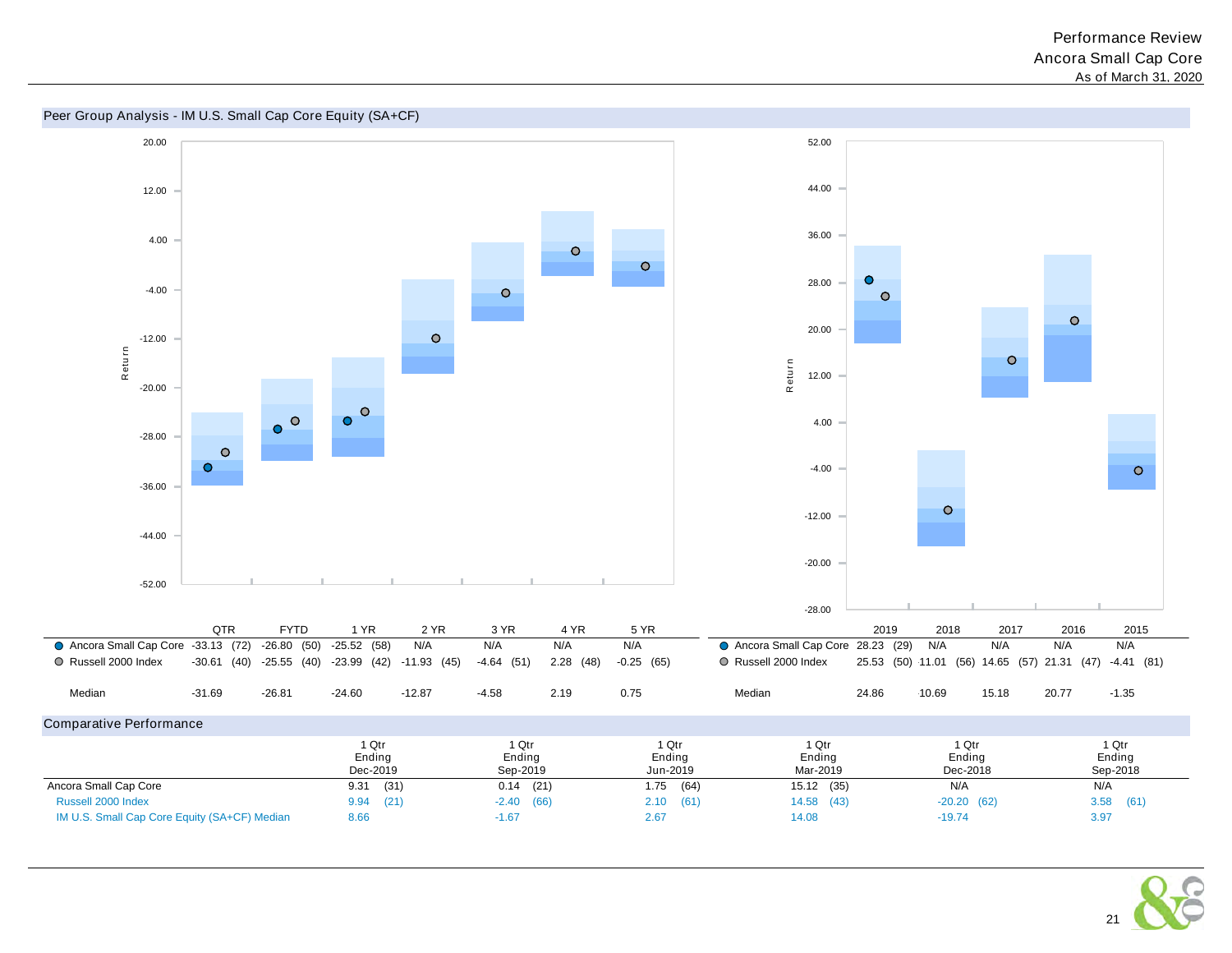## 3 Yr Rolling Under/Over Performance - 5 Years

## 3 Yr Rolling Percentile Ranking - 5 Years



## Peer Group Scattergram - 3 Years



## Peer Group Scattergram - 5 Years



|                       | Return  | Standard<br>Deviation |                       | Return  | Standard<br>Deviation |
|-----------------------|---------|-----------------------|-----------------------|---------|-----------------------|
| Ancora Small Cap Core | N/A     | N/A                   | Ancora Small Cap Core | N/A     | N/A                   |
| O Russell 2000 Index  | $-4.64$ | 20.91                 | O Russell 2000 Index  | $-0.25$ | 18.99                 |
| Median                | $-4.56$ | 21.07                 | Median                | 0.75    | 18.98                 |

#### Historical Statistics - 3 Years

|                                        | Tracking<br>Error | Up<br>Market<br>Capture | Down<br>Market<br>Capture | Alpha | Information<br>Ratio | Sharpe<br>Ratio | Beta | Downside<br>Risk |
|----------------------------------------|-------------------|-------------------------|---------------------------|-------|----------------------|-----------------|------|------------------|
| Ancora Small Cap Core                  | N/A               | N/A                     | N/A                       | N/A   | N/A                  | N/A             | N/A  | N/A              |
| Russell 2000 Index                     | 0.00              | 100.00                  | 100.00                    | 0.00  | N/A                  | $-0.20$         | 1.00 | 17.59            |
| <b>Historical Statistics - 5 Years</b> |                   |                         |                           |       |                      |                 |      |                  |
|                                        | Tracking<br>Error | Up<br>Market<br>Capture | Down<br>Market<br>Capture | Alpha | Information<br>Ratio | Sharpe<br>Ratio | Beta | Downside<br>Risk |
| Ancora Small Cap Core                  | N/A               | N/A                     | N/A                       | N/A   | N/A                  | N/A             | N/A  | N/A              |
| Russell 2000 Index                     | 0.00              | 100.00                  | 100.00                    | 0.00  | N/A                  | 0.03            | 1.00 | 15.00            |

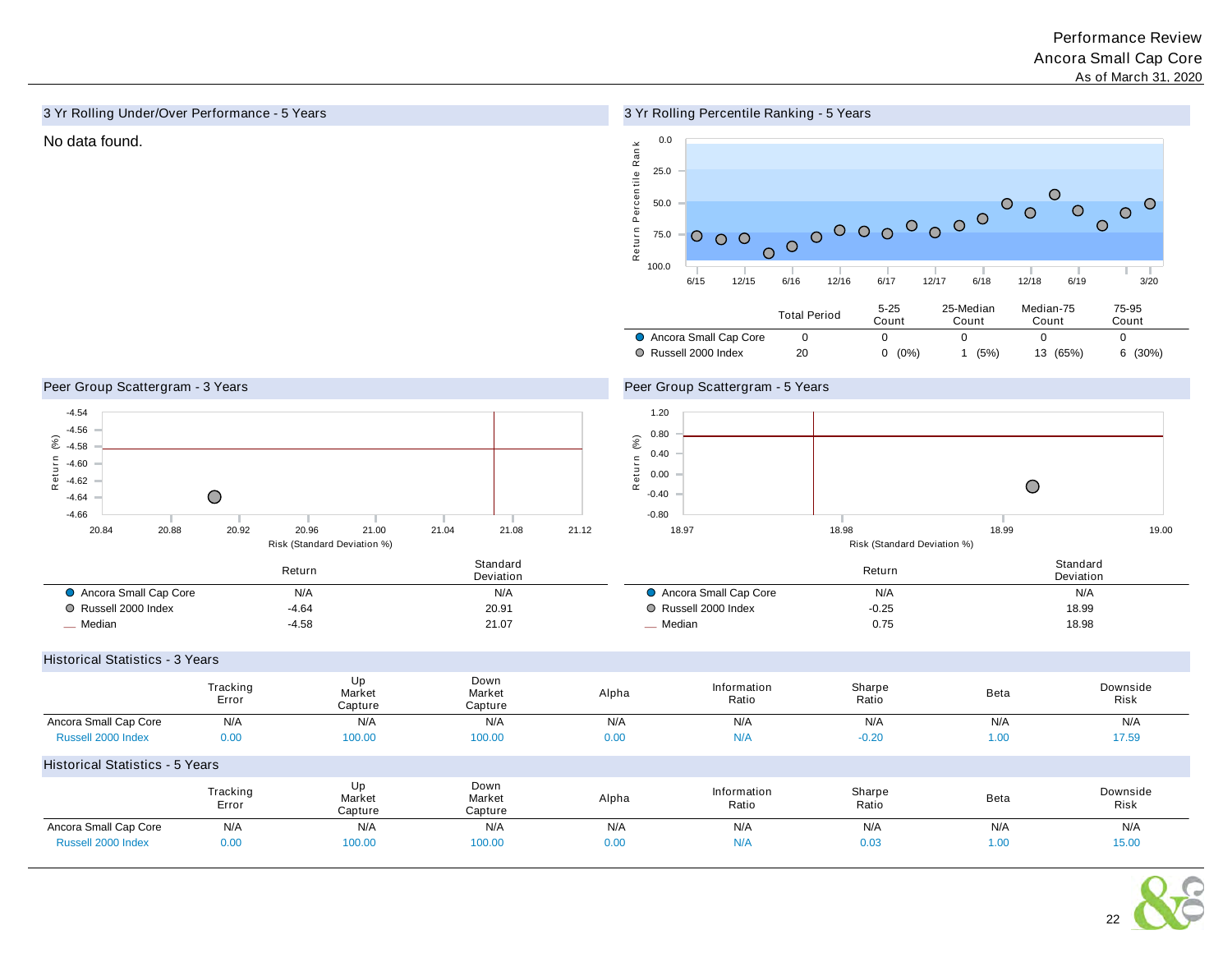

#### Peer Group Analysis - IM International Equity (MF)

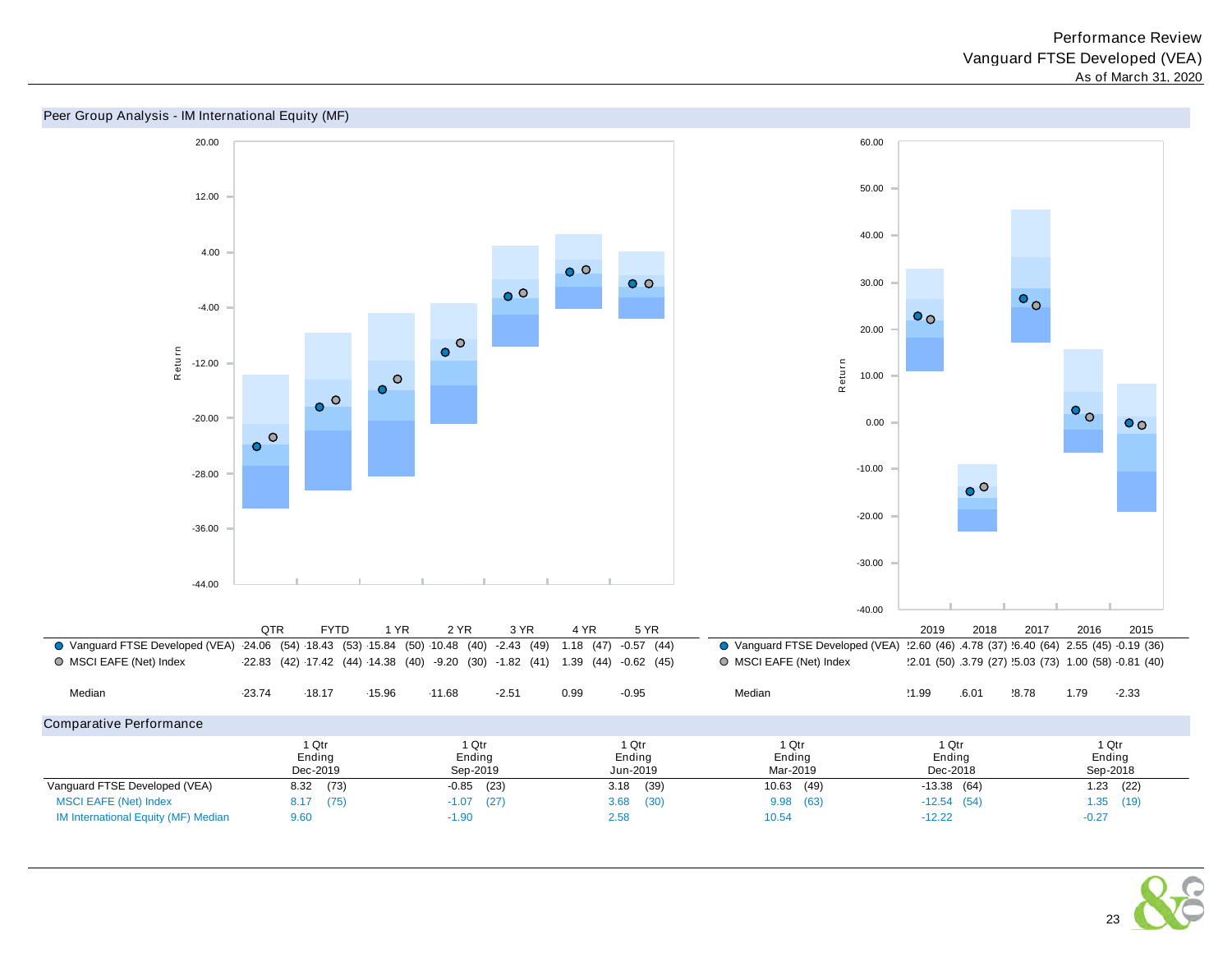



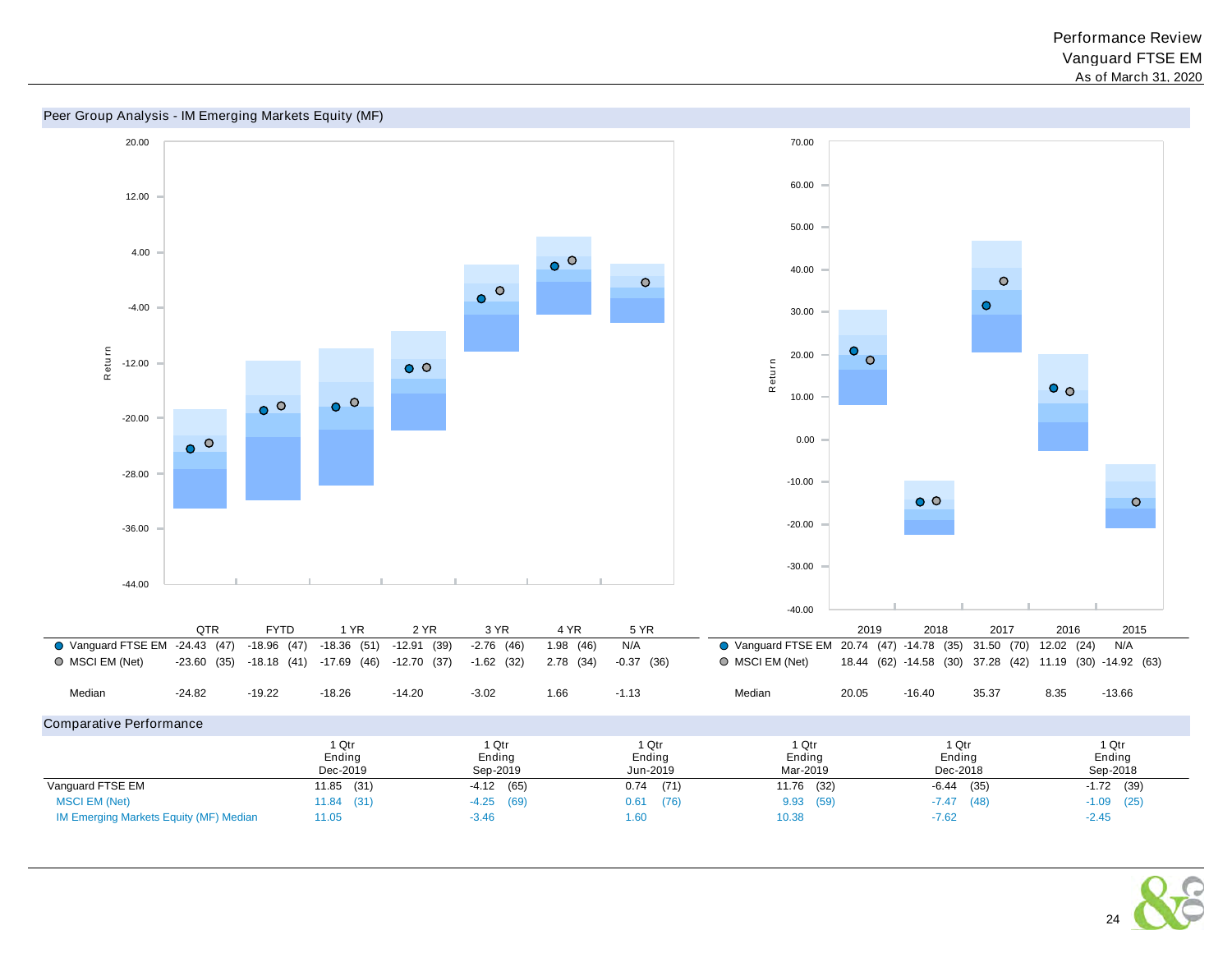

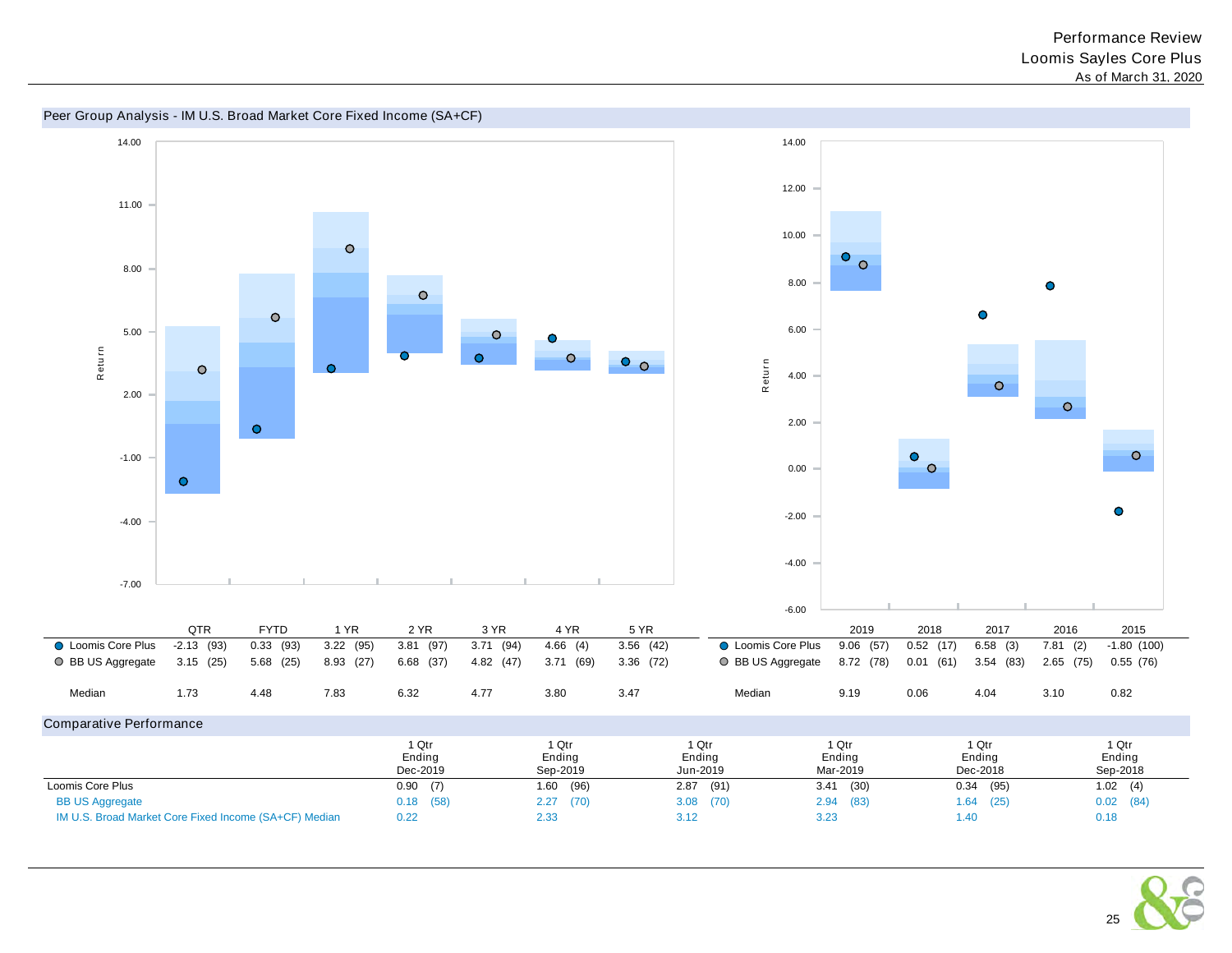

3 Yr Rolling Percentile Ranking - 5 Years



Peer Group Scattergram - 3 Years



Peer Group Scattergram - 5 Years



|                           | Return | Standard<br>Deviation |                         | Return | Standard<br>Deviation |
|---------------------------|--------|-----------------------|-------------------------|--------|-----------------------|
| <b>D</b> Loomis Core Plus | 3.71   | 3.71                  | <b>Loomis Core Plus</b> | 3.56   | 3.79                  |
| ○ BB US Aggregate         | 4.82   | 3.15                  | BB US Aggregate         | 3.36   | 3.07                  |
| _ Median                  | 4.77   | 3.35                  | _ Median                | 3.47   | 3.19                  |

Historical Statistics - 3 Years

|                                        | Tracking<br>Error | Up<br>Market<br>Capture | Down<br>Market<br>Capture | Alpha | Information<br>Ratio | Sharpe<br>Ratio | <b>Beta</b> | Downside<br><b>Risk</b> |
|----------------------------------------|-------------------|-------------------------|---------------------------|-------|----------------------|-----------------|-------------|-------------------------|
| Loomis Core Plus                       | 3.05              | 80.54                   | 86.14                     | 0.28  | $-0.34$              | 0.51            | 0.72        | 2.92                    |
| <b>BB US Aggregate</b>                 | 0.00              | 100.00                  | 100.00                    | 0.00  | N/A                  | 0.95            | 1.00        | 1.26                    |
| <b>Historical Statistics - 5 Years</b> |                   |                         |                           |       |                      |                 |             |                         |
|                                        | Tracking<br>Error | Up<br>Market<br>Capture | Down<br>Market<br>Capture | Alpha | Information<br>Ratio | Sharpe<br>Ratio | <b>Beta</b> | Downside<br>Risk        |
| Loomis Core Plus                       | 3.13              | 95.76                   | 80.98                     | 1.09  | 0.07                 | 0.63            | 0.74        | 2.60                    |
| <b>BB US Aggregate</b>                 | 0.00              | 100.00                  | 100.00                    | 0.00  | N/A                  | 0.73            | 1.00        | 1.58                    |

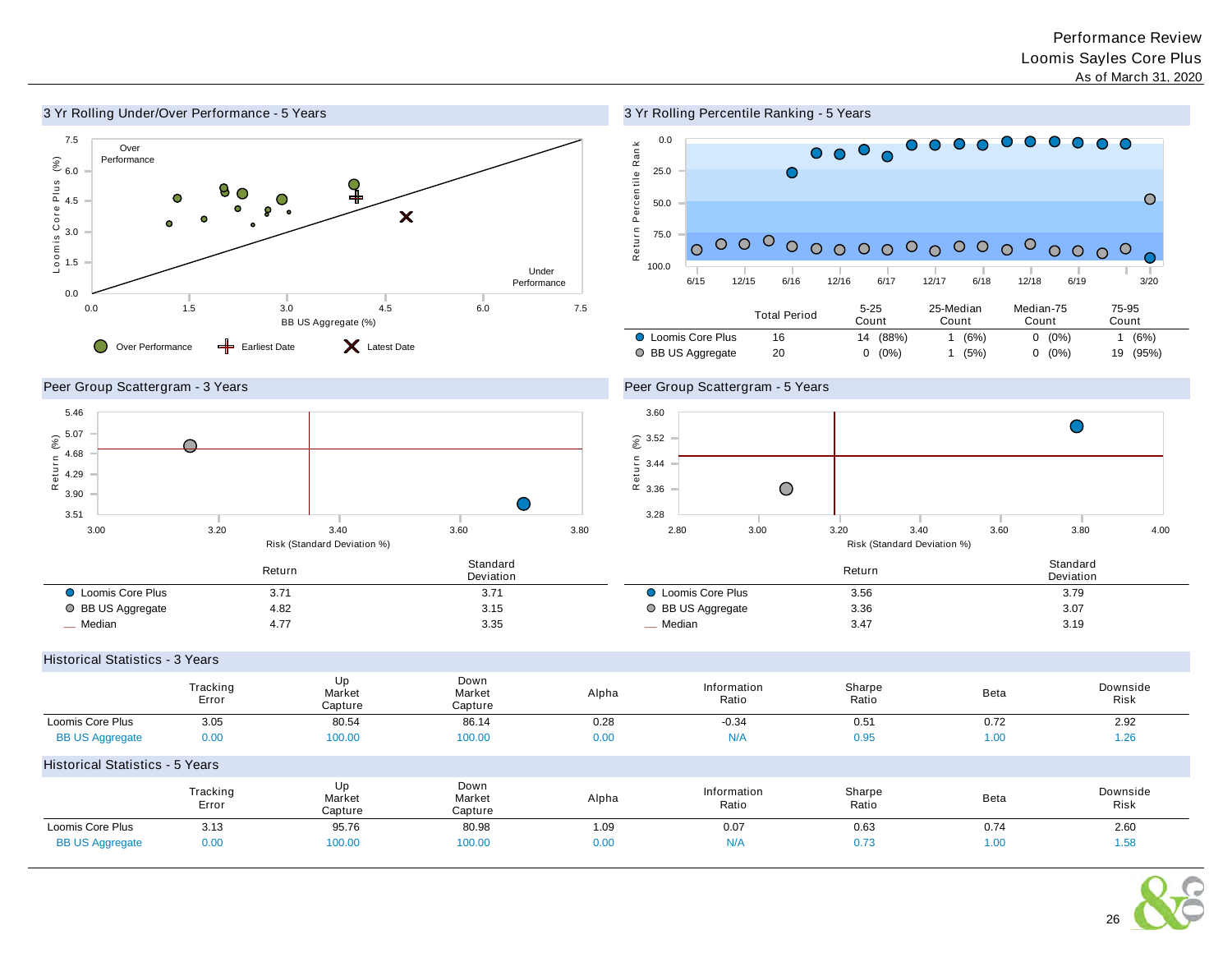



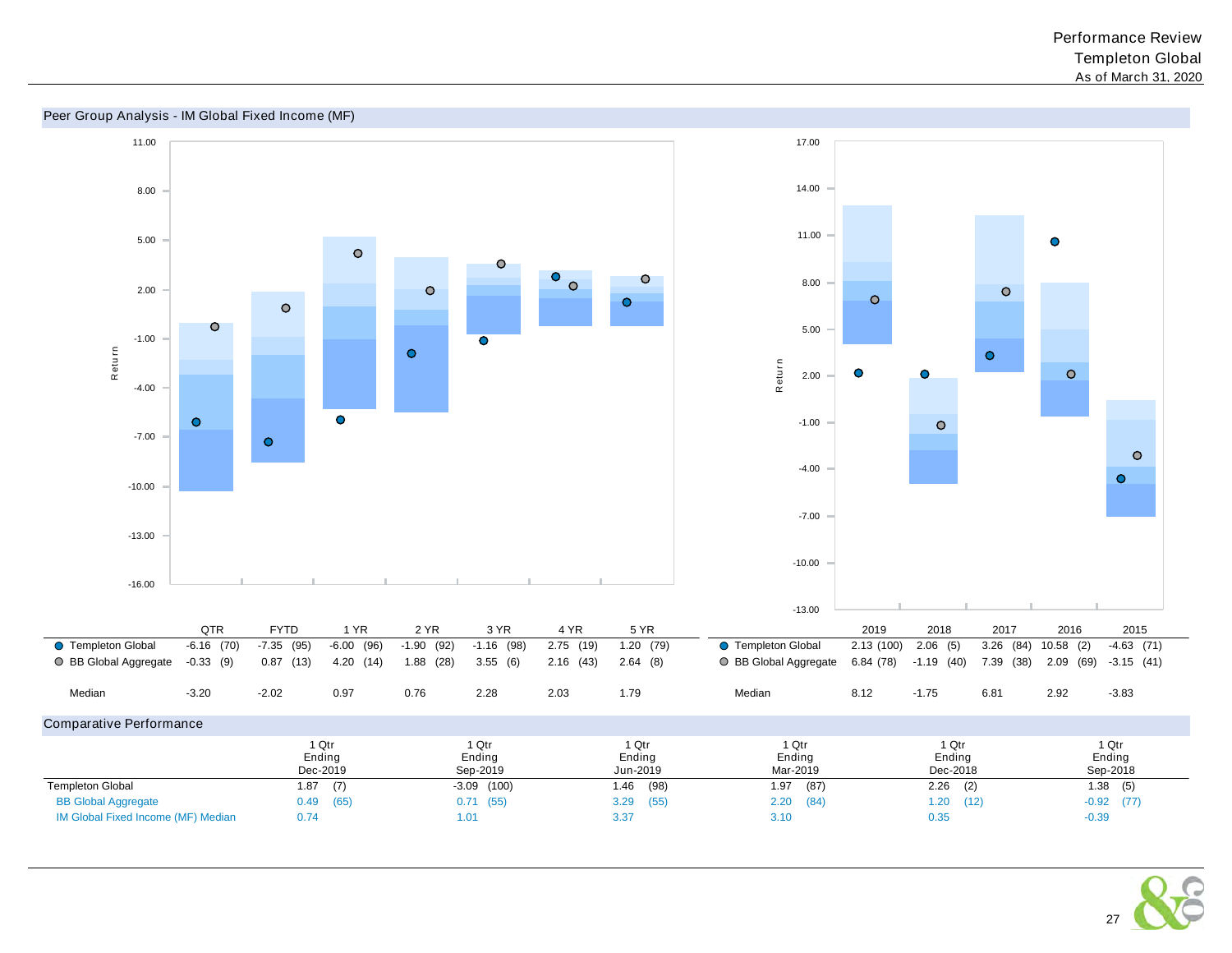

# 3 Yr Rolling Percentile Ranking - 5 Years



## Peer Group Scattergram - 3 Years



# Peer Group Scattergram - 5 Years



|                       | Return | Standard<br>Deviation |                         | Return<br>$   -$ | Standard<br>Deviation |
|-----------------------|--------|-----------------------|-------------------------|------------------|-----------------------|
| Templeton Global      | 1.16   | 6.60                  | <b>Templeton Global</b> | 1.20             | 7.ZI                  |
| ○ BB Global Aggregate | 3.55   | 3.84                  | ○ BB Global Aggregate   | 2.64             | 4.55                  |
| Median                | 2.28   | 4.46                  | Median                  | 1.79             | 4.94                  |

#### Historical Statistics - 3 Years

|                            | Tracking<br>Error                      | Up<br>Market<br>Capture | Down<br>Market<br>Capture | Alpha   | Information<br>Ratio | Sharpe<br>Ratio | Beta    | Downside<br>Risk |  |  |  |  |
|----------------------------|----------------------------------------|-------------------------|---------------------------|---------|----------------------|-----------------|---------|------------------|--|--|--|--|
| <b>Templeton Global</b>    | 7.73                                   | $-30.42$                | $-33.82$                  | $-0.76$ | $-0.58$              | $-0.42$         | $-0.05$ | 5.29             |  |  |  |  |
| <b>BB Global Aggregate</b> | 0.00                                   | 100.00                  | 100.00                    | 0.00    | N/A                  | 0.46            | 1.00    | 2.18             |  |  |  |  |
|                            | <b>Historical Statistics - 5 Years</b> |                         |                           |         |                      |                 |         |                  |  |  |  |  |
|                            | Tracking<br>Error                      | Up<br>Market<br>Capture | Down<br>Market<br>Capture | Alpha   | Information<br>Ratio | Sharpe<br>Ratio | Beta    | Downside<br>Risk |  |  |  |  |
| <b>Templeton Global</b>    | 8.90                                   | $-16.99$                | -54.86                    | 1.90    | $-0.14$              | 0.04            | $-0.16$ | 5.04             |  |  |  |  |
| <b>BB Global Aggregate</b> | 0.00                                   | 100.00                  | 100.00                    | 0.00    | N/A                  | 0.34            | 1.00    | 3.04             |  |  |  |  |

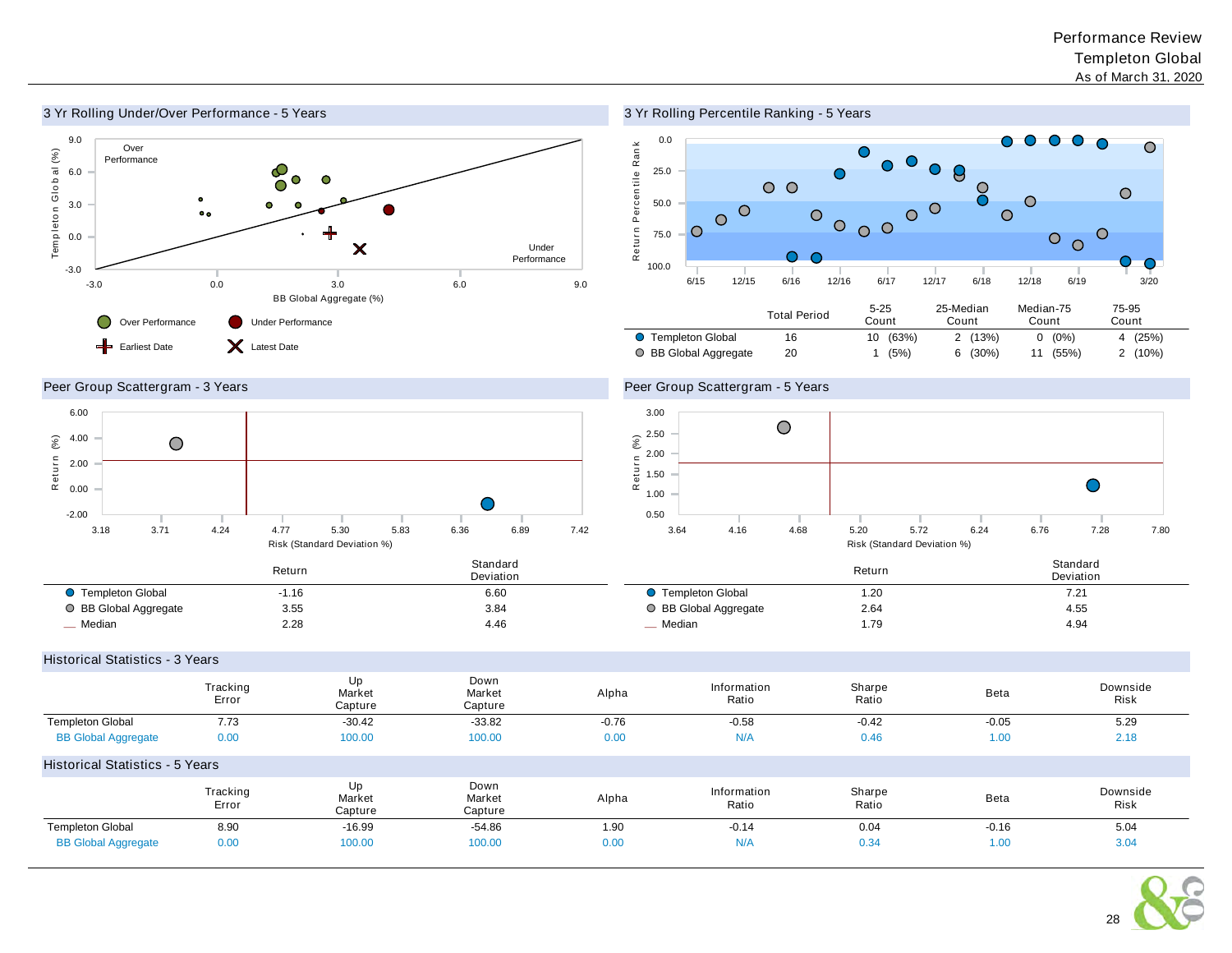

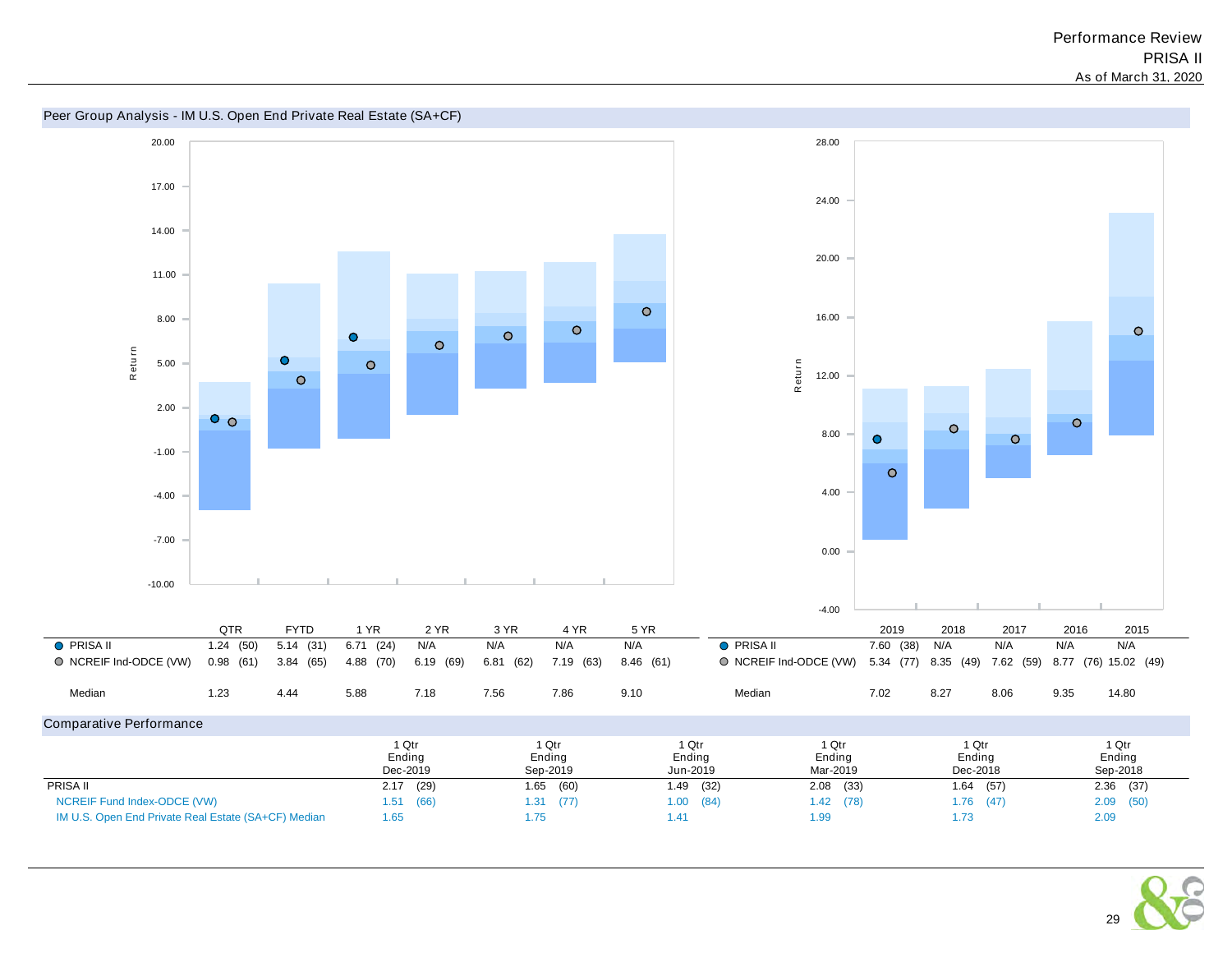#### 20.00 28.00 17.00 24.00 14.00 20.00 11.00 16.00  $\circ$ 8.00  $\bullet$  $\bullet$  $\bullet$  $\circ$  $\bullet$  $\bullet$ R etu rn R etu rn 5.00  $\bullet$ 12.00  $\circ$  $\circ$ 2.00  $\bullet$ 8.00  $\bigcap$  $\bullet$  $\circ$ -1.00  $\circ$ 4.00 -4.00 0.00 -7.00 -10.00 -4.00 2019 2018 2017 2016 2015 QTR FYTD 1 YR 2 YR 3 YR 4 YR 5 YR ● Principal Enhanced Property Fund L.P.[CE] 1.03 (60) 6.20 (11) 7.20 (18) N/A N/A N/A N/A N/A Principal Enhanced Property Fund L.P.[CE] 8.10 (34) N/A N/A N/A N/A NCREIF Fund Index-ODCE (VW) 0.98 (61) 3.84 (65) 4.88 (70) 6.19 (69) 6.81 (62) 7.19 (63) 8.46 (61) ● NCREIF Fund Index-ODCE (VW) 5.34 (77) 3.35 (49) 7.62 (59) 3.77 (76) 5.02 (49) Median 1.23 4.44 5.88 7.18 7.56 7.86 9.10 Median 7.02 8.27 8.06 9.35 14.80 1 Qtr 1 Qtr 1 Qtr 1 Qtr 1 Qtr 1 Qtr Ending Ending Ending Ending Ending Ending

# Peer Group Analysis - IM U.S. Open End Private Real Estate (SA+CF)

| O Principal Enhanced Property Fund L.P.[CE]         |      | 1.03(60)6.20(11) | 7.20 (18) N/A                             |      | N/A                         | N/A       | N/A                         |        | O Principal Enhanced Property Fund L.P. [CE] 3.10 (34) N/A |                             |                                                   | N/A  | N/A                         | N/A         |
|-----------------------------------------------------|------|------------------|-------------------------------------------|------|-----------------------------|-----------|-----------------------------|--------|------------------------------------------------------------|-----------------------------|---------------------------------------------------|------|-----------------------------|-------------|
| O NCREIF Fund Index-ODCE (VW)                       |      |                  | $0.98$ (61) 3.84 (65) 4.88 (70) 6.19 (69) |      | 6.81 (62)                   | 7.19 (63) | 8.46 (61)                   |        | O NCREIF Fund Index-ODCE (VW)                              |                             | 5.34 (77) 3.35 (49) 7.62 (59) 3.77 (76) 5.02 (49) |      |                             |             |
| Median                                              | 1.23 | 4.44             | 5.88                                      | 7.18 | 7.56                        | 7.86      | 9.10                        | Median |                                                            | 7.02                        | 3.27                                              | 3.06 | 3.35                        | 1.80        |
| Comparative Performance                             |      |                  |                                           |      |                             |           |                             |        |                                                            |                             |                                                   |      |                             |             |
|                                                     |      |                  | 1 Qtr<br>Ending<br>Dec-2019               |      | 1 Qtr<br>Ending<br>Sep-2019 |           | 1 Qtr<br>Ending<br>Jun-2019 |        | 1 Qtr<br>Ending<br>Mar-2019                                | 1 Qtr<br>Ending<br>Dec-2018 |                                                   |      | 1 Qtr<br>Ending<br>Sep-2018 |             |
| Principal Enhanced Property Fund L.P.[CE]           |      |                  | 2.84(13)                                  |      | 2.21                        | (30)      | 0.95                        | (87)   | (62)<br>1.88                                               | N/A                         |                                                   |      | N/A                         |             |
| NCREIF Fund Index-ODCE (VW)                         |      | 1.51             | (66)                                      |      | (77)<br>1.31                |           | 1.00                        | (84)   | $1.42$ (78)                                                | 1.76                        | (47)                                              |      |                             | $2.09$ (50) |
| IM U.S. Open End Private Real Estate (SA+CF) Median |      | 1.65             |                                           |      | 1.75                        |           | 1.41                        |        | 1.99                                                       | 1.73                        |                                                   |      | 2.09                        |             |

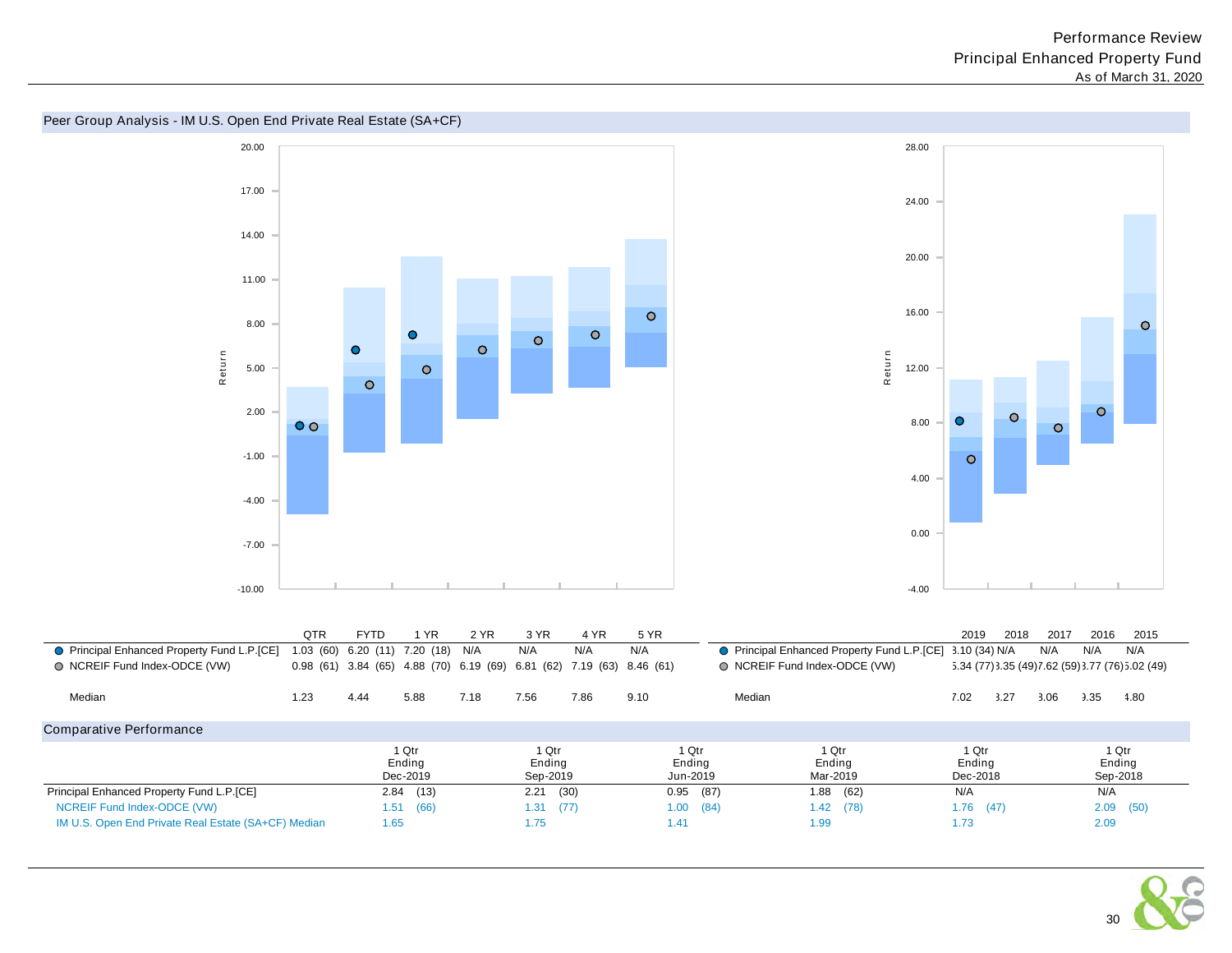Trenton Fire & Police Fee Analysis As of March 31, 2020

|                                           | Estimated<br><b>Annual Fee</b><br>(% ) | <b>Market Value</b><br>$($ \$) | Estimated<br>Annual Fee<br>$(\$)$ | Fee Schedule                                                         |
|-------------------------------------------|----------------------------------------|--------------------------------|-----------------------------------|----------------------------------------------------------------------|
| Vanguard 500 Index (VFIAX)                | 0.04                                   | 13,260,879                     | 5,304                             | 0.04 % of Assets                                                     |
| Seizert Capital                           | 0.65                                   | 3,921,741                      | 25,491                            | 0.65 % of Assets                                                     |
| Ancora Small Cap Core                     | 0.90                                   | 1,857,160                      | 16,714                            | 0.90 % of Assets                                                     |
| Vanguard FTSE Developed Markets (VEA)     | 0.09                                   | 5,498,833                      | 4,949                             | 0.09 % of Assets                                                     |
| Vanguard FTSE Emerging Markets (VWO)      | 0.14                                   | 2,472,702                      | 3,462                             | 0.14 % of Assets                                                     |
| Loomis Sayles Core Plus                   | 0.45                                   | 9,956,347                      | 44,804                            | 0.45 % of First \$10 M<br>0.35 % of Next \$10 M<br>0.25 % Thereafter |
| Templeton Global Total Return (FTTRX)     | 0.69                                   | 1,819,786                      | 12,557                            | 0.69 % of Assets                                                     |
| PRISA II                                  | 0.85                                   | 1,387,655                      | 11,795                            | 0.85 % of Assets                                                     |
| Principal Enhanced Property Fund L.P.[CE] | 1.40                                   | 1,329,087                      | 18,607                            | 1.40 % of Assets                                                     |
| Cash Account                              |                                        | 863,860                        | $\qquad \qquad \blacksquare$      |                                                                      |
| <b>Total Retirement Plan</b>              | 0.34                                   | 42,368,050                     | 143,683                           |                                                                      |

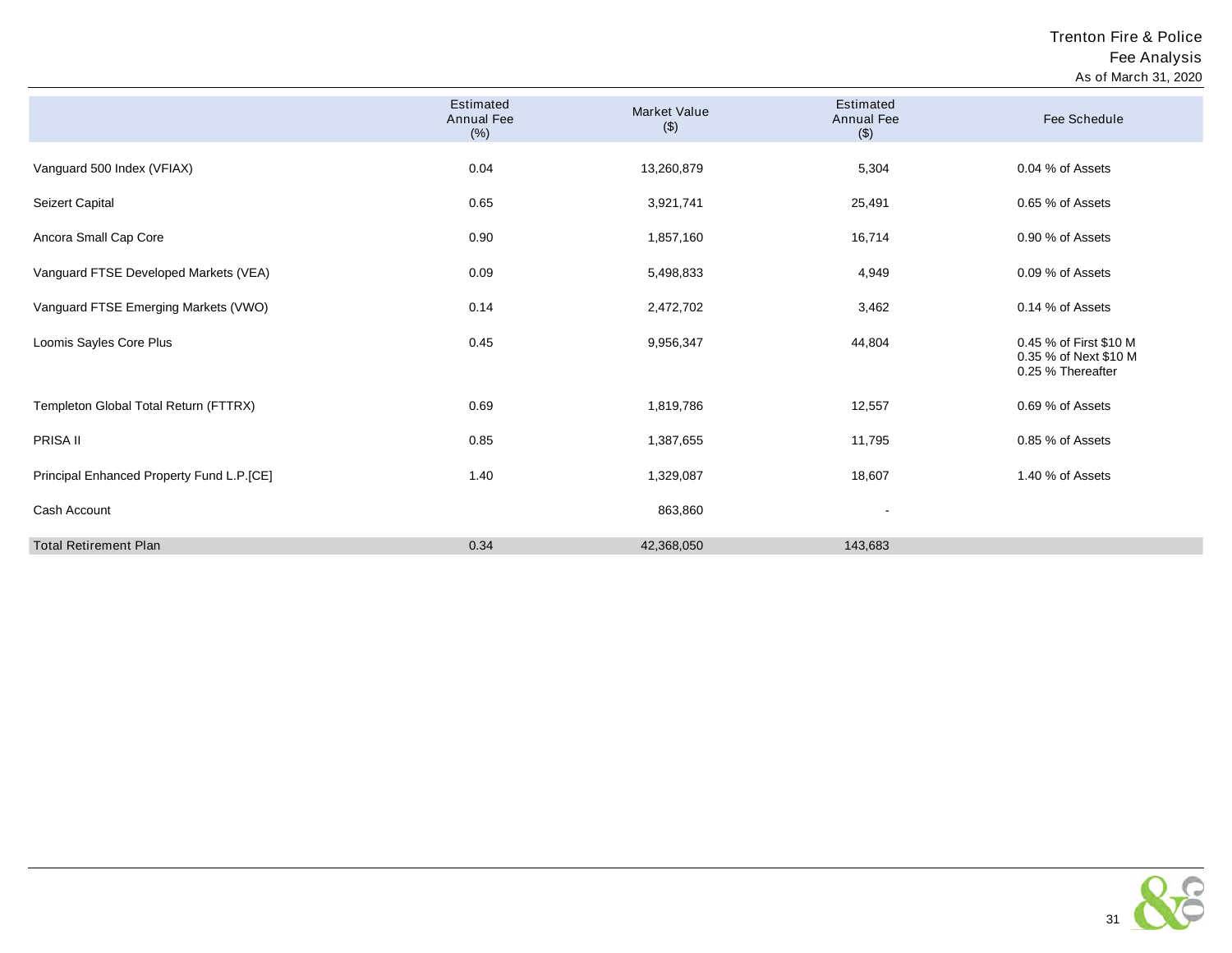Historical Hybrid Composition Total Fund Policy As of March 31, 2020

| <b>Historical Hybrid Composition</b>          |            |  |
|-----------------------------------------------|------------|--|
| <b>Allocation Mandate</b>                     | Weight (%) |  |
| Mar-1988                                      |            |  |
| Trenton Fire & Police Historical Policy Index | 100.00     |  |
| Jan-2016                                      |            |  |
| Russell 3000 Index                            | 39.00      |  |
| Russell 2500 Index                            | 10.00      |  |
| MSCI EAFE (Net) Index                         | 16.00      |  |
| MSCI Emerging Markets (Net) Index             | 3.00       |  |
| Blmbg. Barc. U.S. Aggregate Index             | 20.00      |  |
| Bloomberg Barclays Global Aggregate           | 5.00       |  |
| NCREIF Fund Index-ODCE (VW)                   | 5.00       |  |
| FTSE 3 Month T-Bill                           | 2.00       |  |
| Apr-2016                                      |            |  |
| Russell 3000 Index                            | 31.00      |  |
| Russell 2500 Index                            | 10.00      |  |
| MSCI EAFE (Net) Index                         | 16.00      |  |
| MSCI Emerging Markets (Net) Index             | 3.00       |  |
| Blmbg. Barc. U.S. Aggregate Index             | 28.00      |  |
| Bloomberg Barclays Global Aggregate           | 5.00       |  |
| <b>NCREIF Property Index</b>                  | 5.00       |  |
| FTSE 3 Month T-Bill                           | 2.00       |  |
| May-2017                                      |            |  |
| S&P 500 Index                                 | 25.00      |  |
| Russell Midcap Index                          | 10.00      |  |
| Russell 2500 Index                            | 10.00      |  |
| MSCI EAFE (Net) Index                         | 14.00      |  |
| MSCI Emerging Markets (Net) Index             | 6.00       |  |
| Blmbg. Barc. U.S. Aggregate Index             | 25.00      |  |
| Bloomberg Barclays Global Aggregate           | 5.00       |  |
| NCREIF Fund Index-ODCE (VW)                   | 5.00       |  |
| FTSE 3 Month T-Bill                           | 0.00       |  |

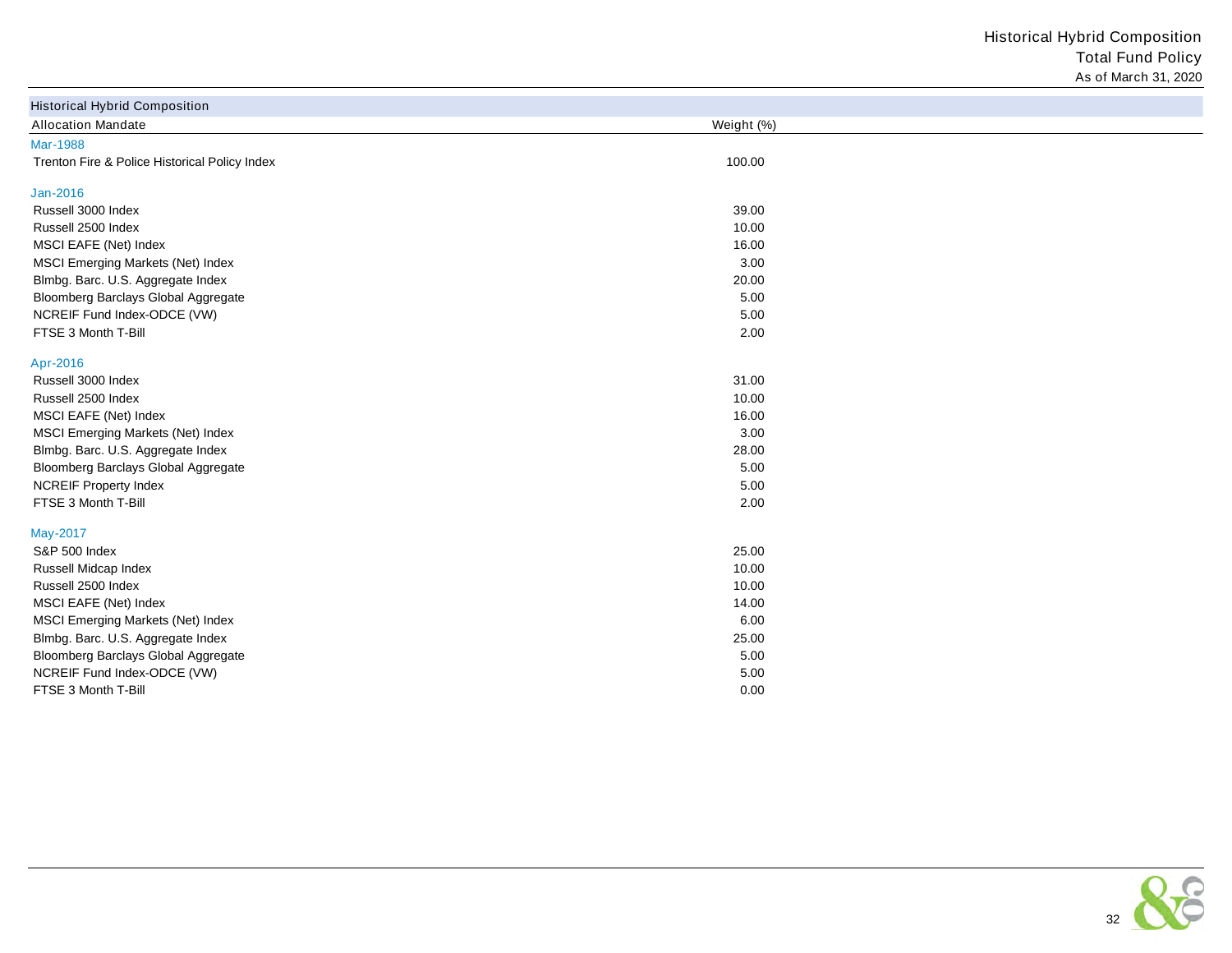| <b>Active Return</b>                  | - Arithmetic difference between the manager's performance and the designated benchmark return over a specified time period.                                                                                                                                                                                                                                    |
|---------------------------------------|----------------------------------------------------------------------------------------------------------------------------------------------------------------------------------------------------------------------------------------------------------------------------------------------------------------------------------------------------------------|
| Alpha                                 | - A measure of the difference between a portfolio's actual performance and its expected return based on its level of risk as determined by beta. It determines the portfolio's<br>non-systemic return, or its historical performance not explained by movements of the market.                                                                                 |
| <b>Beta</b>                           | - A measure of the sensitivity of a portfolio to the movements in the market. It is a measure of the portfolio's systematic risk.                                                                                                                                                                                                                              |
| Consistency                           | - The percentage of quarters that a product achieved a rate of return higher than that of its benchmark. Higher consistency indicates the manager has contributed more to the<br>product's performance.                                                                                                                                                        |
| Distributed to Paid In (DPI)          | - The ratio of money distributed to Limited Partners by the fund, relative to contributions. It is calculated by dividing cumulative distributions by paid in capital. This multiple<br>shows the investor how much money they got back. It is a good measure for evaluating a fund later in its life because there are more distributions to measure against. |
| <b>Down Market Capture</b>            | - The ratio of average portfolio performance over the designated benchmark during periods of negative returns. A lower value indicates better product performance                                                                                                                                                                                              |
| <b>Downside Risk</b>                  | - A measure similar to standard deviation that utilizes only the negative movements of the return series. It is calculated by taking the standard deviation of the negative<br>quarterly set of returns. A higher factor is indicative of a riskier product.                                                                                                   |
| <b>Excess Return</b>                  | - Arithmetic difference between the manager's performance and the risk-free return over a specified time period.                                                                                                                                                                                                                                               |
| <b>Excess Risk</b>                    | - A measure of the standard deviation of a portfolio's performance relative to the risk free return.                                                                                                                                                                                                                                                           |
| <b>Information Ratio</b>              | - This calculates the value-added contribution of the manager and is derived by dividing the active rate of return of the portfolio by the tracking error. The higher the<br>Information Ratio, the more the manager has added value to the portfolio.                                                                                                         |
| <b>Public Market Equivalent (PME)</b> | - Designs a set of analyses used in the Private Equity Industry to evaluate the performance of a Private Equity Fund against a public benchmark or index.                                                                                                                                                                                                      |
| R-Squared                             | - The percentage of a portfolio's performance that can be explained by the behavior of the appropriate benchmark. A high R-Squared means the portfolio's performance has<br>historically moved in the same direction as the appropriate benchmark.                                                                                                             |
| Return                                | - Compounded rate of return for the period.                                                                                                                                                                                                                                                                                                                    |
| <b>Sharpe Ratio</b>                   | - Represents the excess rate of return over the risk free return divided by the standard deviation of the excess return. The result is an absolute rate of return per unit of risk. A<br>higher value demonstrates better historical risk-adjusted performance.                                                                                                |
| <b>Standard Deviation</b>             | - A statistical measure of the range of a portfolio's performance. It represents the variability of returns around the average return over a specified time period.                                                                                                                                                                                            |
| <b>Total Value to Paid In (TVPI)</b>  | - The ratio of the current value of remaining investments within a fund, plus the total value of all distributions to date, relative to the total amount of capital paid into the fund<br>to date. It is a good measure of performance before the end of a fund's life                                                                                         |
| <b>Tracking Error</b>                 | - This is a measure of the standard deviation of a portfolio's returns in relation to the performance of its designated market benchmark.                                                                                                                                                                                                                      |
| <b>Treynor Ratio</b>                  | - Similar to Sharpe ratio but utilizes beta rather than excess risk as determined by standard deviation. It is calculated by taking the excess rate of return above the risk free<br>rate divided by beta to derive the absolute rate of return per unit of risk. A higher value indicates a product has achieved better historical risk-adjusted performance. |
| <b>Up Market Capture</b>              | - The ratio of average portfolio performance over the designated benchmark during periods of positive returns. A higher value indicates better product performance.                                                                                                                                                                                            |

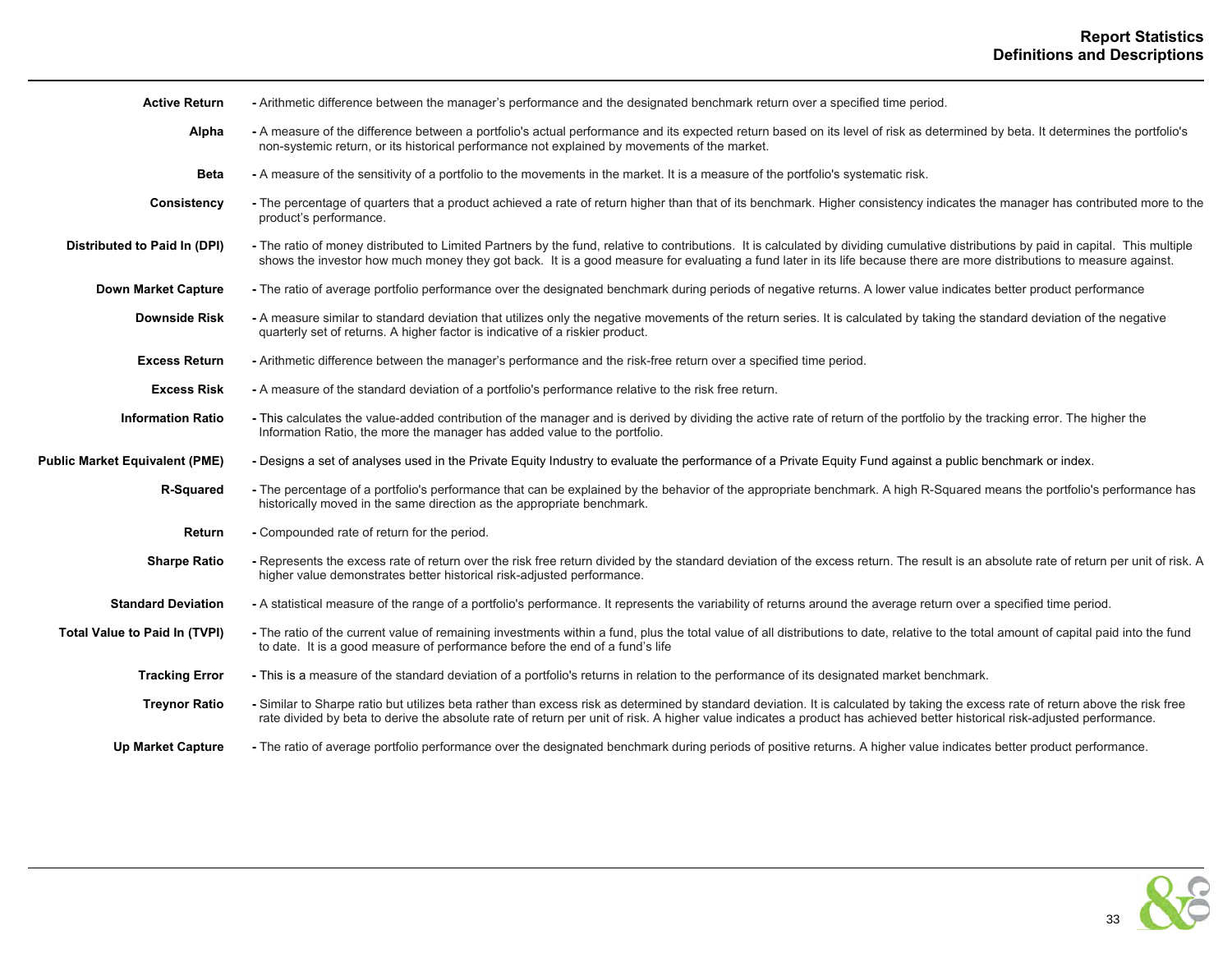|                           | Index Returns (%) |         |            |         |                           |                           |   |         | <b>Russell Indices Style Returns</b> |         |   |      |      |     |
|---------------------------|-------------------|---------|------------|---------|---------------------------|---------------------------|---|---------|--------------------------------------|---------|---|------|------|-----|
| <b>Equities</b>           | Month             | 3 M     | <b>YTD</b> | 1 Year  | <u>3 Yr</u><br><u>Ann</u> | <u>5 Yr</u><br><u>Ann</u> |   |         | в                                    | G       |   |      | в    |     |
| S&P 500 Total Return      | 12.82             | (9.26)  | (9.29)     | 0.86    | 9.04                      | 9.12                      |   | $-18.5$ | $-9.7$                               | $-1.4$  |   | 26.5 | 31.4 | 36. |
| Russell Midcap Index      | 14.36             | (15.92) | (16.60)    | (10.00) | 3.46                      | 4.81                      |   |         |                                      |         |   |      |      |     |
| Russell 2000 Index        | 13.74             | (18.47) | (21.08)    | (16.39) | (0.82)                    | 2.88                      | М | $-22.6$ | $-16.6$                              | $-7.5$  | м | 27.0 | 30.5 | 35. |
| Russell 1000 Growth Index | 14.80             | (3.54)  | (1.39)     | 10.84   | 15.69                     | 13.34                     |   |         |                                      |         |   |      |      |     |
| Russell 1000 Value Index  | 11.24             | (16.70) | (18.49)    | (11.01) | 1.42                      | 3.90                      | s | $-27.7$ | $-21.1$                              | $-14.7$ | s | 22.4 | 25.5 | 28. |
| Russell 3000 Index        | 13.24             | (10.33) | (10.42)    | (1.04)  | 8.02                      | 8.33                      |   |         |                                      |         |   |      |      |     |
| <b>MSCI EAFE NR</b>       | 6.46              | (16.09) | (17.84)    | (11.34) | (0.58)                    | (0.17)                    |   |         | <b>YTD</b>                           |         |   |      | 2019 |     |
| <b>MSCI EM NR</b>         | 9.16              | (12.52) | (16.60)    | (12.00) | 0.57                      | (0.10)                    |   |         |                                      |         |   |      |      |     |
|                           |                   |         |            |         |                           |                           |   |         |                                      |         |   |      |      |     |

|   |         | <b>Russell Indices Style Returns</b> |         |   |      |      |      |  |  |  |
|---|---------|--------------------------------------|---------|---|------|------|------|--|--|--|
|   | ٧       | в                                    | G       |   | ٧    | в    | G    |  |  |  |
| L | $-18.5$ | $-9.7$                               | $-1.4$  | L | 26.5 | 31.4 | 36.4 |  |  |  |
| M | $-22.6$ | $-16.6$                              | $-7.5$  | M | 27.0 | 30.5 | 35.5 |  |  |  |
| S | $-27.7$ | $-21.1$                              | $-14.7$ | s | 22.4 | 25.5 | 28.4 |  |  |  |
|   |         | <b>YTD</b>                           |         |   | 2019 |      |      |  |  |  |

| v    | в    | G    |
|------|------|------|
| 26.5 | 31.4 | 36.4 |
| 27.0 | 30.5 | 35.5 |
| 22.4 | 25.5 | 28.4 |
|      | 2019 |      |

| <b>Fixed Income</b>             | <b>Month</b>     | <u>3 M</u> | YTD.   | Year   | Mod. Adj.<br>Duration | <b>Yield to</b><br><b>Worst</b> | Currencies                | 04/30/20 | 12/31/19 | 12/31/1 |
|---------------------------------|------------------|------------|--------|--------|-----------------------|---------------------------------|---------------------------|----------|----------|---------|
| U.S. Aggregate                  | .78              | 3.00       | 4.98   | 10.84  | 5.72                  | 1.31                            | Euro Spot                 | .10      | .12      | 1.15    |
| U.S. Corporate Investment Grade | 5.24             | (0.91)     | 1.42   | 9.88   | 8.34                  | 2.67                            | <b>British Pound Spot</b> | .26      | l .33    | 1.28    |
| U.S. Corporate High Yield       | 4.5 <sup>4</sup> | (8.78)     | (8.75) | (4.11) | 3.91                  | 8.05                            | Japanese Yen Spot         | 107.18   | 108.61   | 109.69  |
| Global Aggregate                | 1.96             | 0.35       | 1.63   | 6.56   | 7.18                  | 1.00                            | Swiss Franc Spot          | 0.97     | 0.97     | 0.98    |

|                                |          |          | Levels (%) |          |          |
|--------------------------------|----------|----------|------------|----------|----------|
| <b>Key Rates</b>               | 04/30/20 | 12/31/19 | 12/31/18   | 12/31/17 | 12/31/16 |
| US Generic Govt 3 Mth          | 0.08     | 1.54     | 2.35       | 1.38     | 0.50     |
| US Generic Govt 2 Yr           | 0.20     | 1.57     | 2.49       | 1.88     | 1.19     |
| US Generic Govt 10 Yr          | 0.64     | 1.92     | 2.68       | 2.41     | 2.44     |
| US Generic Govt 30 Yr          | 1.28     | 2.39     | 3.01       | 2.74     | 3.07     |
| ICE LIBOR USD 3M               | 0.56     | 1.91     | 2.81       | 1.69     | 1.00     |
| Euribor 3 Month ACT/360        | (0.27)   | (0.38)   | (0.31)     | (0.33)   | (0.32)   |
| Bankrate 30Y Mortgage Rates Na | 3.52     | 3.86     | 4.51       | 3.85     | 4.06     |
| Prime                          | 3.25     | 4.75     | 5.50       | 4.50     | 3.75     |



 0.08 1.54 2.35 1.38 0.50 Oil 18.84 59.44 49.11 **Levels (%) Levels**

| ij.<br>n | Yield to<br><b>Worst</b> | Currencies                | 04/30/20 | 12/31/19 | 12/31/18 |
|----------|--------------------------|---------------------------|----------|----------|----------|
|          | 1.31                     | Euro Spot                 | 1.10     | 1.12     | 1.15     |
|          | 2.67                     | <b>British Pound Spot</b> | 1.26     | 1.33     | 1.28     |
|          | 8.05                     | Japanese Yen Spot         | 107.18   | 108.61   | 109.69   |
|          | 1.00                     | Swiss Franc Spot          | 0.97     | 0.97     | 0.98     |
|          |                          |                           |          |          |          |

|      |                             |          | Levels   |          |
|------|-----------------------------|----------|----------|----------|
| 1/16 | <b>Commodities</b>          | 04/30/20 | 12/31/19 | 12/31/18 |
| 0    | Oil                         | 18.84    | 59.44    | 49.11    |
| 9    | Gasoline                    | 1.78     | 2.59     | 2.26     |
| 4    | <b>Natural Gas</b>          | 1.95     | 2.25     | 2.51     |
|      | Gold                        | 1.694.20 | 1,535.10 | 1,187.30 |
| 0    | Silver                      | 14.97    | 18.09    | 16.50    |
| I2)  | Copper                      | 234.40   | 281.45   | 266.20   |
| 6    | Corn                        | 320.00   | 401.00   | 417.25   |
| 5    | <b>BBG Commodity TR Idx</b> | 129.91   | 172.00   | 159.72   |
|      |                             |          |          |          |



**2019 Sector Returns**

Source: Bloomberg & Investment Metrics. For informational purposes only and should not be regarded as investment advice. Information is based on sources and data believed to be reliable, but AndCo Consulting cannot guarantee the accuracy, adequacy or completeness of the information. The material provided herein is valid only as of the date of distribution and not as of any future date.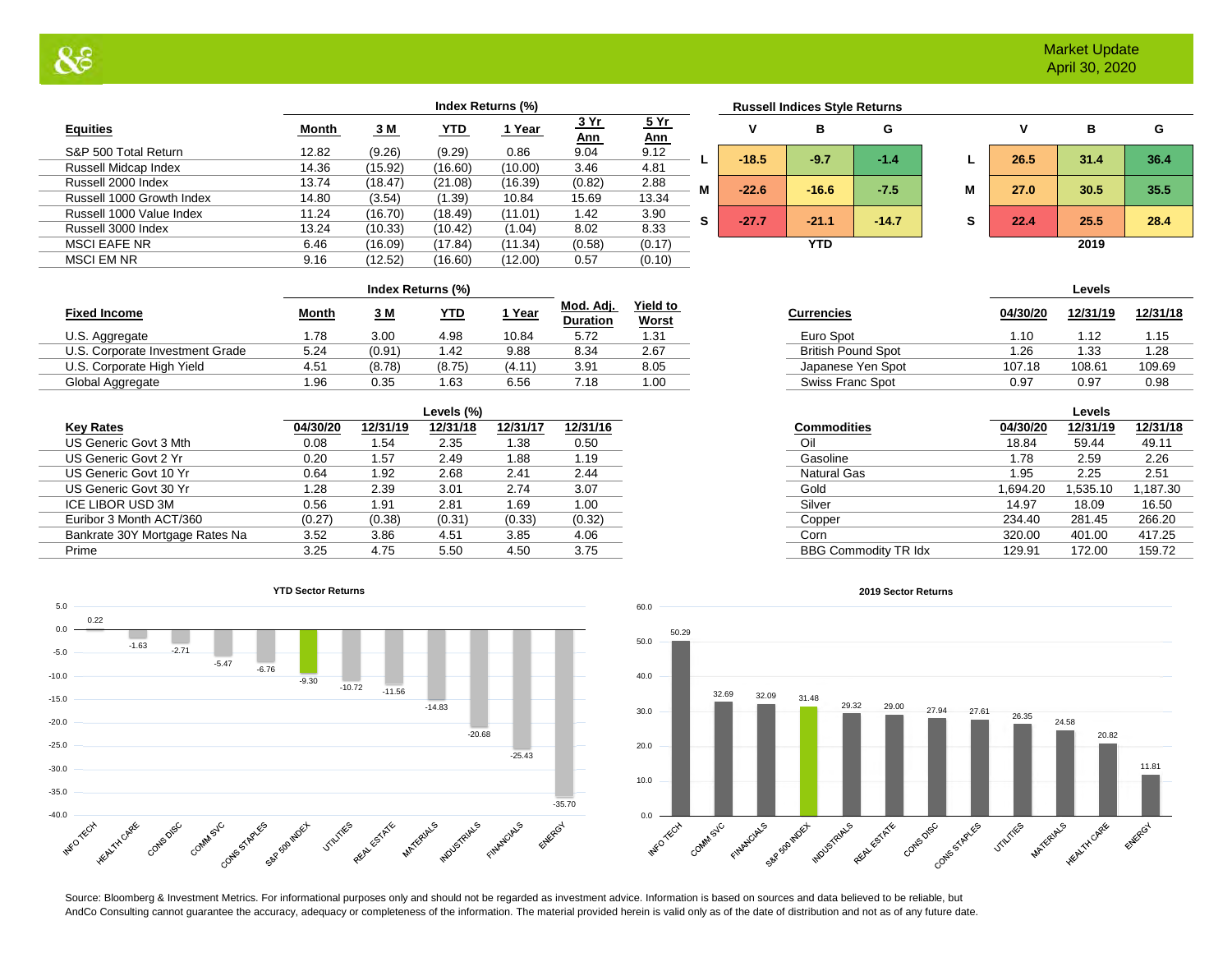|                               | <b>Current Market</b>       |        | <b>Target Market</b>        |        | <b>Recommende</b> | <b>Market Value After</b> |        | <b>Variance from</b> |         |
|-------------------------------|-----------------------------|--------|-----------------------------|--------|-------------------|---------------------------|--------|----------------------|---------|
|                               | <b>Value and Allocation</b> |        | <b>Value and Allocation</b> |        | d Rebalance       | <b>Rebalance</b>          |        | <b>Target</b>        |         |
| <b>Asset Class/Manager</b>    | \$                          | $(\%)$ | \$                          | $(\%)$ |                   | \$                        | %      | \$                   | $\%$    |
| Vanguard S&P 500              | \$14,960,736                | 33.0%  | \$13,585,980                | 30.0%  | \$0               | \$14,960,736              | 33.0%  | \$1,374,756          | 3.0%    |
| Seizert Mid Cap               | \$4,450,938                 | 9.8%   | \$4,528,660                 | 10.0%  | \$0               | \$4,450,938               | 9.8%   | (\$77,722)           | $-0.2%$ |
| <b>Ancora Small Core</b>      | \$2,049,783                 | 4.5%   | \$2,264,330                 | 5.0%   | \$0               | \$2,049,783               | 4.5%   | (\$214,547)          | $-0.5%$ |
| <b>Total US Equity</b>        | \$21,461,457                | 47.4%  | \$20,378,970                | 45.0%  | \$0               | \$21,461,457              | 47.4%  | \$1,082,487          | 2.4%    |
| Vanguard Developed Mkts       | \$5,884,774                 | 13.0%  | \$6,340,124                 | 14.0%  | \$0               | \$5,884,774               | 13.0%  | (\$455,350)          | $-1.0%$ |
| <b>Vanguard Emerging Mkts</b> | \$2,665,801                 | 5.9%   | \$2,717,196                 | 6.0%   | \$0               | \$2,665,801               | 5.9%   | (\$51,395)           | $-0.1%$ |
| <b>Total Intl Equity</b>      | \$8,550,575                 | 18.9%  | \$9,057,320                 | 20.0%  | \$0               | \$8,550,575               | 18.9%  | (\$506,745)          | $-1.1%$ |
| <b>Global Equity</b>          | \$30,012,032                | 66.3%  | \$29,436,291                | 65.0%  | \$0               | \$30,012,032              | 66.3%  | \$575,741            | 1.3%    |
| Loomis Sayles Core Plus       | \$10,365,325                | 22.9%  | \$10,415,918                | 23.0%  | \$0               | \$10,365,325              | 22.9%  | (\$50,593)           | $-0.1%$ |
| <b>Templeton Global Bond</b>  | \$1,821,372                 | 4.0%   | \$2,264,330                 | 5.0%   | \$0               | \$1,821,372               | 4.0%   | (\$442,958)          | $-1.0%$ |
| <b>Total Fixed Income</b>     | \$12,186,697                | 26.9%  | \$12,680,248                | 28.0%  | \$0               | \$12,186,697              | 26.9%  | (\$493,551)          | $-1.1%$ |
| <b>PRISA II</b>               | \$1,387,655                 | 3.1%   | \$1,132,165                 | 2.5%   | \$0               | \$1,387,655               | 3.1%   | \$255,490            | 0.6%    |
| <b>Principal Real Estate</b>  | \$1,329,087                 | 2.9%   | \$1,132,165                 | 2.5%   | \$0               | \$1,329,087               | 2.9%   | \$196,922            | 0.4%    |
| <b>Total Real Estate</b>      | \$2,716,742                 | 6.0%   | \$2,264,330                 | 5.0%   | \$0               | \$2,716,742               | 6.0%   | \$452,412            | 1.0%    |
| <b>Cash Account</b>           | \$371,130                   | 0.8%   | \$905,732                   | 2.0%   | \$0               | \$371,130                 | 0.8%   | (\$534,602)          | $-1.2%$ |
| Total Fund                    | \$45,286,601                | 100.0% | \$45,286,601                | 100.0% | \$0               | \$45,286,601              | 100.0% | (50)                 | 0.0%    |
| Values provided by Comerica   |                             |        |                             |        |                   |                           |        |                      |         |

Principal and PRISA II as of 3/31/2020.

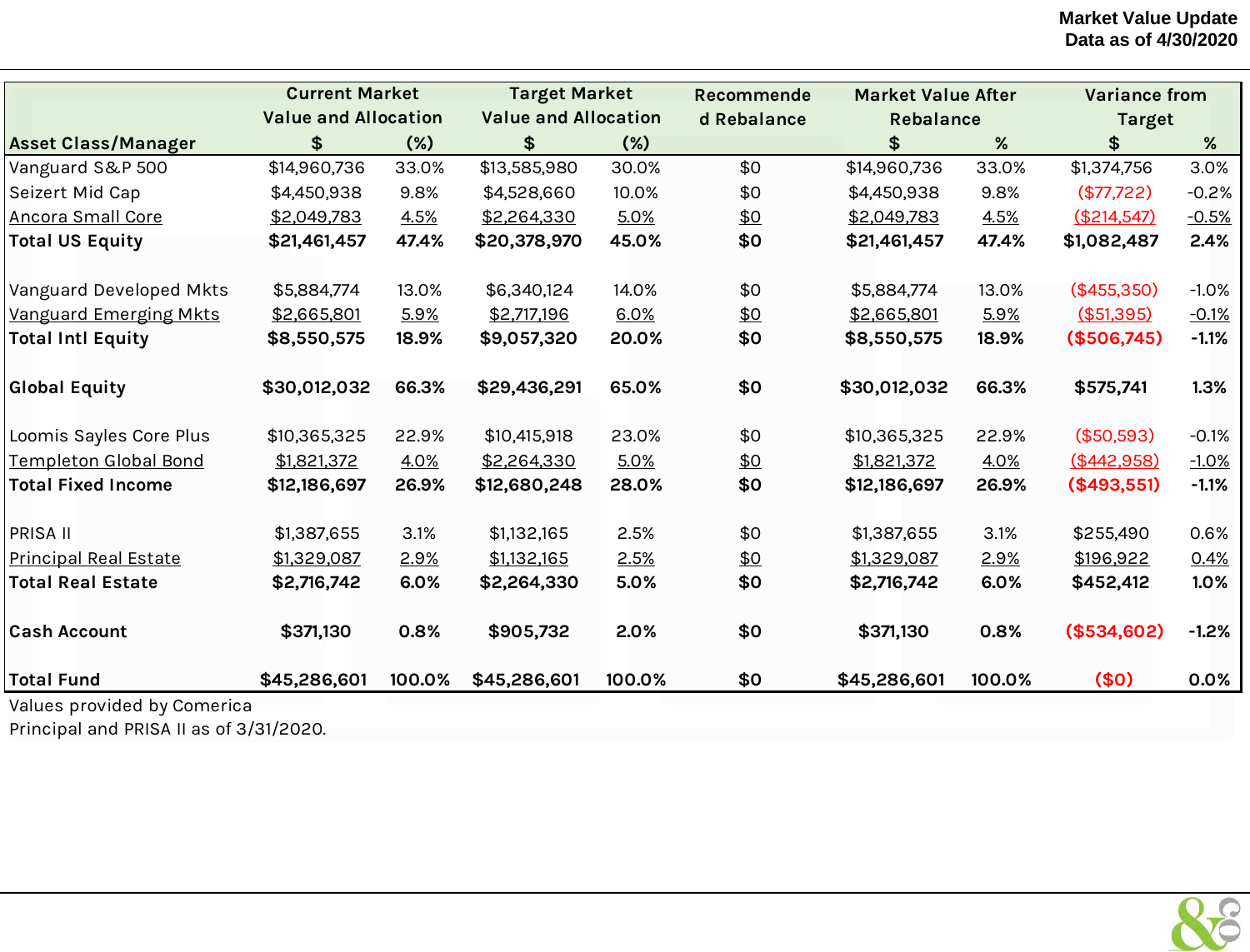| <b>Manager</b>               | % Change | <b>Benchmark</b> |
|------------------------------|----------|------------------|
| Vanguard S&P 500             | 12.8%    | 12.8%            |
| Seizert Mid Cap              | 13.5%    | 14.4%            |
| <b>Ancora Small Core</b>     | 10.4%    | 13.7%            |
| <b>Total US Equity</b>       |          |                  |
| Vanguard Developed Mkts      | 7.0%     | 6.5%             |
| Vanguard FTSE Emerging Mkts  | 9.0%     | 9.2%             |
| <b>Total Intl Equity</b>     |          |                  |
|                              |          |                  |
| <b>Global Equity</b>         | 11.2%    | 9.9%             |
|                              |          |                  |
| Loomis Sayles Core Plus      | 4.1%     | 1.8%             |
| <b>Templeton Global Bond</b> | 0.1%     | 1.2%             |
| <b>Total Fixed Income</b>    |          |                  |
| PRISA II                     | 0.0%     | 0.0%             |
|                              | 0.0%     | 0.0%             |
| <b>Total Real Estate</b>     |          |                  |
|                              |          |                  |
| <b>Cash Account</b>          |          |                  |
| <b>Total Fund</b>            | 8.1%     | 6.9%             |

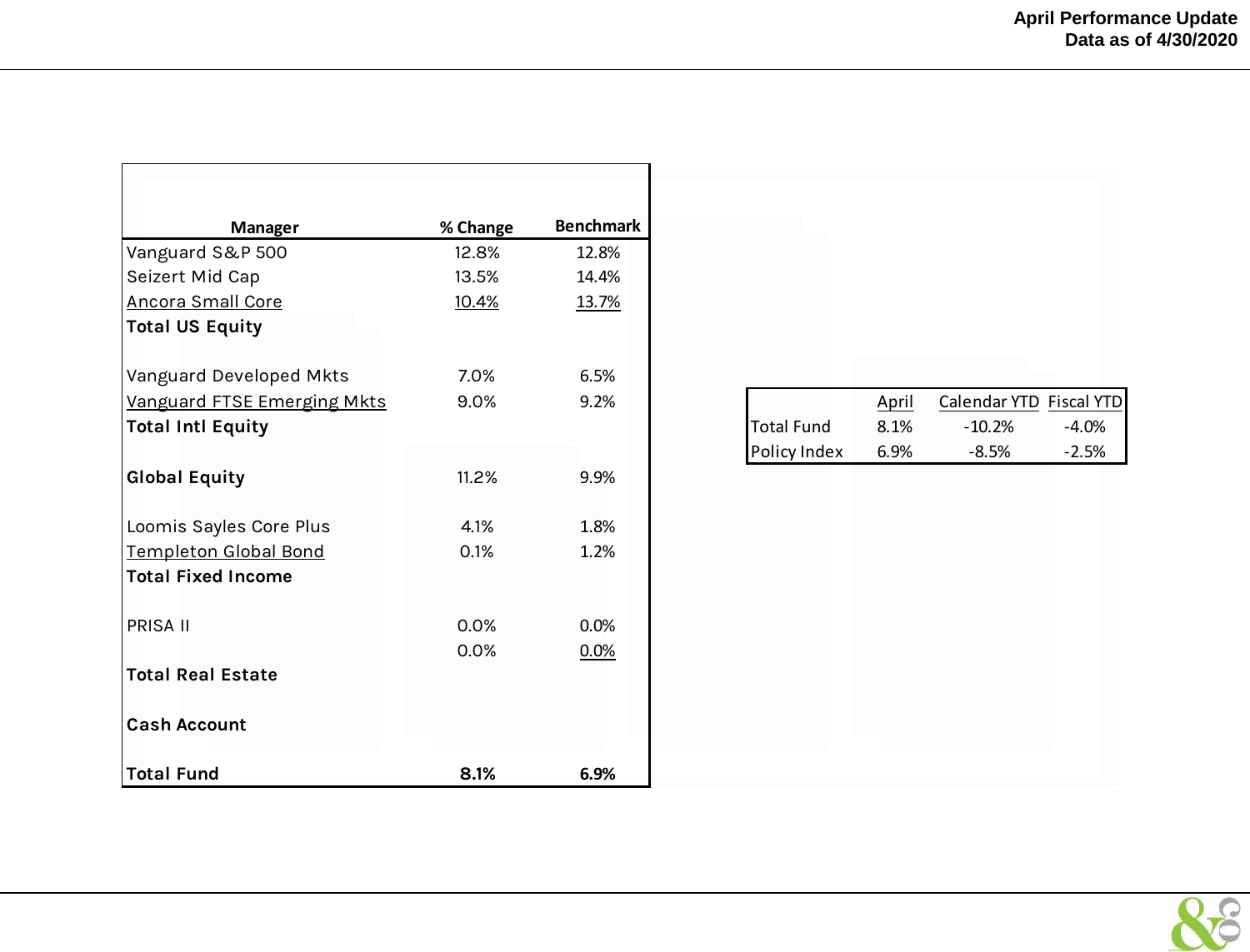AndCo compiled this report for the sole use of the client for which it was prepared. AndCo is responsible for evaluating the performance results of the Total Fund along with the investment advisors by comparing their performance with indices and other related peer universe data that is deemed appropriate. AndCo uses the results from this evaluation to make observations and recommendations to the client.

AndCo uses time-weighted calculations which are founded on standards recommended by the CFA Institute. The calculations and values shown are based on information that is received from custodians. AndCo analyzes transactions as indicated on the custodian statements and reviews the custodial market values of the portfolio. As a result, this provides AndCo with a reasonable basis that the investment information presented is free from material misstatement. This methodology of evaluating and measuring performance provides AndCo with a practical foundation for our observations and recommendations. Nothing came to our attention that would cause AndCo to believe that the information presented is significantly misstated.

This performance report is based on data obtained by the client's custodian(s), investment fund administrator, or other sources believed to be reliable. While these sources are believed to be reliable, the data providers are responsible for the accuracy and completeness of their statements. Clients are encouraged to compare the records of their custodian(s) to ensure this report fairly and accurately reflects their various asset positions.

The strategies listed may not be suitable for all investors. We believe the information provided here is reliable, but do not warrant its accuracy or completeness. Past performance is not an indication of future performance. Any information contained in this report is for informational purposes only and should not be construed to be an offer to buy or sell any securities, investment consulting, or investment management services.

Additional information included in this document may contain data provided by from index databases, public economic sources and the managers themselves.

This document may contain data provided by Bloomberg Barclays. Bloomberg Barclays Index data provided by way of Barclays Live.

This document may contain data provided by Standard and Poor's. Nothing contained within any document, advertisement or presentation from S&P Indices constitutes an offer of services in jurisdictions where S&P Indices does not have the necessary licenses. All information provided by S&P Indices is impersonal and is not tailored to the needs of any person, entity or group of persons. Any returns or performance provided within any document is provided for illustrative purposes only and does not demonstrate actual performance. Past performance is not a guarantee of future investment results.

This document may contain data provided by MSCI, Inc. Copyright MSCI, 2017. Unpublished. All Rights Reserved. This information may only be used for your internal use, may not be reproduced or redisseminated in any form and may not be used to create any financial instruments or products or any indices. This information is provided on an "as is" basis and the user of this information assumes the entire risk of any use it may make or permit to be made of this information. Neither MSCI, any of its affiliates or any other person involved in or related to compiling, computing or creating this information makes any express or implied warranties or representations with respect to such information or the results to be obtained by the use thereof, and MSCI, its affiliates and each such other person hereby expressly disclaim all warranties (including, without limitation, all warranties of originality, accuracy, completeness, timeliness, non-infringement, merchantability and fitness for a particular purpose) with respect to this information. Without limiting any of the foregoing, in no event shall MSCI, any of its affiliates or any other person involved in or related to compiling, computing or creating this information have any liability for any direct, indire special, incidental, punitive, consequential or any other damages (including, without limitation, lost profits) even if notified of, or if it might otherwise have anticipated, the possibility of such damages.

This document may contain data provided by Russell Investment Group. Russell Investment Group is the source owner of the data contained or reflected in this material and all trademarks and copyrights related thereto. The material may contain confidential information and unauthorized use, disclosure, copying, dissemination or redistribution is strictly prohibited. This is a user presentation of the data. Russell Investment Group is not responsible for the formatting or configuration of this material or for any inaccuracy in presentation thereof.

This document may contain data provided by Morningstar. All rights reserved. Use of this content requires expert knowledge. It is to be used by specialist institutions only. The information contained herein: (1) is proprietary to Morningstar and/or its content providers; (2) may not be copied, adapted or distributed; and (3) is not warranted to be accurate, complete or timely. Neither Morningstar nor its content providers are responsible for any damages or losses arising from any use of this information, except where such damages or losses cannot be limited or excluded by law in your jurisdiction. Past financial performance is not guarantee of future results.